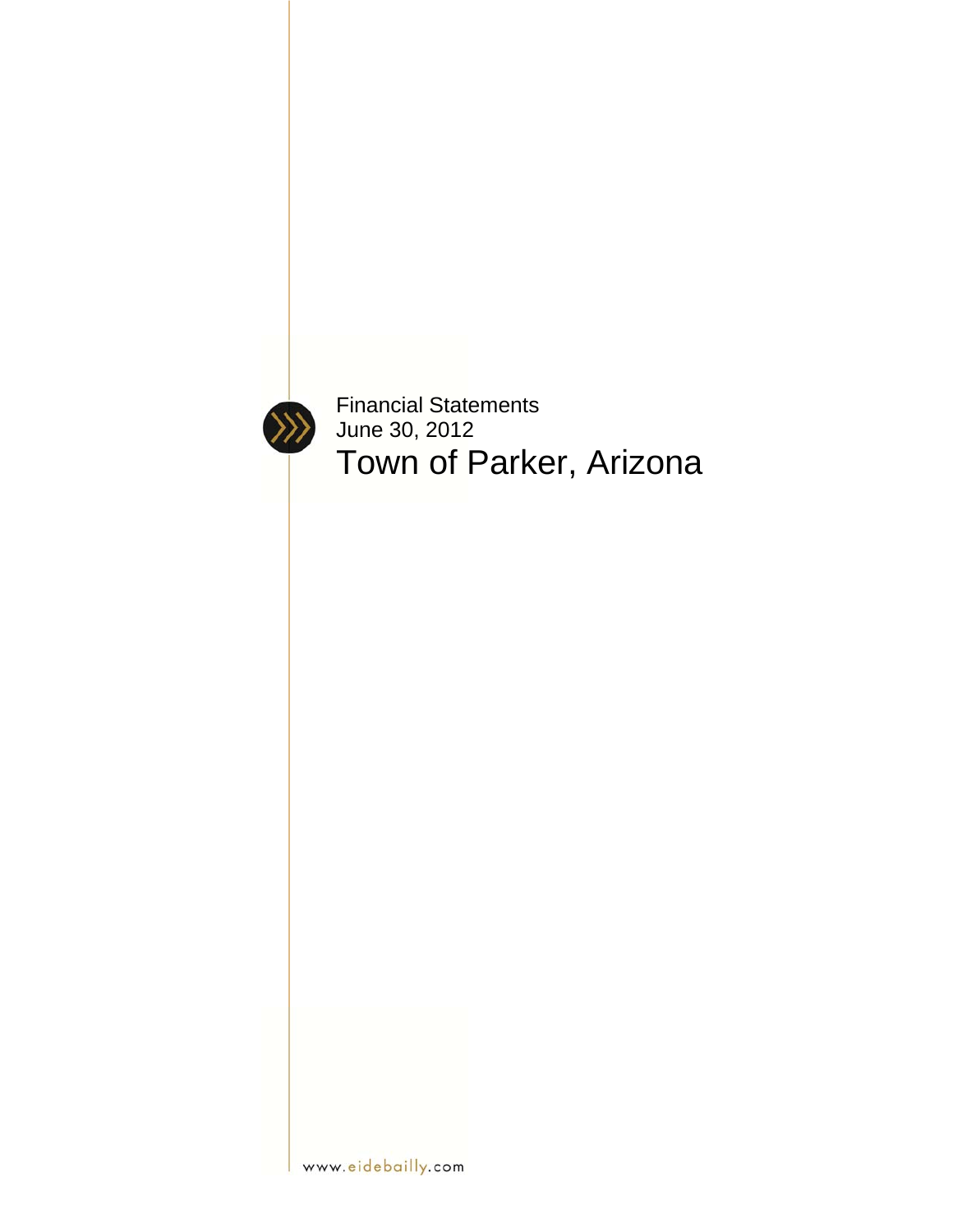| <b>Basic Financial Statements</b>                                                                                                                                                                                                                                                                                                                                                                                            |
|------------------------------------------------------------------------------------------------------------------------------------------------------------------------------------------------------------------------------------------------------------------------------------------------------------------------------------------------------------------------------------------------------------------------------|
|                                                                                                                                                                                                                                                                                                                                                                                                                              |
| Government-wide Financial Statements                                                                                                                                                                                                                                                                                                                                                                                         |
|                                                                                                                                                                                                                                                                                                                                                                                                                              |
| <b>Fund Financial Statements</b>                                                                                                                                                                                                                                                                                                                                                                                             |
| Statement of Revenues, Expenditures, and Changes in Fund Balances – Governmental Funds  13<br>Reconciliation of the Statement of Revenues, Expenditures, and Changes in Fund Balances of<br>Statement of Revenues, Expenses, and Changes in Fund Net Assets - Proprietary Funds  16                                                                                                                                          |
| Required Supplementary Information                                                                                                                                                                                                                                                                                                                                                                                           |
| Schedule of Revenues, Expenditures, and Changes in Fund Balances - Budget and Actual – General Fund 37<br>Schedule of Revenues, Expenditures, and Changes in Fund Balances - Budget and Actual - Highway Users<br>Schedule of Revenues, Expenditures, and Changes in Fund Balances – Budget and Actual - CDBG Fund  39<br>Schedule of Revenues, Expenditures, and Changes in Fund Balances – Budget and Actual - Impact Fees |
| Other Supplementary Information                                                                                                                                                                                                                                                                                                                                                                                              |
| Combining Statement of Revenues, Expenditures, and Changes in Fund Balances - Nonmajor Special                                                                                                                                                                                                                                                                                                                               |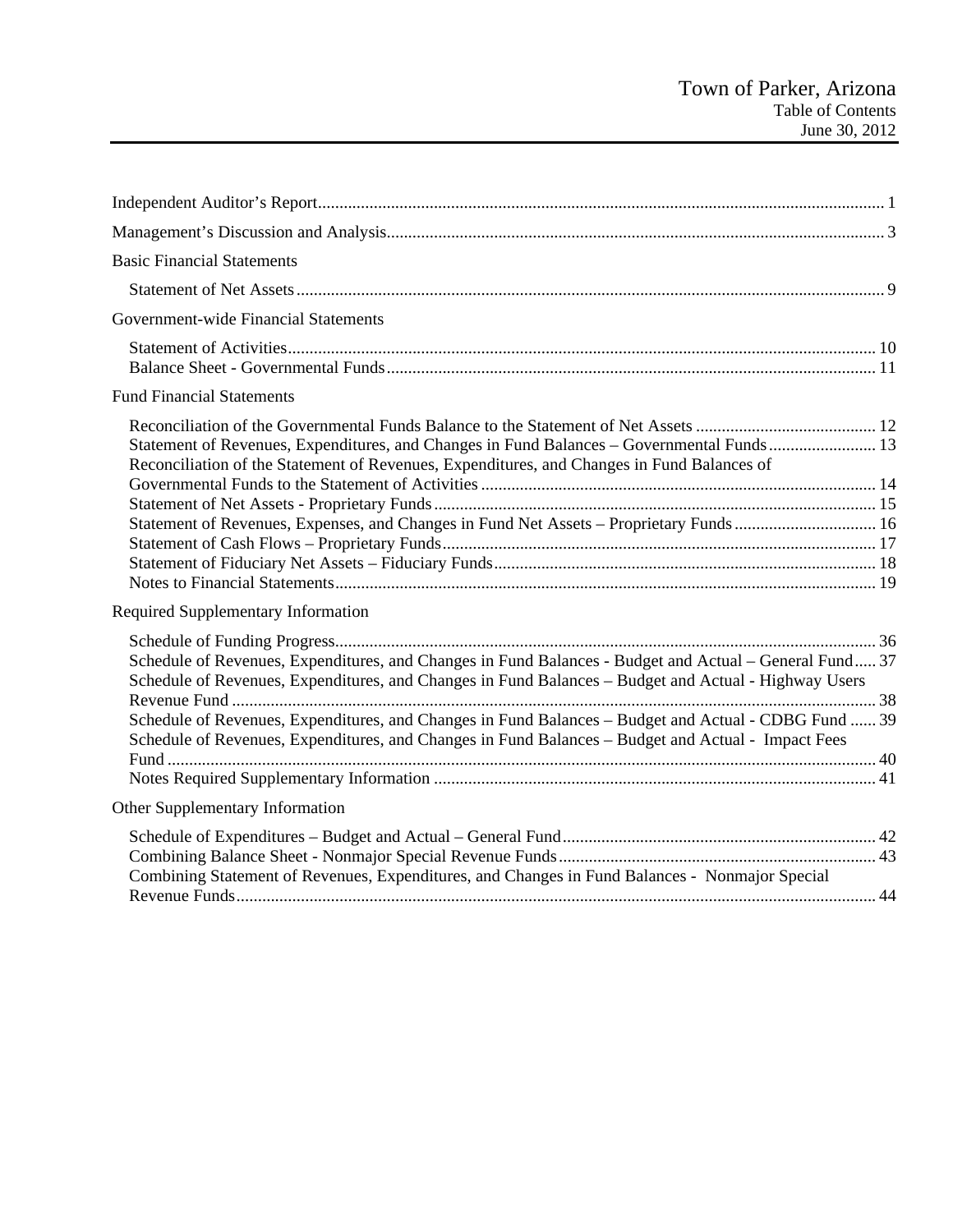

CPAs & BUSINESS ADVISORS

### **Independent Auditor's Report**

The Honorable Mayor and Members of the Town Council Town of Parker, Arizona Parker, Arizona

We have audited the accompanying financial statements of the governmental activities, the business-type activities, each major fund, and the aggregate fund information of the Town of Parker, Arizona (the Town) as of and for the year ended June 30, 2012, which collectively comprise the Town's basic financial statements as listed in the table of contents. These financial statements are the responsibility of the Town's management. Our responsibility is to express an opinion on these basic financial statements based on our audit.

We conducted our audit in accordance with auditing standards generally accepted in the United States of America Those standards require that we plan and perform the audit obtain reasonable assurance about whether the financial statements are free of material misstatement. An audit includes examining, on a test basis, evidence supporting the amounts and disclosures in the financial statements. An audit also includes assessing the accounting principles used and significant estimates made by management, as well as evaluating the overall financial statement presentation. We believe that our audit provides a reasonable basis for our opinions.

In our opinion, the financial statements referred to above present fairly, in all material respects, the respective financial position of the governmental activities, the business-type activities, each major fund, and the aggregate remaining fund information of the Town as of June 30, 2012, and the respective changes in financial position and cash flows, where applicable, for the year then ended, in conformity with accounting principles generally accepted in the United States of America.

Accounting principles generally accepted in the United States of America require that management's discussion and analysis and analysis on pages 3-9, the schedule of funding progress on page 36, and the budgetary schedules on pages 37-40 be presented to supplement the basic financial statements. Such information, although not part of the basic financial statements, is required by the Governmental Accounting Standards Board, who considers it to be an essential part of financial reporting for placing the basic financial statements in an appropriate operational, economic, or historical context. We have applied certain limited procedures to the required supplementary information in accordance with auditing standards generally accepted in the United States of America, which consisted of inquiries of management about the methods of preparing the information and comparing the information for consistency with management's responses to our inquiries, the basic financial statements, and other knowledge we obtained during our audit of the basic financial statements. We do not express an opinion or provide any assurance on the information because the limited procedures do not provide us with sufficient evidence to express an opinion or provide any assurance.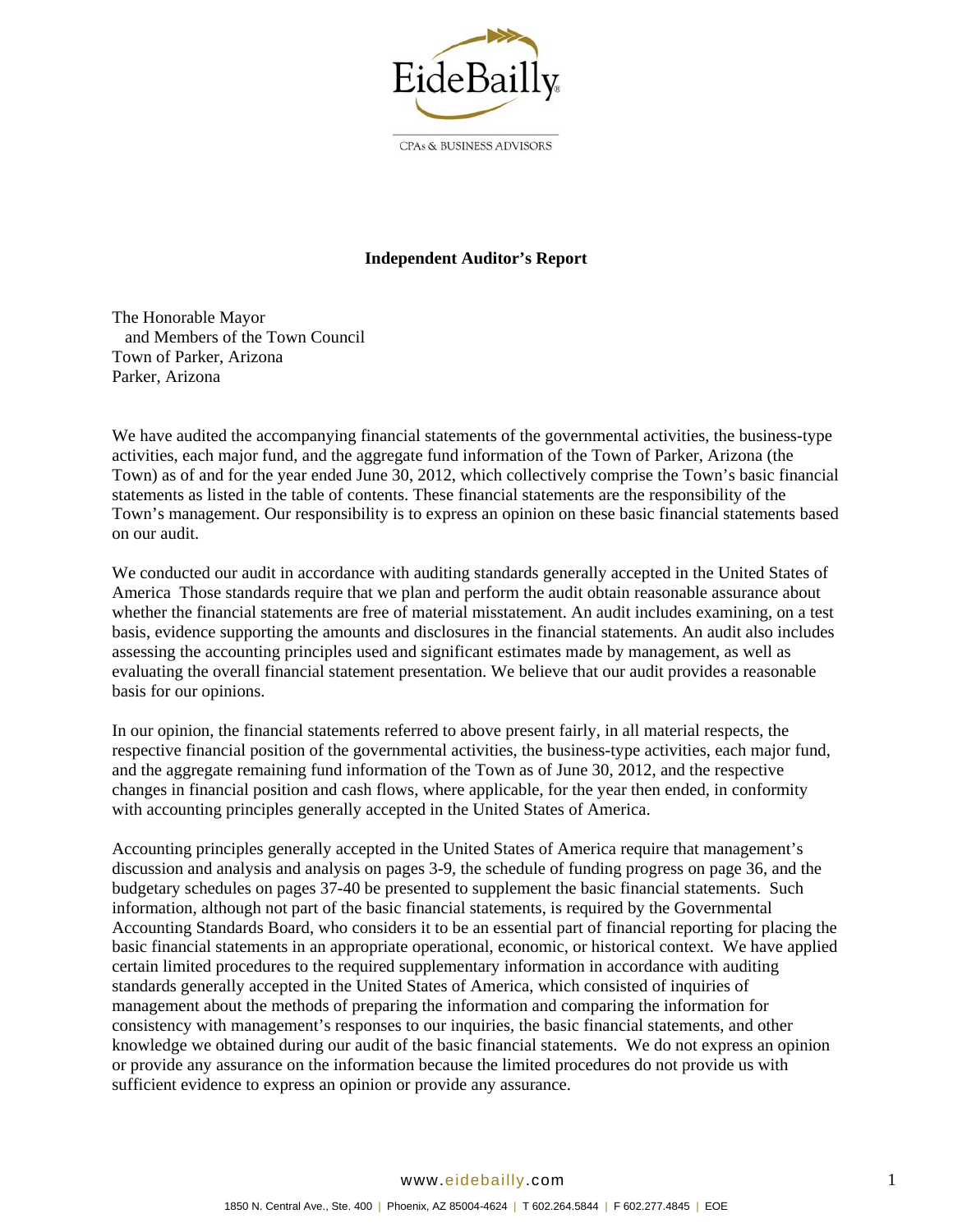Our audit was conducted for the purpose of forming opinions on the financial statements that collectively comprise the Town of Parker, Arizona's financial statements as a whole. The schedule of expenditures – budget and actual – general fund and combining nonmajor fund financial statements are presented for purposes of additional analysis and are not a required part of the financial statements. The combining nonmajor fund financial statements are the responsibility of management and were derived from and relate directly to the underlying accounting and other records used to prepare the financial statements. The information has been subjected to the auditing procedures applied in the audit of the financial statements and certain additional procedures, including comparing and reconciling such information directly to the underlying accounting and other records used to prepare the financial statements or to the financial statements themselves, and other additional procedures in accordance with auditing standards generally accepted in the United States of America. In our opinion, the information is fairly stated in all material respects in relation to the financial statements as a whole.

Gide Sailly LLP

Phoenix, Arizona March 8, 2013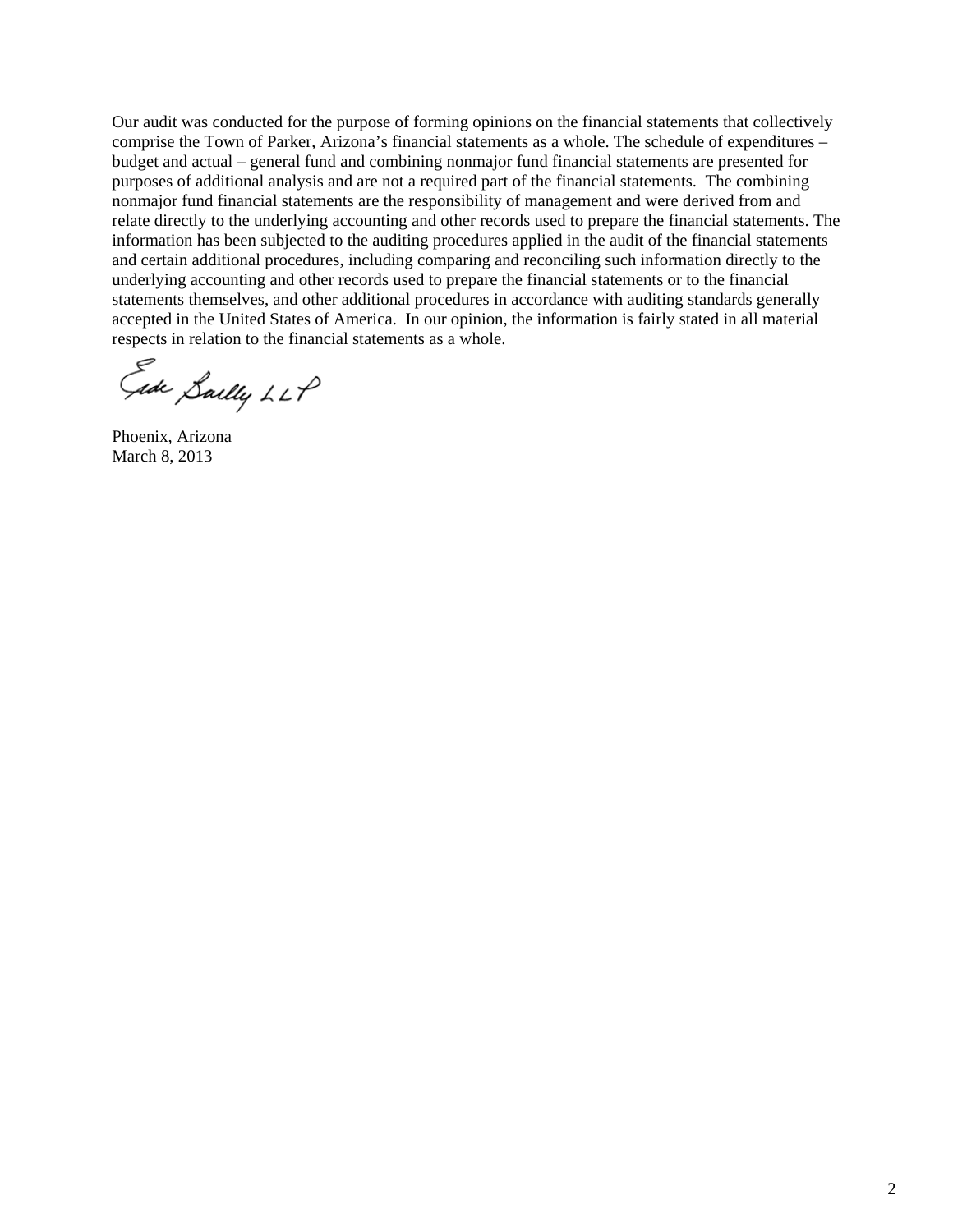#### **Management's Discussion and Analysis**

This discussion and analysis is intended to be an easily readable breakdown of the Town of Parker financial activities based on currently known facts, decisions and conditions. This analysis focuses on current year activities and operations and should be read in combination with the financial statements that follow.

#### **Report Layout**

Besides the Management's Discussion and Analysis, (MD&A), the report consists of government-wide statements, fund financial statements, notes to the financial statements, combining schedules of nonmajor funds and supplementary information.

The first several statements are highly condensed and present a government-wide view of the Town's finances and operations. Within this view, all Town operations are categorized and reported as either governmental or business-type activities. Governmental activities include basic services like public safety, culture and recreation, community services, public works and general governmental administration. Business-type activities are water. The government-wide statements include the Statement of Net Assets and Statement of Activities.

#### **Statement of Net Assets**

The Statement of Net Assets presents the unrestricted assets of governmental and business-type activities. Governmental and Business-type activities reflect capital assets including infrastructure and long-term liabilities. Business-type activities have long reported capital assets and long-term liabilities.

Net assets, the difference between assets and liabilities, provide a measure of the Town's financial strength, or financial position. Over time, increases or decreases in net assets are an indicator of whether the financial health is improving or deteriorating. However, it is important to consider other non-financial factors such as changes in the Town's privilege tax or the condition of roads, parks and libraries to accurately assess the overall health of the Town.

#### **Statement of Activities**

The Statement of Activities presents the major program costs and matches major resources with each. To the extent that direct charges and grants do not recover a program's cost, it is paid from general taxes and other resources. The statement simplifies the user's analysis to determine the extent to which programs are self-supporting and/or subsidized by general revenues.

Following the government-wide statements is a section containing fund financial statements. These statements reinforce information in the government-wide financial statements or provide additional information. The Town's major funds are presented in a separate column titled, "Other Governmental Funds." For each major fund, a Budgetary Comparison Statement is presented. Users who want to obtain information on non-major funds can find it in the Combining Schedules of Non-major Funds and/or the Supplemental Information-Budgetary Comparison Schedules of this report.

The MD&A is intended to explain significant changes in the financial position and differences in operations between current and prior years.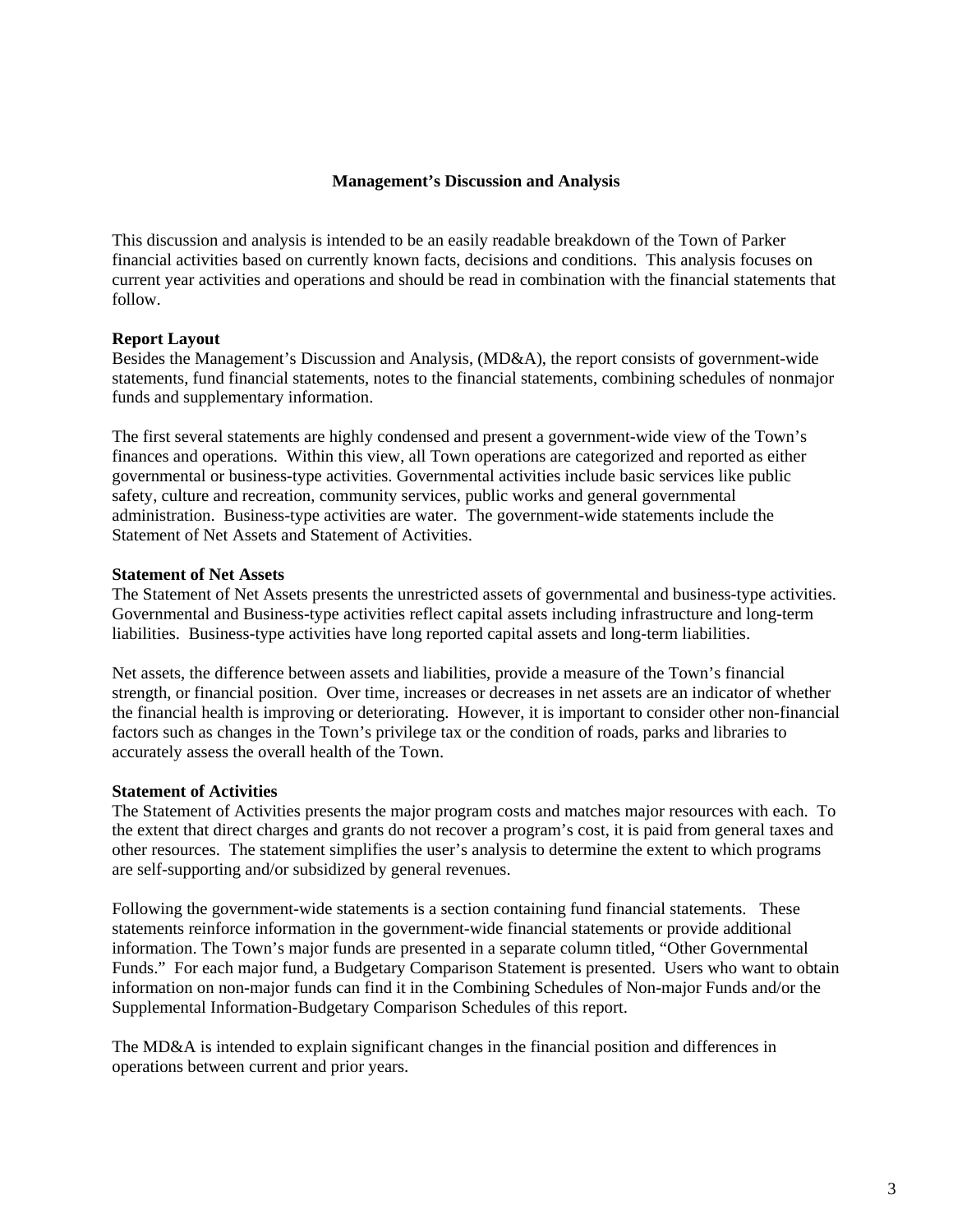### **Town as a Whole**

A condensed version of the Statement of Net Assets as of June 30, 2012 follows:

|                                                                                                |                                     | Governmental<br><b>Activities</b>   |                                  | <b>Business-type</b><br><b>Activities</b> | <b>Total</b><br>Government          |                                     |  |  |
|------------------------------------------------------------------------------------------------|-------------------------------------|-------------------------------------|----------------------------------|-------------------------------------------|-------------------------------------|-------------------------------------|--|--|
|                                                                                                | 2012                                | 2011                                | 2012                             | 2011                                      | 2011                                | 2010                                |  |  |
| Current and other assets<br>Capital assets                                                     | \$<br>4,821,359<br>4,278,042        | \$.<br>5,048,745<br>4,087,614       | \$<br>1,126,625<br>3,014,387     | \$<br>956,615<br>1,174,352                | \$.<br>5,947,984<br>7,292,429       | \$<br>6,005,360<br>5,261,966        |  |  |
| Total assets                                                                                   | 9,099,401                           | 9,136,359                           | 4,141,012                        | 2,130,967                                 | 13,240,413                          | 11,267,326                          |  |  |
| Other liabilities<br>Long-term liabilities                                                     | 651,722<br>683,472                  | 571,519<br>1,022,804                | 44,324<br>364,326                | 41,519<br>394,351                         | 696,046<br>1,047,798                | 613,038<br>1,417,155                |  |  |
| <b>Total liabilities</b>                                                                       | 1,335,194                           | 1,594,323                           | 408,650                          | 435,870                                   | 1,743,844                           | 2,030,193                           |  |  |
| Net assets:<br>Invested in capital assets<br>net of related debt<br>Restricted<br>Unrestricted | 3,674,575<br>1,976,441<br>2,113,191 | 3,135,445<br>1,997,334<br>2,409,257 | 2,650,061<br>50,000<br>1,032,301 | 2,780,001<br>50,000<br>865,096            | 6,324,636<br>2,026,441<br>3,145,492 | 5,915,446<br>2,047,334<br>3,274,353 |  |  |
| Total net assets                                                                               | 7,764,207<br>S                      | 7,542,036<br>\$                     | 3,732,362<br>S                   | 3,695,097                                 | 11,496,569                          | 11,237,133<br>\$                    |  |  |

#### **Statement of Net Assets at June 30, 2012**

During fiscal year 2011-2012 several major events changed the balance of net assets: inclusion of infrastructure and long-term debt, and various capital improvement projects.

The Town's overall financial position has improved during the year as reflected in the increase in net assets above. Additionally the unrestricted net assets of both the governmental and business-type activities amount to \$2.1 million and \$1 million respectively. This provides a useful measure of the Town's net assets available for spending at the end of the fiscal year.

There are restrictions of \$1.9 million in restricted net assets of governmental type activities. There are restrictions of \$50 thousand in restricted net assets of business-type activities. The restrictions represent legal or contractual obligations on how the assets may be expended. Within the governmental activities category are taxes and other collections limited to specific transportation construction projects and the repayment of debt. Within the business type activities are debt service reserves.

### **Governmental Activities**

Addition of Infrastructure: By far the largest change was the inclusion of general government capital assets and infrastructure (land, road and bridge improvements, streets, etc.).

Infrastructure and other improvements total approximately \$6.2 million. The non-land portion of improvements, are now depreciated and the accumulated depreciation at year-end is \$3.1 million. The net value of the assets is \$4.1 million. Long term debt totaling \$683 thousand is now included in the governmental activities. The addition of infrastructure overshadowed the current year activities.

#### **Business –type Activities**

Infrastructure and other improvements total approximately \$5.4 million. The non-land portion of improvements, are depreciated and the net value is \$3 million.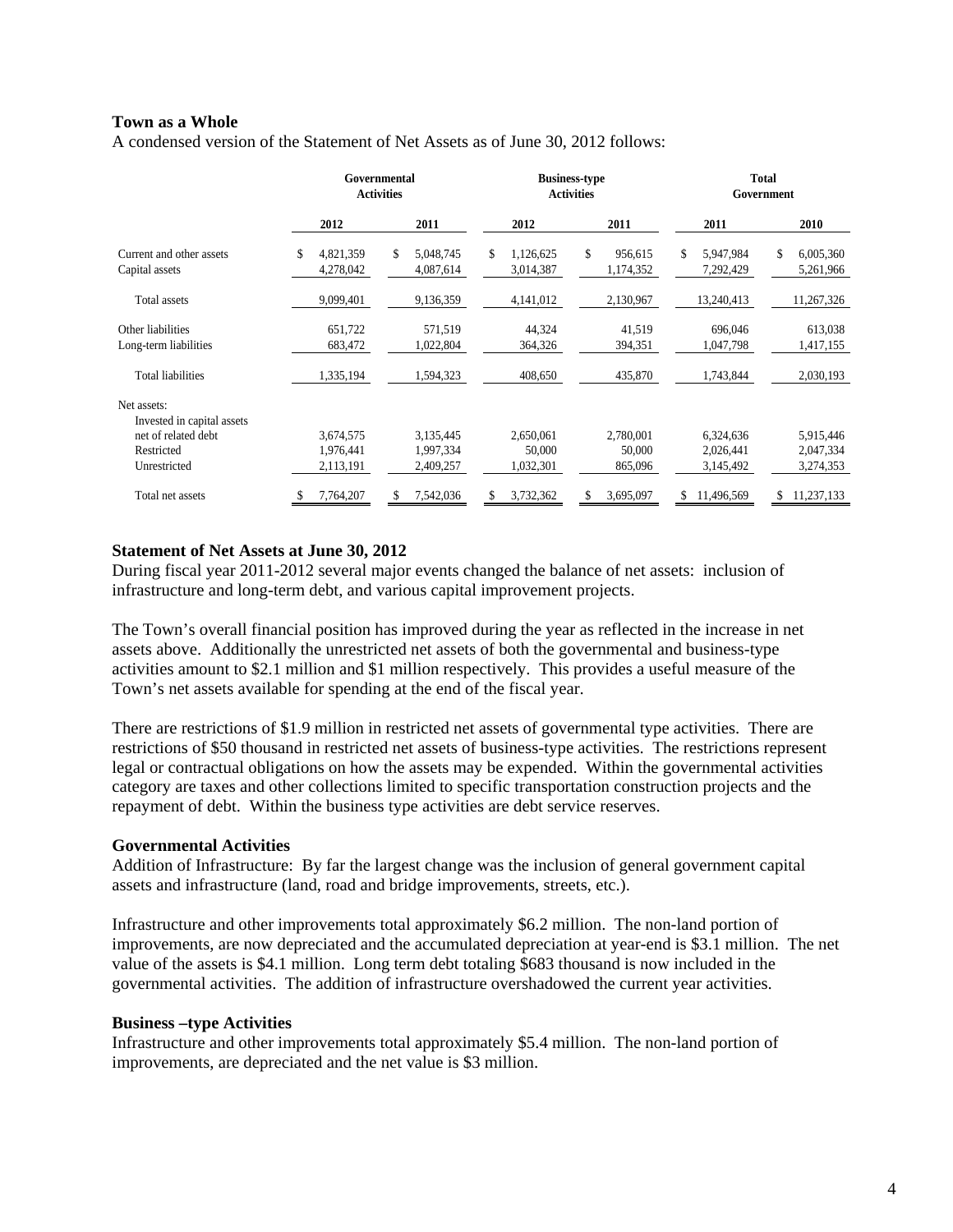#### **Statement of Activities for the Year Ended June 30, 2012**

A summary of the statement of activities follows:

#### **Change in Net Assets**

|                                                  |                          | Governmental<br><b>Activities</b> |                 | <b>Business-type</b><br><b>Activities</b> | <b>Total</b><br>Government |                          |
|--------------------------------------------------|--------------------------|-----------------------------------|-----------------|-------------------------------------------|----------------------------|--------------------------|
|                                                  | 2012                     | 2011                              | 2012            | 2011                                      | 2012                       | 2011                     |
| Program revenues                                 |                          |                                   |                 |                                           |                            |                          |
| Charges for services<br>Grants and contributions | \$<br>223,458<br>771,553 | \$<br>259,897<br>993,605          | \$<br>636,177   | \$<br>653,692                             | \$<br>859,635<br>771,553   | \$<br>913,589<br>993,605 |
| <b>Total Program Revenues</b>                    | 995,011                  | 1,253,502                         | 636,177         | 653,692                                   | 1,631,188                  | 1,907,194                |
| General revenues                                 |                          |                                   |                 |                                           |                            |                          |
| Taxes                                            | 1,271,629                | 1,265,730                         |                 |                                           | 1,271,629                  | 1,265,730                |
| Intergovernmental                                | 1,651,738                | 1,873,021                         |                 |                                           | 1,651,738                  | 1,873,021                |
| Interest                                         | 8,281                    | 10.499                            |                 |                                           | 8,281                      | 10,499                   |
| Miscellaneous                                    | 33,759                   | 54,945                            | 11,751          | 13,376                                    | 45,510                     | 68,321                   |
| <b>Total General Revenues</b>                    | 2,965,407                | 3,204,195                         | 11,751          | 13,376                                    | 2,977,158                  | 3,217,571                |
| <b>Total Revenues</b>                            | 3,960,418                | 4,457,697                         | 647,928         | 667,068                                   | 4,608,346                  | 5,124,765                |
| Expenses                                         |                          |                                   |                 |                                           |                            |                          |
| <b>General Government</b>                        | 827,346                  | 752,014                           |                 |                                           | 827,346                    | 752,014                  |
| Public safety                                    | 1,390,020                | 1,214,223                         |                 |                                           | 1,390,020                  | 1,214,223                |
| Public works                                     | 639,375                  | 739,728                           |                 |                                           | 639,375                    | 739,728                  |
| Culture and recreation                           | 819,805                  | 918,262                           |                 |                                           | 819.805                    | 918,262                  |
| Interest on long-term debt                       | 31.724                   | 32,954                            |                 |                                           | 31.724                     | 32,954                   |
| Contingencies                                    | 29,977                   | 18,305                            |                 |                                           | 29,977                     | 18,305                   |
| Water                                            |                          |                                   | 610,663         | 608,659                                   | 610,663                    | 608,659                  |
|                                                  | 3,738,247                | 3,675,486                         | 610,663         | 608,659                                   | 4,348,910                  | 4,284,145                |
| Changes in net assets                            | 222,171                  | 782,211                           | 37,265          | 58,409                                    | 259,436                    | 840,620                  |
| Beginning net assets                             | 7,542,036                | 6,759,825                         | 3,695,097       | 3,636,688                                 | 11,237,133                 | 10,396,513               |
| Ending net assets                                | \$<br>7,764,207          | \$<br>7.542.036                   | \$<br>3,732,362 | \$<br>3.695.097                           | \$<br>11.496.569           | 11,237,133<br>\$         |

#### **Government Activities**

The cost of all governmental activities this year was \$3.7 million. \$223 thousand of this cost was paid for by those who directly benefited from or contributed to the programs. \$772 thousand was subsidized by grants received from other governmental organizations for both capital and operating activities, and \$1.3 million was financed through general Town taxes. Other governmental revenues, including intergovernmental aid and interest amounted to \$1.7 million.

The Town's governmental functions include the following: general government, culture and recreation, public safety and public works. Each function's net cost, (total cost less revenues generated by the activities) is presented below. The new cost reflects the extent to which the Town's general taxes support each of the Governmental functions.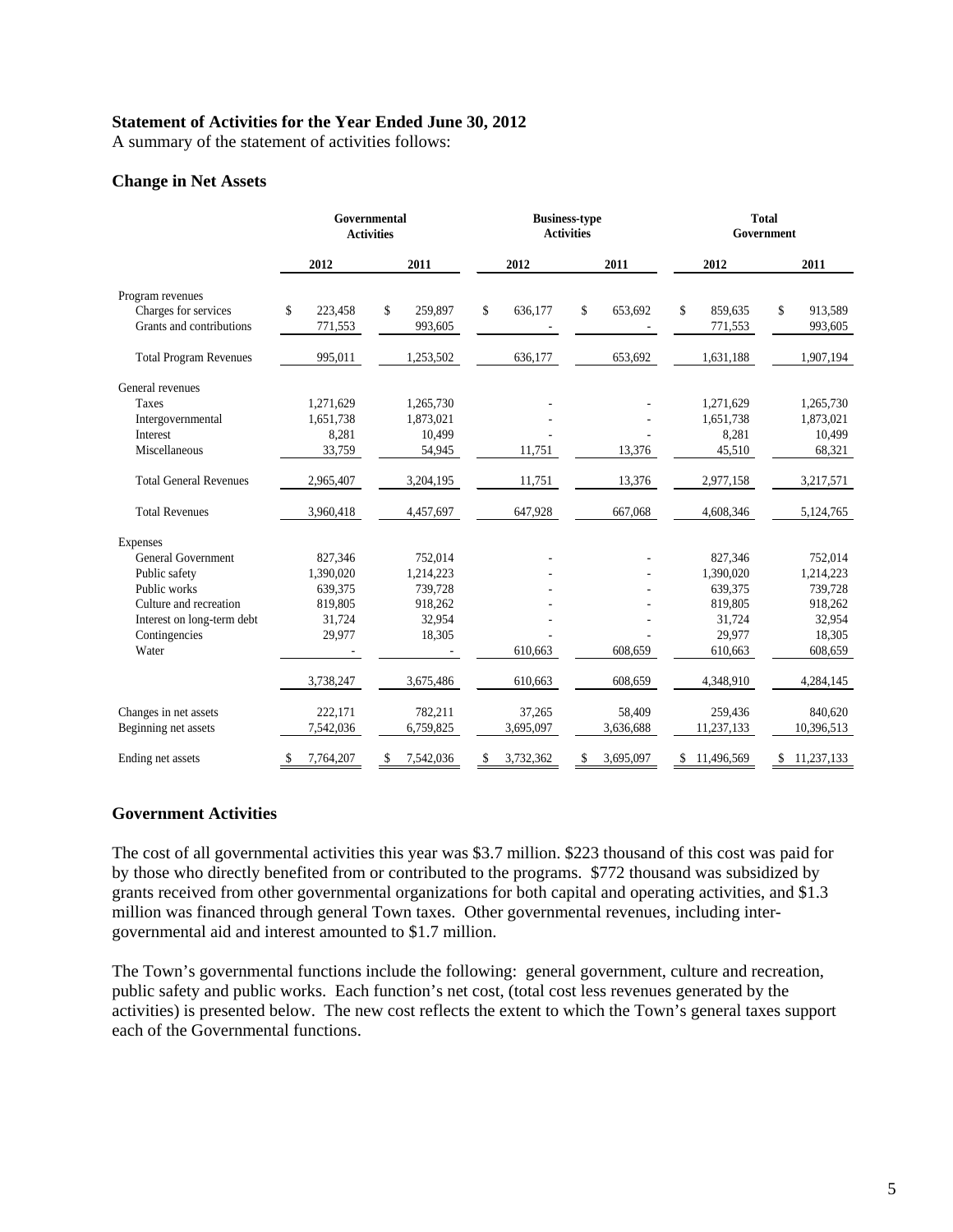## **Governmental Activities**

|                        |      | <b>Total Cost of Services</b> |               | <b>Net Cost of Services</b> |    |           |
|------------------------|------|-------------------------------|---------------|-----------------------------|----|-----------|
|                        | 2012 |                               | 2011          | 2012                        |    | 2011      |
| General Government     | \$   | 827,346                       | \$<br>752,014 | \$<br>621,661               | \$ | 605,938   |
| Public safety          |      | 1,390,020                     | 1,214,223     | 1,167,172                   |    | 802,503   |
| Public works           |      | 639,375                       | 739,728       | 523,351                     |    | 620,174   |
| Culture and recreation |      | 819,805                       | 918,262       | 369,351                     |    | 342,110   |
| Contingencies          |      | 29,977                        | 18,305        | 29,977                      |    | 18,305    |
| Interest               |      | 31,724                        | 32,954        | 31,724                      |    | 32,954    |
| Total                  | S    | 3,738,247                     | 3,675,486     | 2,743,236                   | S  | 2,421,984 |

#### **Business-type Activities**

The cost of providing all business-type activities this year was \$611 thousand. All of this cost was paid by users.

The Town's business-type programs include water. The program's net cost (total cost, less revenues generated by the activities is presented below. The new cost reflects the extent to which general businesstype revenues support each of the business type programs

#### **Business-type Activities**

|       | <b>Total Cost of Services</b> |  |         | <b>Net Cost of Services</b> |      |          |  |
|-------|-------------------------------|--|---------|-----------------------------|------|----------|--|
|       | 2012                          |  | 2011    | 2012                        | 2011 |          |  |
| Water | 610,663                       |  | 608,659 | (25,514)                    |      | (45,033) |  |

#### **Capital Assets and Debt Administration**

Capital Assets

As of June 30, 2012 the Town had invested \$7.3 million in capital assets as reflected in the following table. Of the total additions reflected below, \$493 thousand represent current year infrastructure additions.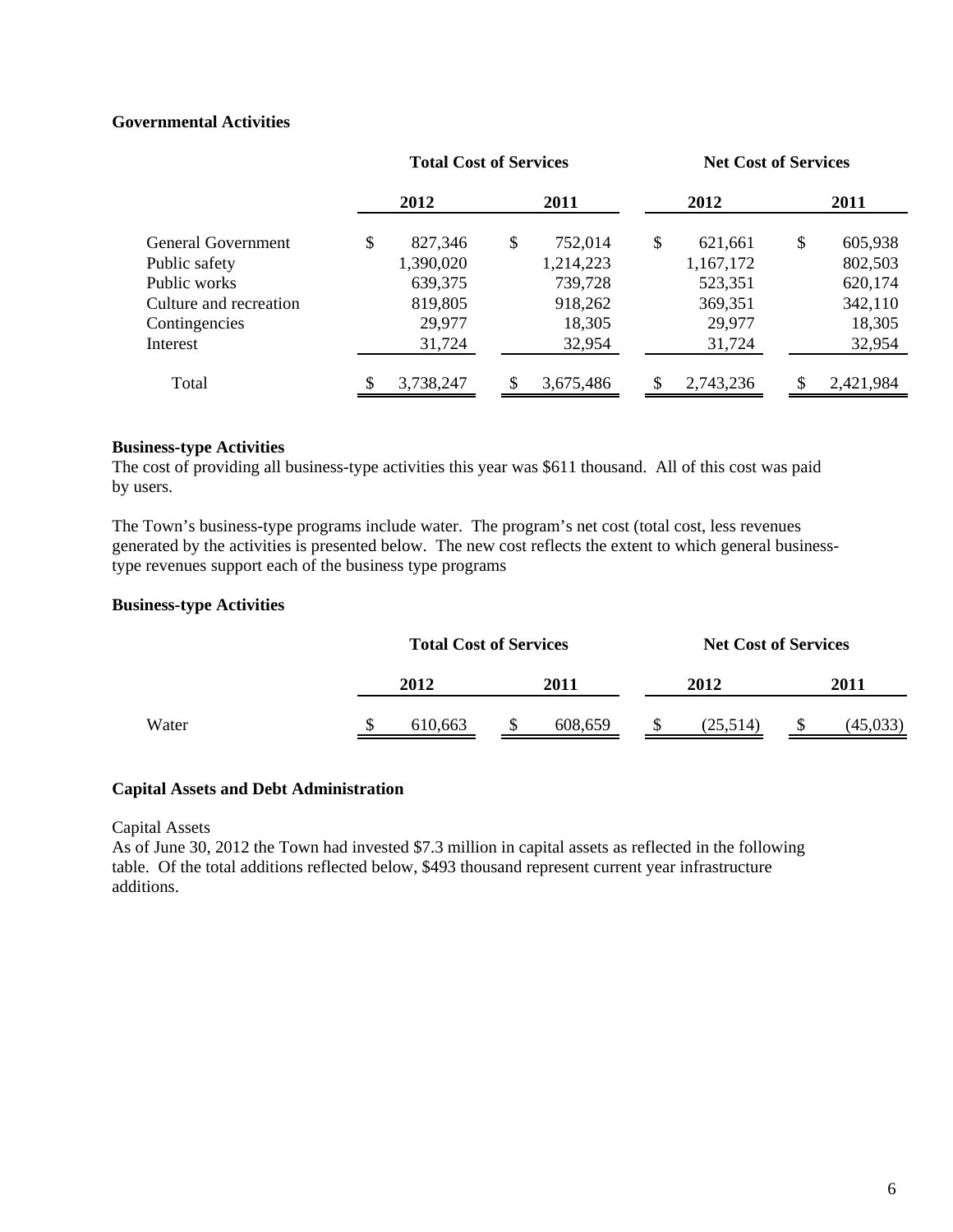The following table reconciles the changes in capital assets.

|                          | Governmental<br><b>Activities</b> | <b>Business</b><br><b>Activities</b> | <b>Total</b>    |  |  |
|--------------------------|-----------------------------------|--------------------------------------|-----------------|--|--|
| <b>Beginning Balance</b> | \$<br>4,087,614                   | 3,174,352<br>\$                      | 7,261,966<br>\$ |  |  |
| Additions<br>Deductions  | 490,089                           | 2,475                                | 492,564         |  |  |
| Depreciation             | (299, 661)                        | (162, 440)                           | (462, 101)      |  |  |
| <b>Ending Balance</b>    | 4,278,042                         | 3,014,387                            | 7,292,429       |  |  |

Additional information of the Town of Parker capital assets can be found in the notes to the financial statements.

#### **Debt Administration**

As of year-end, the Town had \$1.0 million in debt outstanding compared to \$1.4 million last year. The additions of \$182 thousand in debt to the Governmental Activities resulted from compensated absences as well as lease purchase obligations of approximately \$88 thousand for the Town of Parker. In addition, compensated absences were reduced by \$85 thousand through the utilization of paid time off.

|                                                                                                                 | Governmental<br><b>Activities</b> | <b>Business</b><br><b>Activities</b>                   | <b>Total</b>                                              |  |  |
|-----------------------------------------------------------------------------------------------------------------|-----------------------------------|--------------------------------------------------------|-----------------------------------------------------------|--|--|
| <b>Beginning Balance</b>                                                                                        | \$<br>1,022,804                   | \$<br>394,351                                          | \$<br>1,417,155                                           |  |  |
| <b>Additions</b><br>Retirements                                                                                 | 182,144<br>(521, 476)             | (30,025)                                               | 182,144<br>(551, 501)                                     |  |  |
| <b>Ending Balance</b>                                                                                           | 683,472<br>$\frac{1}{2}$          | 364,326<br>$\boldsymbol{\mathsf{S}}$                   | 1,047,798<br>$\mathcal{S}$                                |  |  |
| Governmental:                                                                                                   |                                   | 2012                                                   | 2011                                                      |  |  |
| <b>HURF Revenue bonds</b><br>GADA loans payable<br>Premium on bonds<br>Lease obligation<br>Compensated absences |                                   | \$<br>535,000<br>11,349<br>57,118<br>80,005<br>683,472 | \$<br>375,000<br>565,000<br>12,169<br>70,635<br>1,022,804 |  |  |
| <b>Business-type:</b>                                                                                           |                                   |                                                        |                                                           |  |  |
| USDA loan payable                                                                                               |                                   | 364,326                                                | 394,351                                                   |  |  |
| <b>Total Debt</b>                                                                                               |                                   | 1,047,798<br>S                                         | 1,417,155<br>\$                                           |  |  |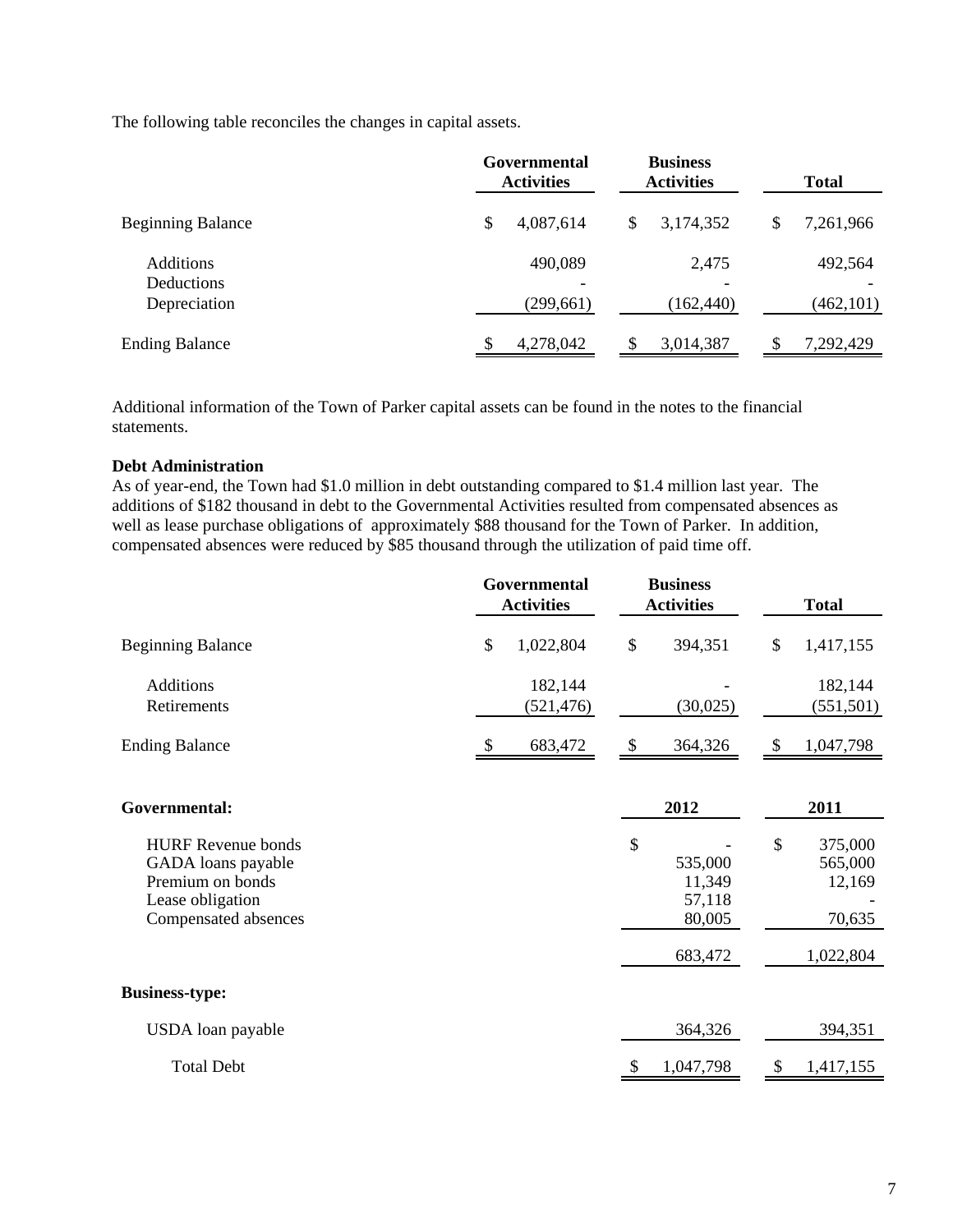Additional information on the Town of Parker long-term debt can be found in the notes to the financial statements.

### **Economic Factors**

### **Governmental Funds**

The Town relies heavily on state shared revenues and local sales tax. During the year 88% of the general revenues were derived from state shared revenues and local sales tax. The retail picture has not provided sufficient privilege tax revenues to sustain the operational costs of general government. The retail picture will depend upon future development of housing, commercial and industrial business within the community.

The Town's share of state-shared revenues is being carefully watched over the next few years.

The overall decline in the state's economy has led to further reductions in state shared revenues. This has created a need to evaluate all of the Town's programs and services. Increases in some programming and user fees have been implemented.

# **Next Year's Budget and Rates**

The 2012-2013 fiscal year budgets have increased by about 4% over last year.

The 2012-2013 fiscal year general fund budget has increased by about 1% over the last year.

The 2012-2013 Capital Budgets for next year was limited to the following projects:

Highway User Fund for \$2.1 million for New Vehicles, Equipment and Infrastructure Improvements.

Water Fund for \$837 thousand for Infrastructure Improvements and Equipment

Grant Funds for \$694 thousand for Infrastructure Improvements

General Fund for \$74 thousand –Basic maintenance to Town Hall, the Library, the Senior Center, vehicles for the Police Department and Various Equipment

### **Financial Contact**

The Town's financial statements are designed to present users (citizens, taxpayers, investors, customers and creditors) with general overview of the Town's finances and to demonstrate the Town's accountability. If you have questions about the report or need additional financial information, please contact the Town's Finance Director at 1314 11th Street, Parker, AZ 85344.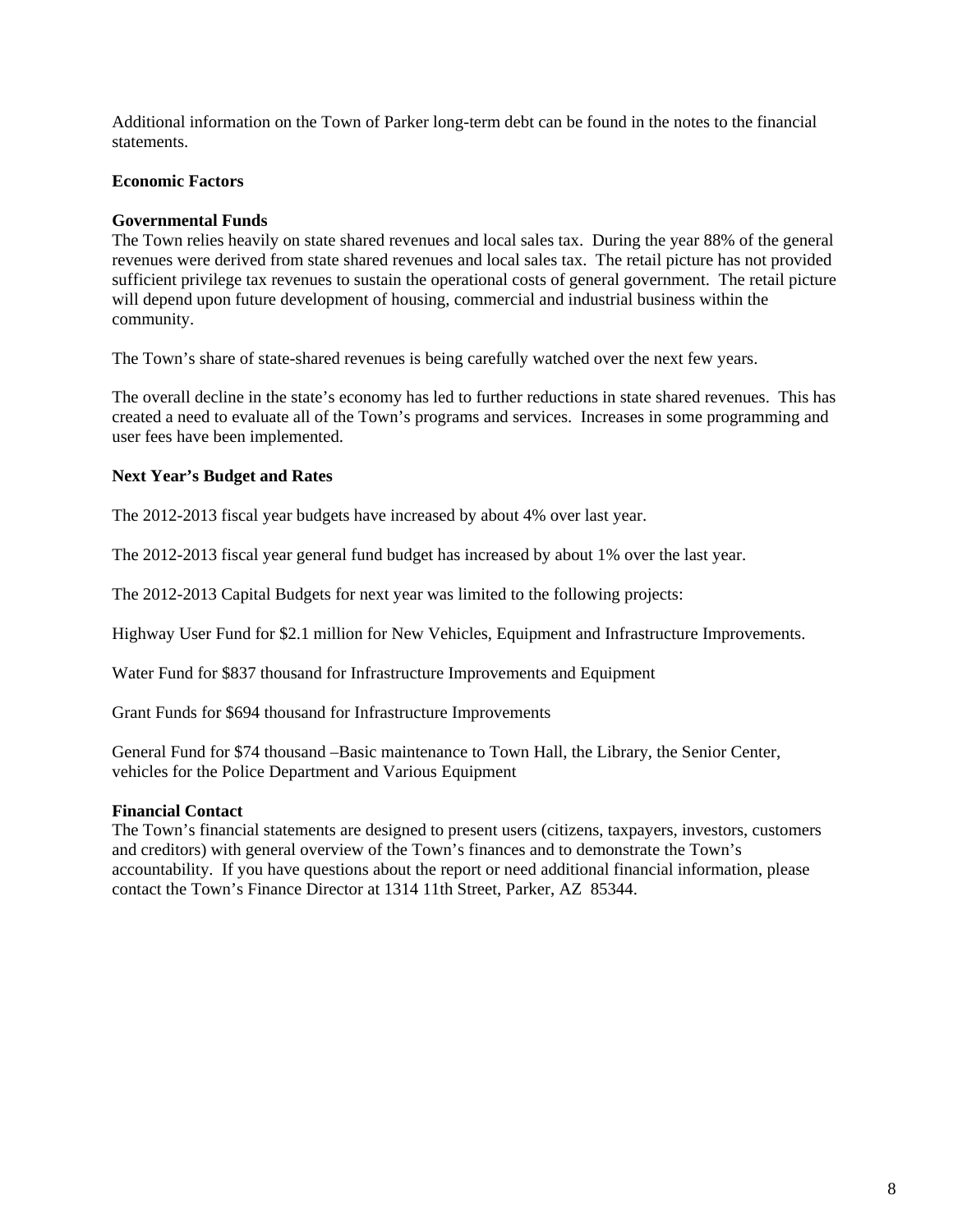|                                                 |                 | <b>Primary Government</b> |                  |
|-------------------------------------------------|-----------------|---------------------------|------------------|
|                                                 | Governmental    | <b>Business-Type</b>      |                  |
|                                                 | Activities      | Activities                | Total            |
| Assets                                          |                 |                           |                  |
| Cash and investments                            | \$<br>4,331,697 | \$<br>916,781             | \$<br>5,248,478  |
| Cash held by trustee                            | 43,709          |                           | 43,709           |
| Receivables, (net of allowances)                |                 |                           |                  |
| Accounts                                        |                 | 74,805                    | 74,805           |
| Due from other governments                      | 445,953         |                           | 445,953          |
| Inventory of supplies, at cost                  |                 | 54,039                    | 54,039           |
| Restricted cash and investments:                |                 |                           |                  |
| Customer deposits                               |                 | 23,000                    | 23,000           |
| Capital replacement                             |                 | 58,000                    | 58,000           |
| Non-depreciable capital assets                  | 1,191,157       | 42,314                    | 1,233,471        |
| Depreciable capital assets                      | 6,220,755       | 5,379,296                 | 11,600,051       |
| Accumulated depreciation                        | (3, 133, 870)   | (2,407,223)               | (5,541,093)      |
|                                                 |                 |                           |                  |
| <b>Total assets</b>                             | 9,099,401       | 4,141,012                 | 13,240,413       |
| Liabilities                                     |                 |                           |                  |
| <b>Current liabilities</b>                      |                 |                           |                  |
| Accounts payable                                | 151,702         | 14,856                    | 166,558          |
| Accrued payroll and related taxes               | 70,744          | 2,988                     | 73,732           |
| Interest payable                                | 16,522          |                           | 16,522           |
| Matured bonds payable                           | 405,000         |                           | 405,000          |
| Liabilities payable from restricted assets      |                 |                           |                  |
| Customer deposits                               | 7,754           | 26,480                    | 34,234           |
| Noncurrent liabilities                          |                 |                           |                  |
| Due within one year                             | 138,620         | 31,600                    | 170,220          |
| Due in more than one year                       | 544,852         | 332,726                   | 877,578          |
|                                                 |                 |                           |                  |
| <b>Total liabilities</b>                        | 1,335,194       | 408,650                   | 1,743,844        |
| <b>Net Assets</b>                               |                 |                           |                  |
| Invested in capital assets, net of related debt | 3,674,575       | 2,650,061                 | 6,324,636        |
| Restricted                                      | 1,976,441       | 50,000                    | 2,026,441        |
| Unrestricted                                    | 2,113,191       | 1,032,301                 | 3,145,492        |
| Total net assets                                | \$<br>7,764,207 | \$<br>3,732,362           | \$<br>11,496,569 |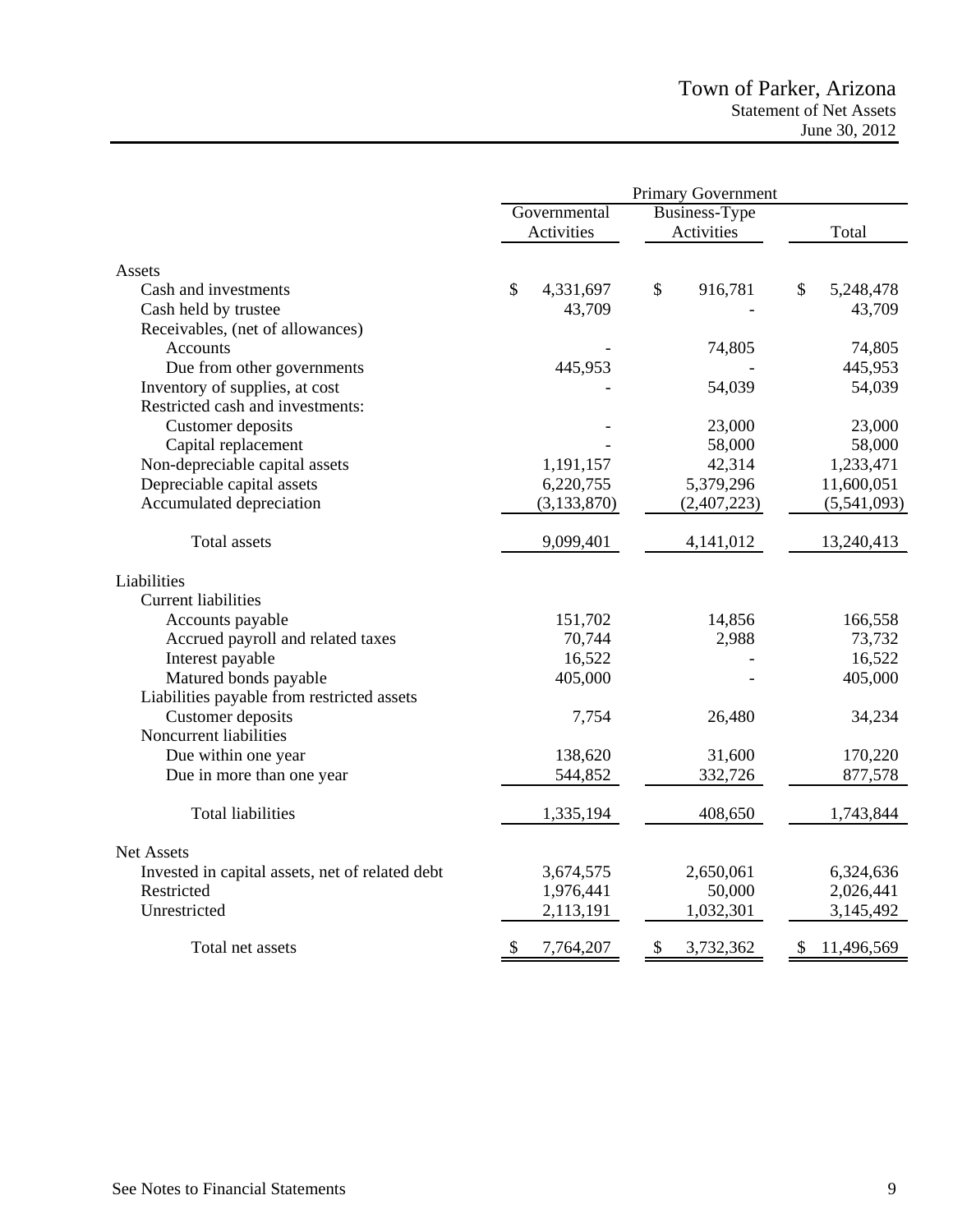# Town of Parker, Arizona Statement of Activities Year Ended June 30, 2012

|                                               |                                      |             |          |               | Program Revenues        |    |                       |            |              |            | Net (Expense) Revenue and<br>Changes in Net Assets |       |             |  |
|-----------------------------------------------|--------------------------------------|-------------|----------|---------------|-------------------------|----|-----------------------|------------|--------------|------------|----------------------------------------------------|-------|-------------|--|
|                                               |                                      | Charges for |          |               | Operating<br>Grants and |    | Capital<br>Grants and |            | Governmental |            | Primary Government<br>Business-type                |       |             |  |
| <b>Functions/Programs</b>                     | Expenses                             |             | Services | Contributions |                         |    | Contributions         | Activities |              | Activities |                                                    | Total |             |  |
| Primary Government<br>Governmental activities |                                      |             |          |               |                         |    |                       |            |              |            |                                                    |       |             |  |
| General government                            | \$<br>827,346                        | \$          | 6,283    | \$            | 46.106                  | \$ | 153,296               | \$         | (621, 661)   | \$         |                                                    | \$    | (621, 661)  |  |
| Public safety                                 | 1,390,020                            |             | 93,761   |               | 129,087                 |    |                       |            | (1,167,172)  |            |                                                    |       | (1,167,172) |  |
| Public works                                  | 639,375                              |             | 116,024  |               |                         |    |                       |            | (523, 351)   |            |                                                    |       | (523, 351)  |  |
| Culture and recreation                        | 819,805                              |             | 7,390    |               | 443,064                 |    |                       |            | (369, 351)   |            |                                                    |       | (369, 351)  |  |
| Contingencies                                 | 29,977                               |             |          |               |                         |    |                       |            | (29, 977)    |            |                                                    |       | (29, 977)   |  |
| Interest                                      | 31,724                               |             |          |               |                         |    |                       |            | (31, 724)    |            |                                                    |       | (31, 724)   |  |
|                                               | 3,738,247                            |             | 223,458  |               | 618,257                 |    | 153,296               |            | (2,743,236)  |            |                                                    |       | (2,743,236) |  |
| Business-type activities                      |                                      |             |          |               |                         |    |                       |            |              |            |                                                    |       |             |  |
| Utility enterprise fund                       | 610,663                              |             | 636,177  |               |                         |    |                       |            |              |            | 25,514                                             |       | 25,514      |  |
| Total primary government                      | 4,348,910                            | -S          | 859,635  | -S            | 618,257                 | \$ | 153,296               |            | (2,743,236)  |            | 25,514                                             |       | (2,717,722) |  |
|                                               | General revenues                     |             |          |               |                         |    |                       |            |              |            |                                                    |       |             |  |
|                                               | Taxes                                |             |          |               |                         |    |                       |            | 1,271,629    |            |                                                    |       | 1,271,629   |  |
|                                               | State shared taxes                   |             |          |               |                         |    |                       |            | 500,738      |            |                                                    |       | 500,738     |  |
|                                               | Gas and auto taxes                   |             |          |               |                         |    |                       |            | 1,151,000    |            |                                                    |       | 1,151,000   |  |
|                                               | Investment earnings                  |             |          |               |                         |    |                       |            | 8,281        |            |                                                    |       | 8,281       |  |
|                                               | Other income                         |             |          |               |                         |    |                       |            | 33,759       |            | 11,751                                             |       | 45,510      |  |
|                                               | Total general revenues and transfers |             |          |               |                         |    |                       |            | 2,965,407    |            | 11,751                                             |       | 2,977,158   |  |
|                                               | Increase in net assets               |             |          |               |                         |    |                       |            | 222,171      |            | 37,265                                             |       | 259,436     |  |
|                                               | Net assets - beginning of year       |             |          |               |                         |    |                       |            | 7,542,036    |            | 3,695,097                                          |       | 11,237,133  |  |
|                                               | Net assets - end of year             |             |          |               |                         |    |                       | \$         | 7,764,207    | S          | 3,732,362                                          | \$    | 11,496,569  |  |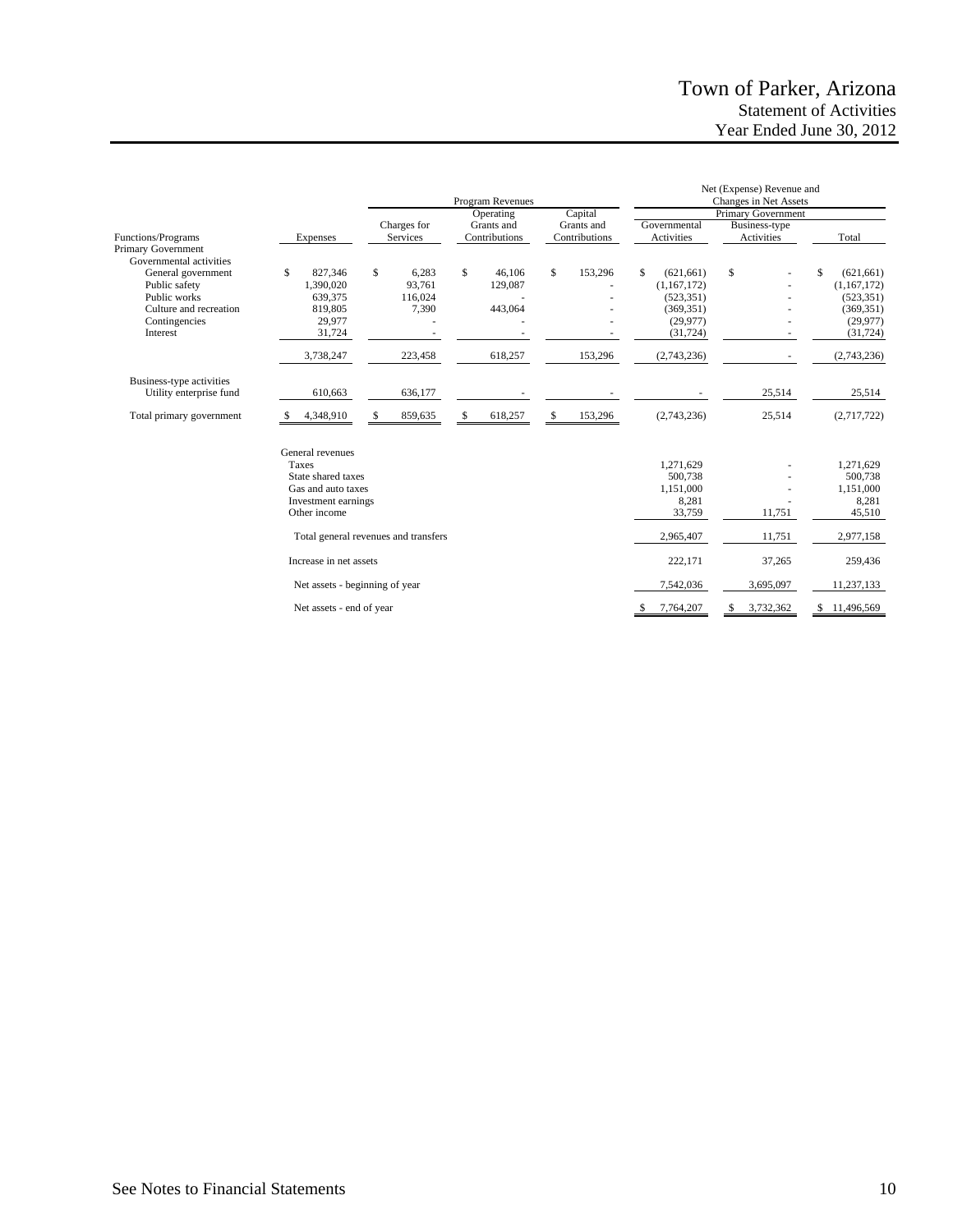# Town of Parker, Arizona Balance Sheet - Governmental Funds June 30, 2012

|                                                                                                                |    | General<br>Fund                |              | <b>Highway Users</b><br>Revenue<br>Fund |    | <b>CDBG</b><br>Fund |    | Impact<br>Fees | Debt Service<br>Fund    |    | Other<br>Governmental<br>Funds |     | Total<br>Governmental<br>Funds         |
|----------------------------------------------------------------------------------------------------------------|----|--------------------------------|--------------|-----------------------------------------|----|---------------------|----|----------------|-------------------------|----|--------------------------------|-----|----------------------------------------|
| Assets<br>Cash and investments<br>Cash held by fiscal agent<br>Receivables                                     | S  | 1,761,816                      | \$           | 1,459,818                               | \$ |                     | S  | 3,403          | \$<br>377,813<br>43,709 | \$ | 728,847                        | \$. | 4,331,697<br>43,709                    |
| Due from other governments<br>Due from other funds                                                             |    | 130,740<br>306,386             |              | 87,731                                  |    | 146,781             |    |                |                         |    | 80,701                         |     | 445,953<br>306,386                     |
| Total assets                                                                                                   |    | 2,198,942                      | S.           | 1,547,549                               | \$ | 146,781             | S  | 3,403          | \$<br>421,522           | -S | 809,548                        | S   | 5,127,745                              |
| Liabilities and Fund Balances                                                                                  |    |                                |              |                                         |    |                     |    |                |                         |    |                                |     |                                        |
| Liabilities<br>Accounts payable<br>Accrued payroll and related taxes<br>Accrued interest<br>Due to other funds | \$ | 50,513<br>59,871               | $\mathbb{S}$ | 7.839<br>3,404                          | \$ | 78,685<br>68,096    | \$ | 238,290        | \$<br>16,522            | \$ | 14,665<br>7,469                | \$  | 151,702<br>70.744<br>16,522<br>306,386 |
| Payables from restricted assets<br>Customer deposits<br>Bonds payable                                          |    | 7,754                          |              |                                         |    |                     |    |                | 405,000                 |    |                                |     | 7,754<br>405,000                       |
| <b>Total liabilities</b>                                                                                       |    | 118,138                        |              | 11,243                                  |    | 146,781             |    | 238,290        | 421,522                 |    | 22,134                         |     | 958,108                                |
| <b>Fund Balances</b><br>Restricted<br>Assigned<br>Unassigned                                                   |    | 54.172<br>654,670<br>1,371,962 |              | 1,536,306                               |    |                     |    | (234, 887)     |                         |    | 385,963<br>401,451             |     | 1.976.441<br>1,056,121<br>1,137,075    |
| Total fund balances (deficit)                                                                                  |    | 2,080,804                      |              | 1,536,306                               |    |                     |    | (234, 887)     |                         |    | 787,414                        |     | 4,169,637                              |
| Total liabilities and fund balances                                                                            |    | 2,198,942                      | \$           | 1,547,549                               | S  | 146,781             | \$ | 3,403          | \$<br>421,522           | \$ | 809,548                        |     | 5,127,745                              |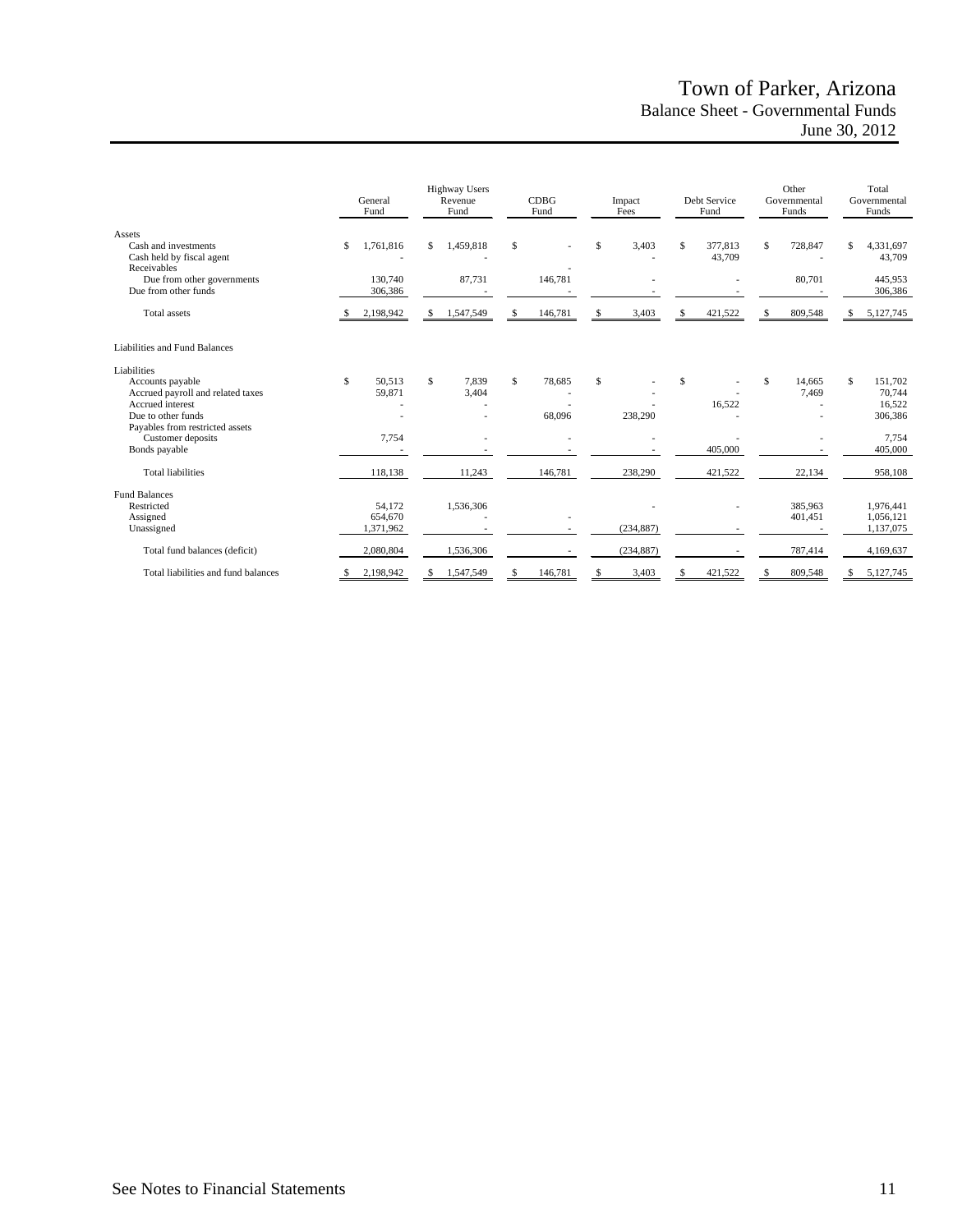| Amounts reported for governmental activities in the statement of net assets are<br>different because:                       |   |            |
|-----------------------------------------------------------------------------------------------------------------------------|---|------------|
| Total Governmental Funds fund balance                                                                                       | S | 4,169,637  |
| Capital assets used in governmental activities are not financial resources and,<br>therefore, are not reported in the funds |   | 4,278,042  |
| Long-term liabilities are not due and payable in the current period, and therefore,<br>are not reported in the funds        |   | (683, 472) |
| Government activities net assets                                                                                            |   | 7,764,207  |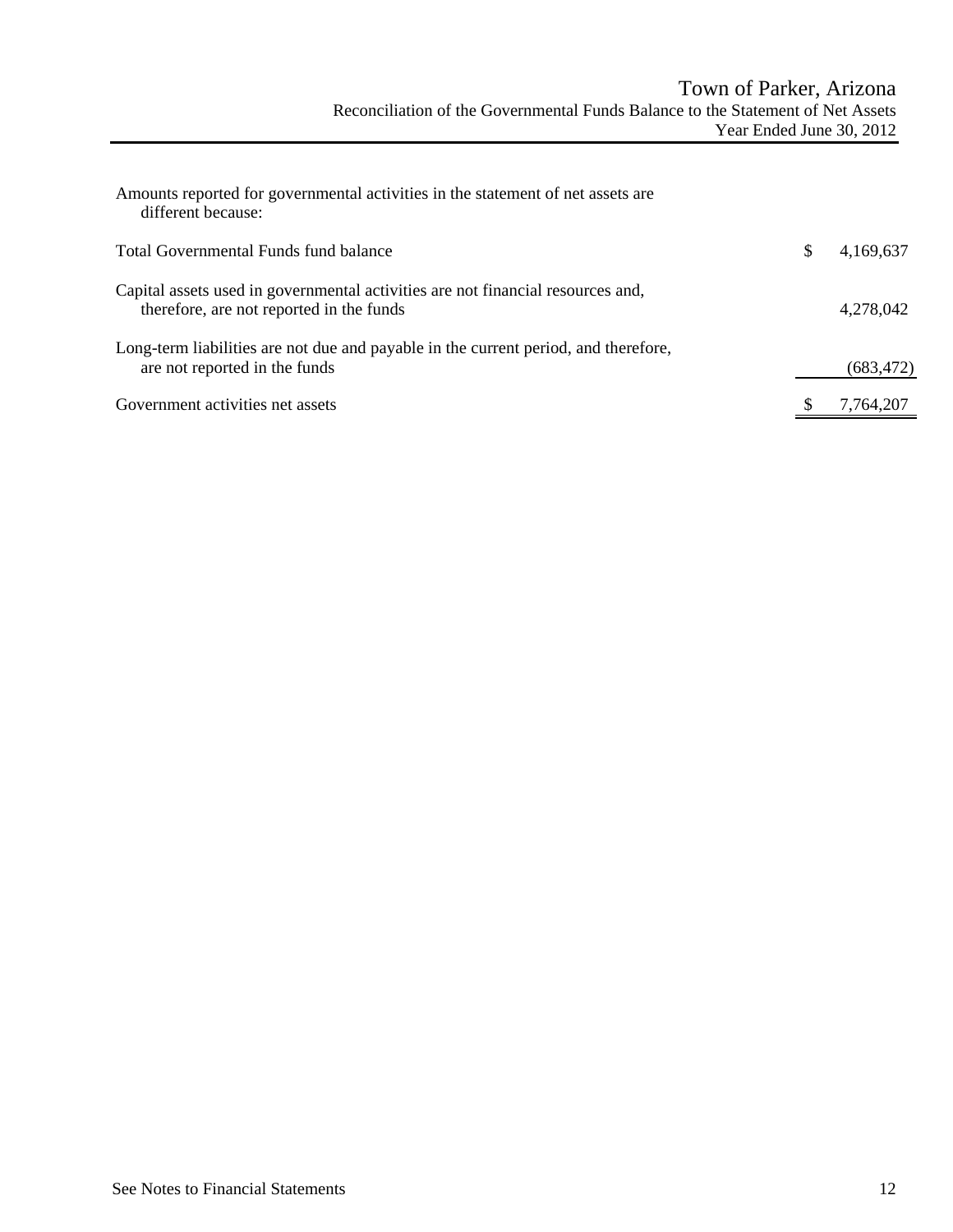# Town of Parker, Arizona Statement of Revenues, Expenditures, and Changes in Fund Balances – Governmental Funds Year Ended June 30, 2012

|                                               | General<br>Fund     | <b>Highway Users</b><br>Revenue<br>Fund | <b>CDBG</b><br>Fund | Impact<br>Fees   | Debt Service<br>Fund | Other<br>Governmental<br>Funds | Total<br>Governmental<br>Funds |  |
|-----------------------------------------------|---------------------|-----------------------------------------|---------------------|------------------|----------------------|--------------------------------|--------------------------------|--|
| Revenues                                      | 1,198,948           | $\mathsf{\$}$                           | \$                  | \$               | \$                   | \$                             |                                |  |
| Taxes<br>Licenses and permits                 | \$<br>60,164        |                                         |                     |                  |                      | 72,681                         | \$<br>1,271,629<br>60,164      |  |
| Intergovernmental revenues                    | 811,329             | 886,513                                 | 153,298             |                  |                      | 471,239                        | 2,322,379                      |  |
| Charges for services                          | 66,293              |                                         |                     |                  |                      |                                | 66,293                         |  |
| Fines and forfeits                            | 89,993              |                                         |                     |                  |                      |                                | 89,993                         |  |
| Investment earnings                           | 8,281               |                                         |                     |                  |                      |                                | 8,281                          |  |
| Miscellaneous earnings                        | 48,342              | 250                                     |                     |                  |                      | 93,087                         | 141,679                        |  |
| Total revenues                                | 2,283,350           | 886,763                                 | 153,298             |                  |                      | 637,007                        | 3,960,418                      |  |
| Expenditures                                  |                     |                                         |                     |                  |                      |                                |                                |  |
| Current                                       |                     |                                         |                     |                  |                      |                                |                                |  |
| General government                            | 722,157             |                                         |                     |                  |                      | 64,498                         | 786,655                        |  |
| Public safety<br>Public works                 | 1,105,244<br>64,857 | 420,026                                 |                     |                  |                      | 232,364<br>13,004              | 1,337,608<br>497,887           |  |
| Culture and recreation                        |                     |                                         |                     |                  |                      | 352,494                        |                                |  |
| Debt service                                  | 392,871             |                                         |                     |                  |                      |                                | 745,365                        |  |
| Principal                                     | 30,936              |                                         |                     |                  | 405,000              |                                | 435,936                        |  |
| Interest and fiscal charges                   |                     |                                         |                     |                  | 32,544               |                                | 32,544                         |  |
| Contingencies                                 | 29,977              |                                         |                     |                  |                      |                                | 29,977                         |  |
| Capital outlay                                | 117,091             | 80,910                                  | 280,170             |                  |                      | 11,918                         | 490,089                        |  |
| Total expenditures                            | 2,463,133           | 500,936                                 | 280,170             |                  | 437,544              | 674,278                        | 4,356,061                      |  |
| Revenues over (Under)                         |                     |                                         |                     |                  |                      |                                |                                |  |
| Expenditures                                  | (179, 783)          | 385,827                                 | (126, 872)          |                  | (437, 544)           | (37, 271)                      | (395, 643)                     |  |
| Other Financing Sources (Uses)                |                     |                                         |                     |                  |                      |                                |                                |  |
| <b>Lease Proceeds</b>                         | 88,054              |                                         |                     |                  |                      |                                | 88,054                         |  |
| Transfers in (out)                            | (169, 021)          | (380, 625)                              | 112,102             |                  | 437,544              |                                |                                |  |
| Total other financing                         |                     |                                         |                     |                  |                      |                                |                                |  |
| sources (uses)                                | (80,967)            | (380, 625)                              | 112,102             |                  | 437,544              |                                | 88,054                         |  |
| Net Change in Fund Balances                   | (260, 750)          | 5,202                                   | (14,770)            |                  |                      | (37, 271)                      | (307, 589)                     |  |
| Fund Balances (Deficit),<br>Beginning of Year | 2,341,554           | 1,531,104                               | 14,770              | (234, 887)       |                      | 824,685                        | 4,477,226                      |  |
| Fund Balances (Deficit),<br>End of Year       | 2,080,804<br>-\$    | 1,536,306<br>\$                         | \$                  | (234, 887)<br>\$ | \$                   | 787,414<br>\$                  | 4,169,637<br>\$                |  |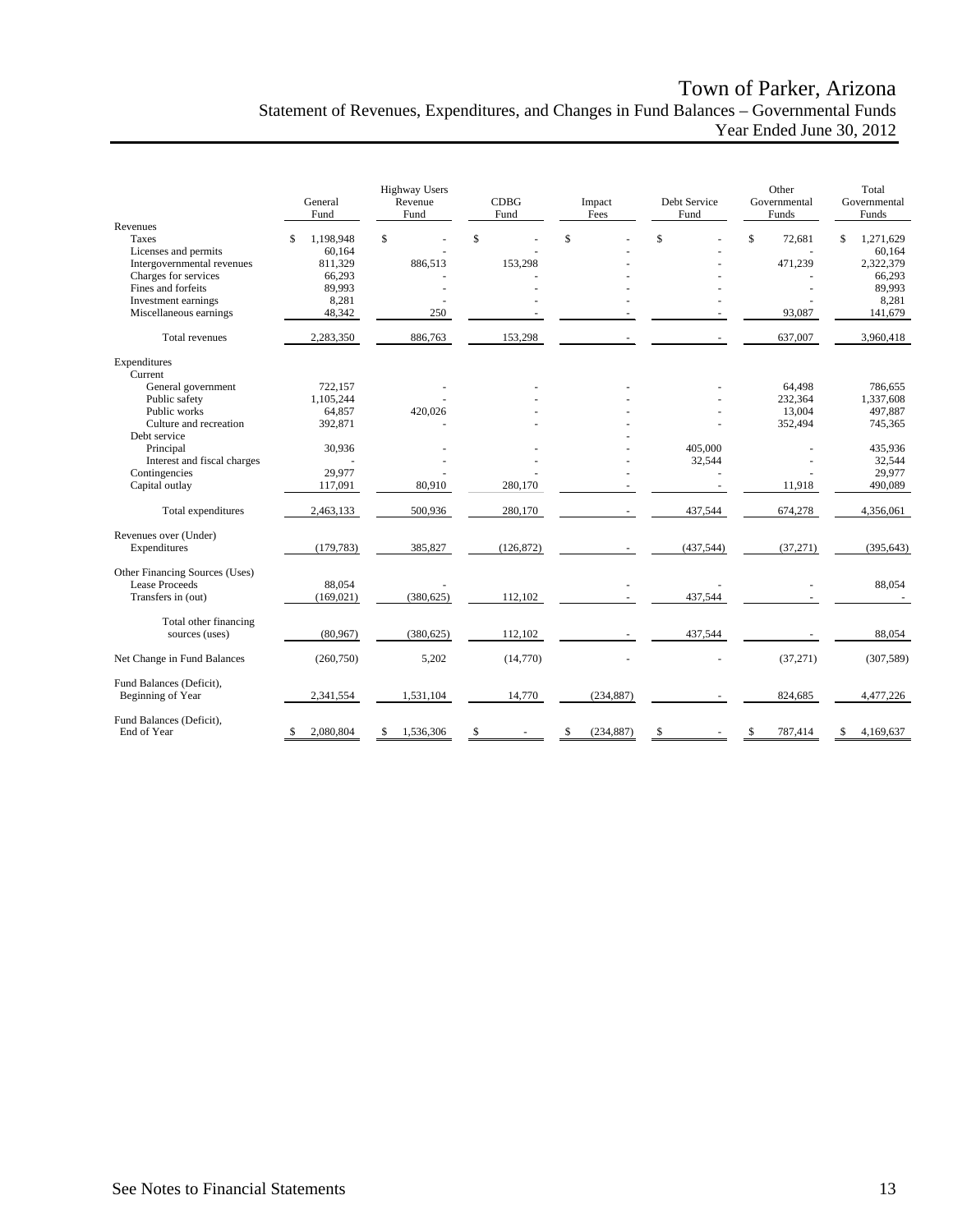# Town of Parker, Arizona Reconciliation of the Statement of Revenues, Expenditures, and Changes in Fund Balances of Governmental Funds to the Statement of Activities Year Ended June 30, 2012

| Amounts reported for governmental activities in the statement of<br>activities are different because:                                                                                                                                                                         |                       |
|-------------------------------------------------------------------------------------------------------------------------------------------------------------------------------------------------------------------------------------------------------------------------------|-----------------------|
| Net change in fund balances - total governmental funds                                                                                                                                                                                                                        | (307, 589)<br>-S      |
| Capital outlays are reported in governmental funds as expenditures.<br>However, in the statement of activities, the cost of those assets is<br>allocated over their estimated useful lives as depreciation expense.<br>In the current period, these amounts are:              |                       |
| Capital outlay<br>Depreciation expense                                                                                                                                                                                                                                        | 490,089<br>(299, 661) |
|                                                                                                                                                                                                                                                                               | 190,428               |
| Proceeds from long-term debt provide current financial resources<br>to governmental funds but issuing debt increases long-term liabilities<br>in the Government-Wide Statement of Net Assets.                                                                                 |                       |
| <b>Lease Proceeds</b>                                                                                                                                                                                                                                                         | (88,054)              |
| Payments of certain long-term obligations are reported as<br>expenditures in the governmental funds but are not reported<br>as expenses in the statement of activities.<br>Principal payments on long-term debt                                                               | 435,936               |
| Amortization of bond premium is reported in the Government-<br>Wide Statements of Activities and Changes in Net Assets, but does<br>not require the use of current financial resources. The following<br>amount represents the change in bond premium from the<br>prior year. | 820                   |
| Compensated absence expense reported in the statement<br>of activities do not require the use of current financial<br>resources and, therefore, are not reported as expenditures<br>in the governmental funds.                                                                | (9,370)               |
| Change in net assets of governmental activities                                                                                                                                                                                                                               | \$<br>222,171         |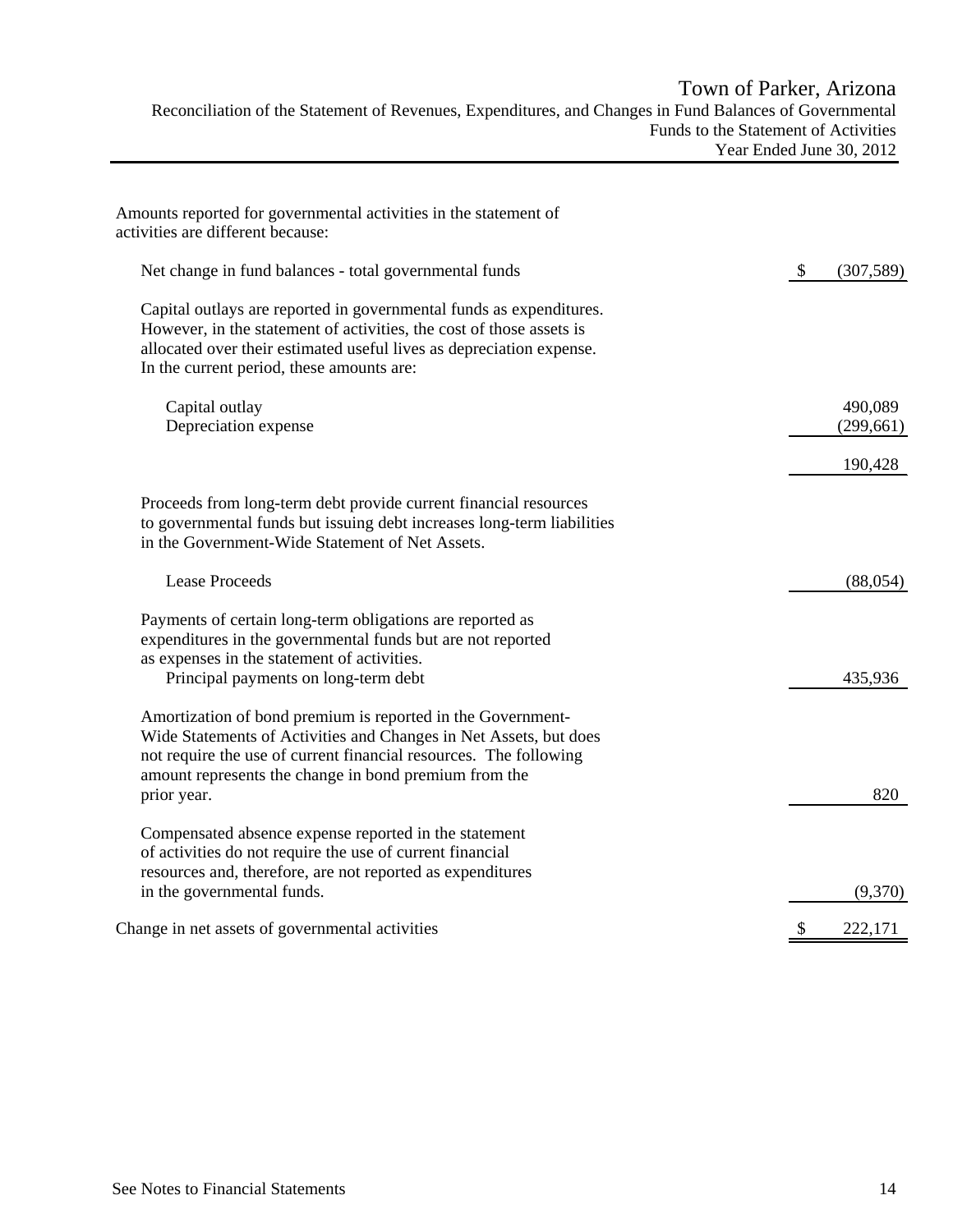| Assets                                           | Utility<br>Enterprise<br>Fund |
|--------------------------------------------------|-------------------------------|
| <b>Current</b> assets                            |                               |
| Cash and cash equivalents                        | \$<br>916,781                 |
| Accounts receivable, net of allowance            | 74,805                        |
| Inventory of supplies, at cost                   | 54,039                        |
| Total current assets                             | 1,045,625                     |
| Noncurrent assets                                |                               |
| Restricted cash:                                 |                               |
| <b>Customer</b> deposits                         | 23,000                        |
| Capital replacement                              | 58,000                        |
| Capital assets, non-depreciable                  | 42,314                        |
| Capital assets, depreciable, net                 | 2,972,073                     |
| Total noncurrent assets                          | 3,095,387                     |
| <b>Total assets</b>                              | 4,141,012                     |
| Liabilities                                      |                               |
| <b>Current liabilities</b>                       |                               |
| Accounts payable                                 | 14,856                        |
| Accrued payroll and related taxes                | 2,988                         |
| Notes payable                                    | 31,600                        |
| Total current liabilities                        | 49,444                        |
| Noncurrent liabilities                           |                               |
| Customer deposits payable from restricted assets | 26,480                        |
| Notes payable                                    | 332,726                       |
| Total noncurrent liabilities                     | 359,206                       |
| <b>Total liabilities</b>                         | 408,650                       |
| Net Assets                                       |                               |
| Invested in capital assets, net of related debt  | 2,650,061                     |
| Restricted for debt service                      | 50,000                        |
| Unrestricted                                     | 1,032,301                     |
| Total net assets                                 | 3,732,362                     |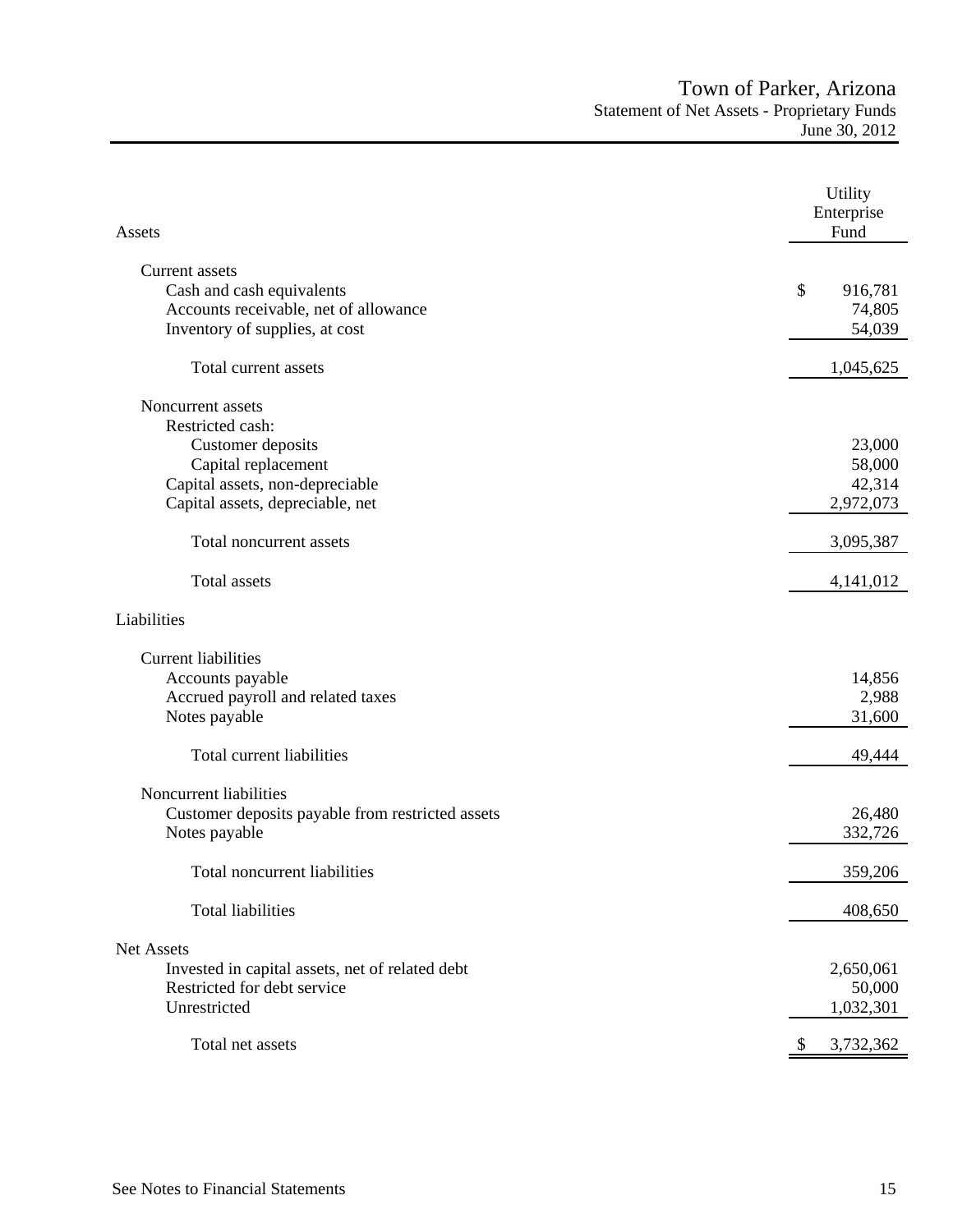|                                                                                                     |    | Utility<br>Enterprise<br>Fund |  |  |  |
|-----------------------------------------------------------------------------------------------------|----|-------------------------------|--|--|--|
| <b>Operating Revenues</b><br>Water services<br>Tap and turn-on fees<br>Penalties                    | \$ | 617,338<br>18,839<br>11,751   |  |  |  |
| Total operating revenue                                                                             |    | 647,928                       |  |  |  |
| <b>Operating Expenses</b><br>Cost of sales and services<br>Depreciation<br>Total operating expenses |    | 428,712<br>162,440<br>591,152 |  |  |  |
| <b>Operating Income</b>                                                                             |    | 56,776                        |  |  |  |
| Nonoperating Revenues (Expenses) - Interest expense                                                 |    | (19,511)                      |  |  |  |
| Change in Net Assets                                                                                |    | 37,265                        |  |  |  |
| Net Assets, Beginning of Year                                                                       |    | 3,695,097                     |  |  |  |
| Net Assets, End of Year                                                                             | \$ | 3,732,362                     |  |  |  |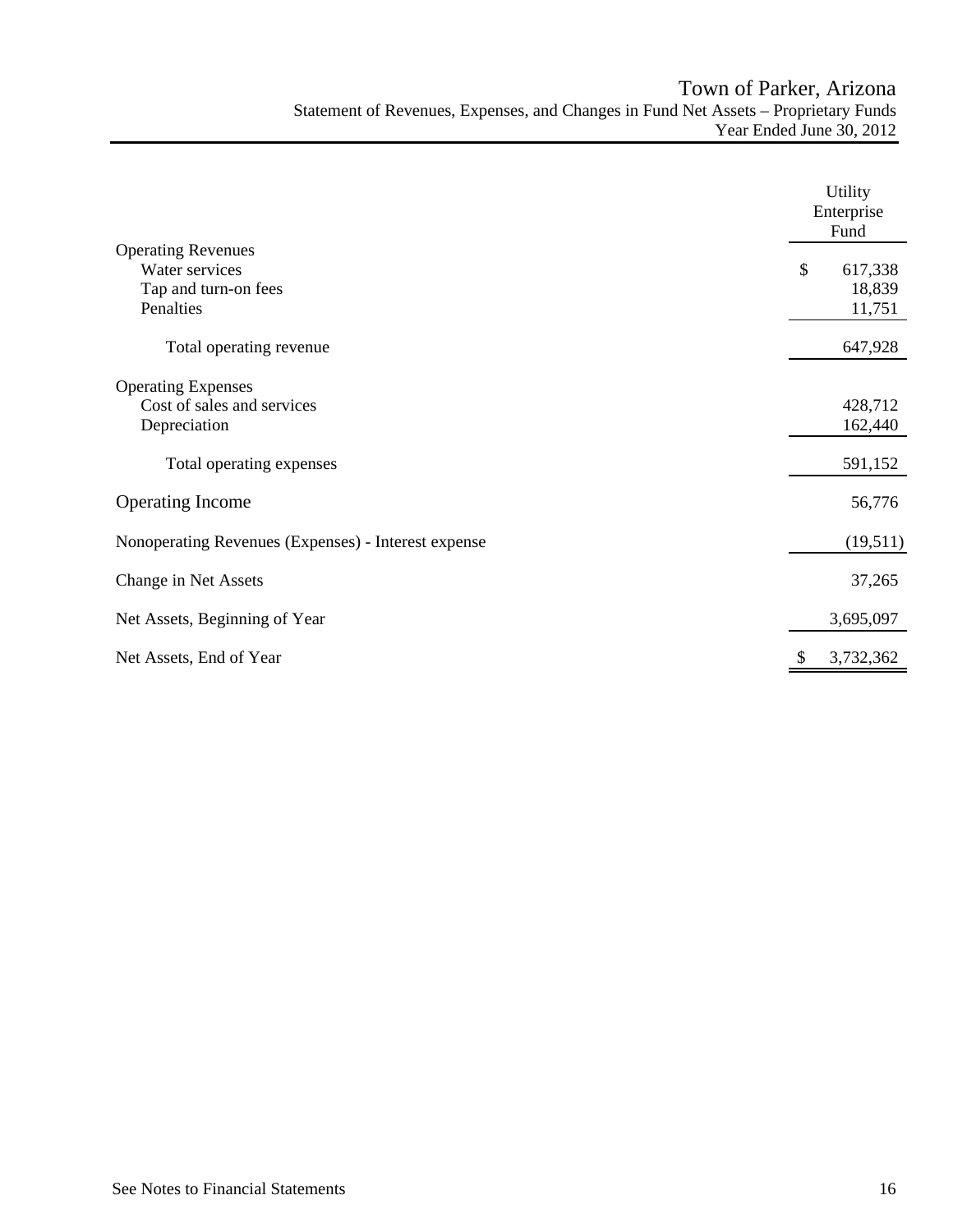|                                                                                                                                                                               | Utility<br>Enterprise<br>Fund                       |
|-------------------------------------------------------------------------------------------------------------------------------------------------------------------------------|-----------------------------------------------------|
| <b>Cash Flows from Operating Activities</b><br>Cash received from customers and users<br>Cash paid to suppliers<br>Cash paid to employees                                     | $\mathcal{S}$<br>635,808<br>(263,944)<br>(161, 963) |
| Net cash provided by operating activities                                                                                                                                     | 209,901                                             |
| Cash Flows from Capital and Related Financing Activities<br>Acquisition and construction of capital assets<br>Principal paid on capital debt<br>Interest paid on capital debt | (2, 475)<br>(30,025)<br>(19,511)                    |
| Net cash used in capital and related financing activities<br>Net Change in Cash and Cash Equivalents                                                                          | (52,011)<br>157,890                                 |
| Cash and Cash Equivalents, Beginning of Year                                                                                                                                  | 839,891                                             |
| Cash and Cash Equivalents, End of Year                                                                                                                                        | 997,781<br>\$                                       |
| Reconciliation of Operating Loss to Net Cash<br>Provided by Operating Activities<br><b>Operating loss</b><br>Adjustments to reconcile operating income to net cash            | $\boldsymbol{\mathsf{S}}$<br>56,776                 |
| provided by operating activities<br>Depreciation expense<br>(Increase) decrease in assets                                                                                     | 162,440                                             |
| Accounts receivable<br>Increase (decrease) in liabilities                                                                                                                     | (12, 120)                                           |
| Accounts payable<br>Accrued payroll and related taxes<br>Deposits payable from restricted assets<br>Total adjustments                                                         | 1,745<br>(117)<br>1,177<br>153,125                  |
| Net cash provided by operating activities                                                                                                                                     | \$<br>209,901                                       |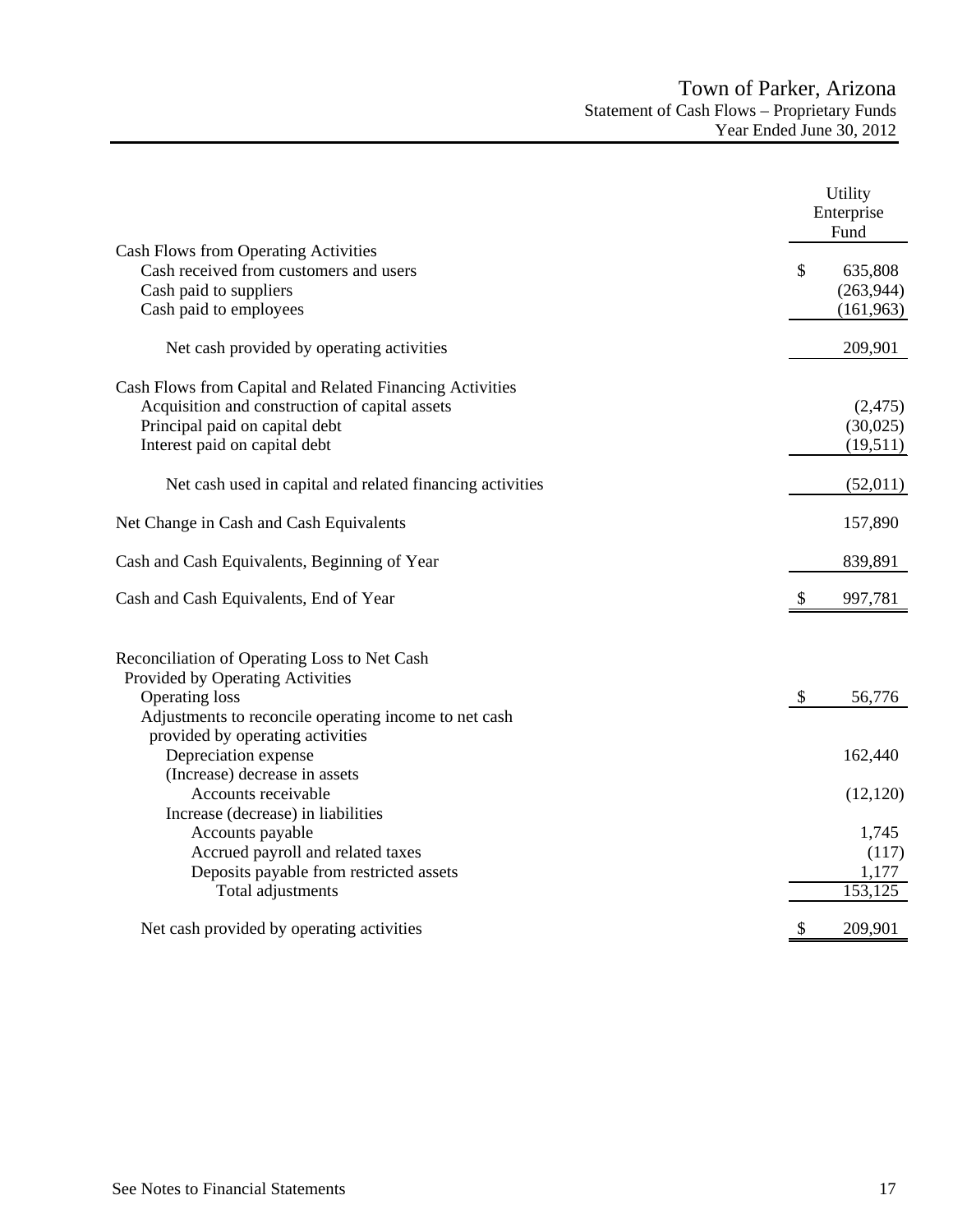|                                             | <b>Utility Billing</b><br>Agency<br>Fund |
|---------------------------------------------|------------------------------------------|
| Assets                                      |                                          |
| Cash and investments<br>Accounts receivable | \$<br>22,873                             |
|                                             |                                          |
| Other                                       | 39,741                                   |
| Total assets                                | 62,614                                   |
| Liabilities                                 |                                          |
| Accounts payable                            | 62,614                                   |
| Net Assets<br>Unrestricted                  | \$                                       |
|                                             |                                          |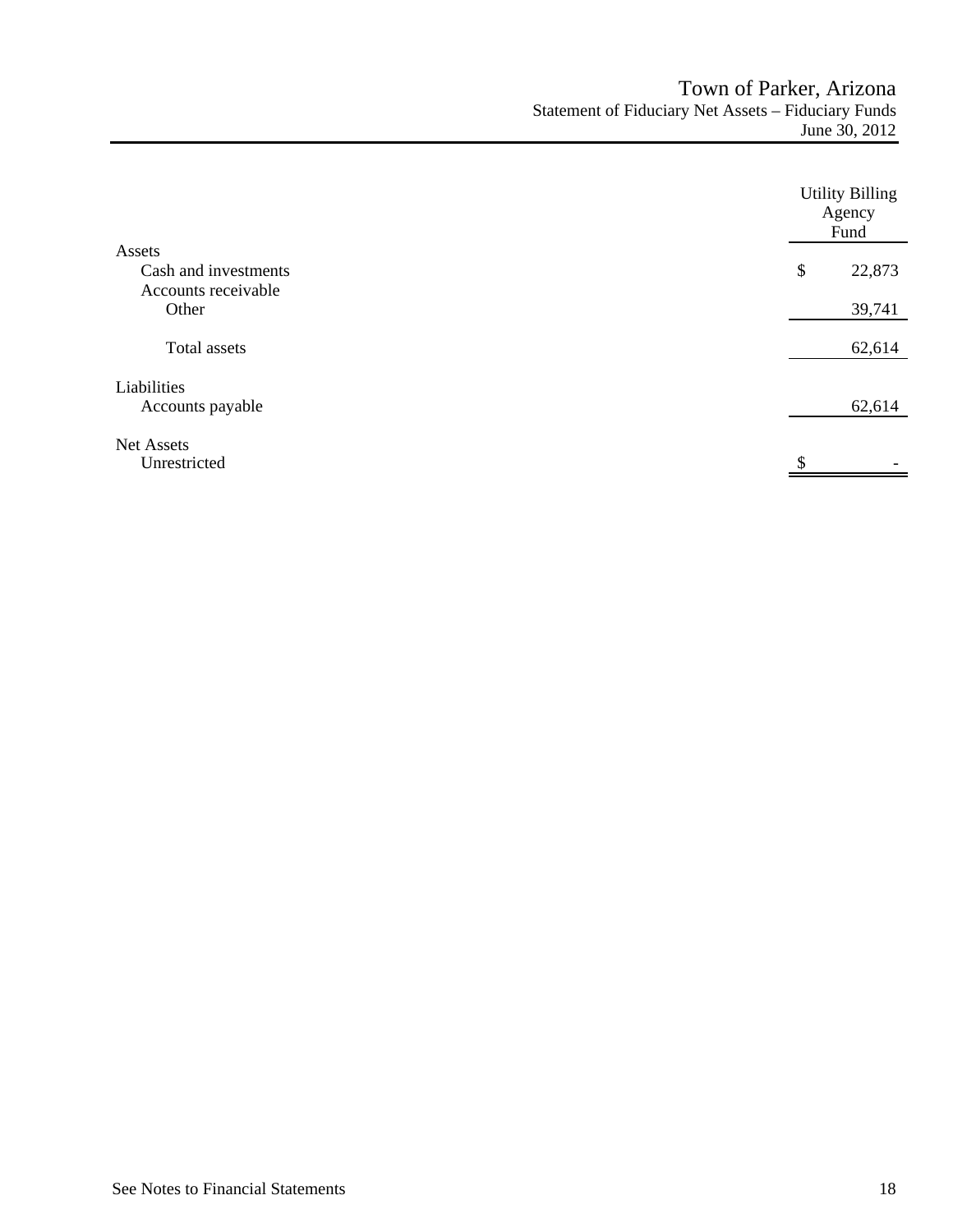# **Note 1 - Summary of Significant Accounting Policies**

The basic financial statements of the Town of Parker, Arizona (the Town) have been prepared in conformity with accounting principles generally accepted in the United States of America (GAAP) as applied to government units. The Governmental Accounting Standards Board (GASB) is the accepted standard-setting body for establishing governmental accounting and financial reporting principles. A summary of the Town's more significant accounting policies follows.

# **A. Reporting Entity**

The Town was incorporated on June 7, 1948 under Arizona Revised Statute Chapter 9, Section 101 and is governed by a seven member council. Oversight responsibility includes financial interdependency, the selection of governing authority, the designation of management, the ability to significantly influence operations, and the accountability for fiscal matters.

## Component Units

As required by accounting principles generally accepted in the United States of America, these financial statements present the primary government and its component units, entities for which the government is considered to be financially accountable. Blended component units, although legally separate entities, are in substance, part of the Town's operations, and so data from these units are combined with data of the primary government. Discretely presented component units, on the other hand, are reported in a separate column in the government-wide financial statements to emphasize they are legally separate from the Town. The blended component unit discussed below has a June 30 year-end. The Town has no discretely presented component units.

### **Blended Component Unit**

The Town of Parker Municipal Property Corporation (MPC), a non-profit corporation, was created by the Town in 1998 primarily for the purpose of financing the costs of electric distribution to serve current and future development in Parker South. The MPC is governed by a Board of Directors appointed by the Town Council. For financial reporting purposes, transactions of the MPC are included as if it were part of the Town's operations.

### **Joint Venture**

The Colorado River Sewage System Joint Venture is a sewage disposal system that carries out the collection, purification, and disposal of sewage and industrial waste for the Town and Colorado River Indian Tribes. The Joint Venture is controlled by a Board of Directors, composed of five members, two selected by the Town, two by the Tribes, while the fifth member is selected by the other four members with approval of the Secretary of the Interior or delegate. In accordance with terms of the Joint Venture agreement, on or prior to May 1 each year, the manager of the Joint Venture will prepare and submit a budget to the Board of Directors for approval and authorization. Funding is provided by user fees. Due to unavailability of information relating to the Town's joint venture share of profit or losses, a footnote disclosure only has been provided.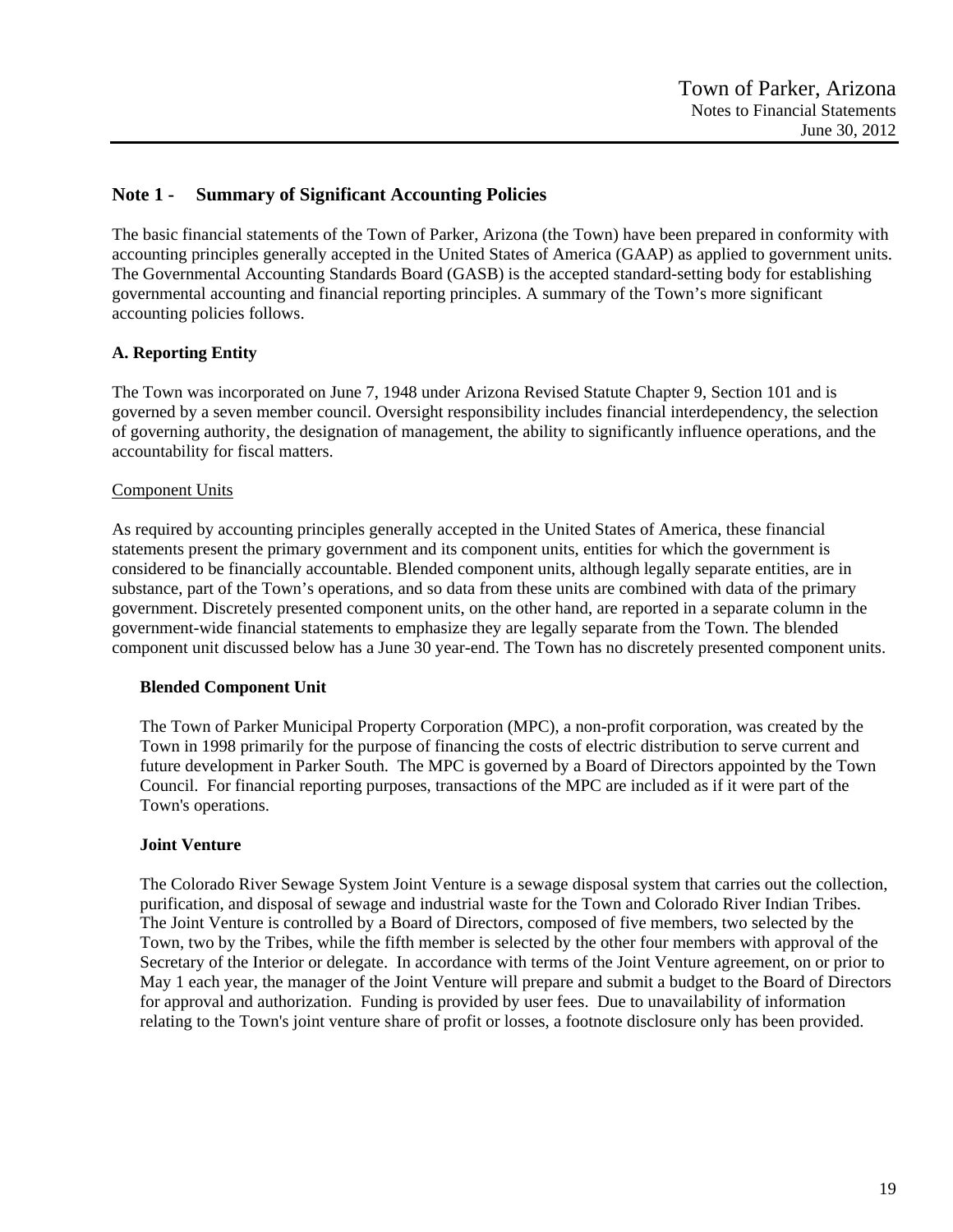### **B. Measurement Focus, Basis of Accounting, and Basis of Presentation**

The accounts of the Town are organized and operated on the basis of funds. A fund is an independent fiscal and accounting entity with a self-balancing set of accounts. Fund accounting segregates funds according to their intended purpose and is used to aid management in demonstrating compliance with finance-related legal and contractual provisions. The minimum number of funds is maintained consistent with legal and managerial requirements.

## Government-Wide Financial Statements

The statement of net assets and the statement of activities report all of the non-fiduciary activities of the Town, the primary government, as a whole. These statements distinguish between activities that are governmental and those that are considered business-type activities. Governmental activities, which are normally supported by intergovernmental revenues and transfers from business-type activities, are reported separately from business-type activities, which rely to a significant extent on fees and charges for services. Likewise, the primary government is reported separately from any legally separate, discretely presented component units for which the primary government is financially accountable. As mentioned above, the Town has no discretely presented component units.

The government-wide statements are prepared using the economic resources measurement focus and the accrual basis of accounting. This is the same approach used in the preparation of the proprietary fund and fiduciary fund financial statements but differs from the manner in which governmental fund financial statements are prepared. Revenues are recorded when earned and expenses are recorded when a liability is incurred, regardless of the timing of related cash flows. Grants and similar items are recognized as revenue as soon as all eligibility requirements imposed by the provider have been met.

The government-wide statements of activities present a comparison between expenses and program revenues for each segment of the business-type activities of the Town and for each governmental program. Direct expenses are those that are specifically associated with the specific function or segment. Program revenues include 1) charges to customers or applicants who purchase, use, or directly benefit from the goods, services, or privileges provided by a given function or segment and 2) grants and contributions that are restricted to meeting the operational or capital requirements of a particular function or segment. Revenues, which are not classified as program revenue, are presented as general revenues. The comparison of program revenues and expenses identifies the extent to which each program or business segment is self-financing or draws from the general revenues of the Town.

Net assets should be reported as restricted when constraints placed on net asset use are either externally imposed by creditors (such as through debt covenants), grantors, contributors, or laws or regulations of other governments or imposed by law through constitutional provisions or enabling legislation. The net assets restricted for other purposes result from special revenue funds and the restrictions on their net asset use.

### Fund Financial Statements

Fund financial statements report detailed information about the Town. The focus of governmental and enterprise fund financial statements is on major funds rather than reporting funds by type. Each major fund is presented in a separate column. Non-major funds are aggregated and presented in a single column.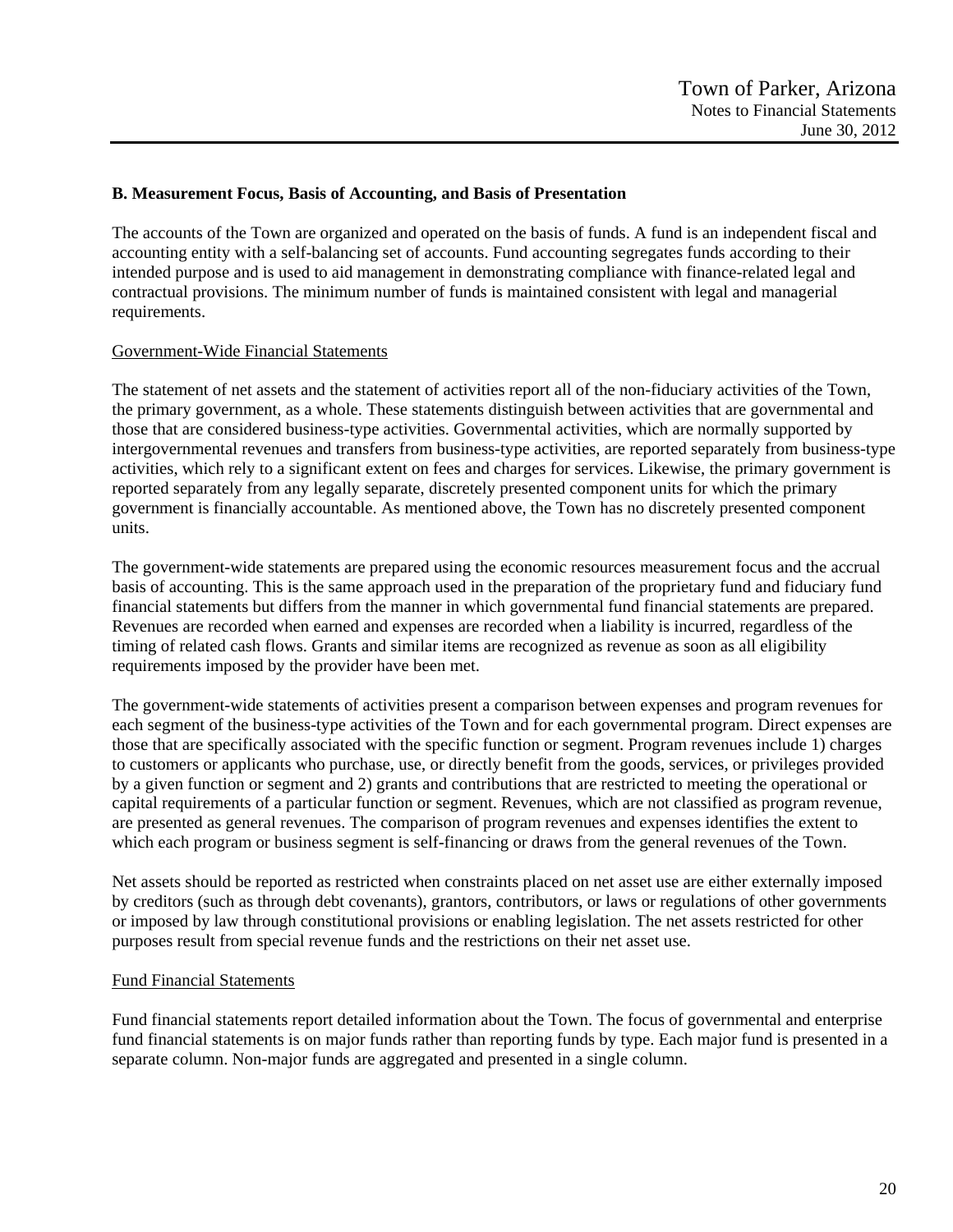## **Governmental Funds**

All governmental funds are accounted for using modified accrual basis of accounting and current financial resources measurement focus. Revenues are considered to be available when they are collectible within the current period or soon enough thereafter to pay liabilities of the current period. Taxpayer-assessed income, gross receipts, and sales taxes are considered "measurable" when in the hands of intermediary collecting governments and are recognized as revenue at that time. The Town considers all revenues reported in the governmental funds to be available if collected within 60 days of year end. Anticipated refunds of such taxes are recorded as liabilities and reductions of revenue when they are measurable and their validity seems certain.

Expenditures are generally recognized under the modified accrual basis of accounting when the related fund liability is incurred. An exception to this general rule includes principal and interest on long-term debt, including compensated absences, which is recognized when due.

The Town reports the following major governmental funds:

GENERAL FUND – The General Fund is the general operating fund of the Town. It is used to account for all financial resources except for those required to be accounted for in another fund.

HIGHWAY USER REVENUE FEE FUND – The HURF Fund accounts for revenue and expenditures that are legally restricted to expenditures for the construction, repair, and maintenance of public works and streets.

CDBG FUND – The CDBG Fund accounts for revenues and expenditures related to federal grants for the Department of Housing and Urban Development which are passed through the State of Arizona.

IMPACT FEES FUND – The Impact Fees Fund accounts for revenues and expenditures that are restricted to the development of Parker South.

DEBT SERVICE FUND – The Debt Service Fund accounts for funds which have been provided for the payment of the General Long Term Debt of the Town.

### **Proprietary Funds**

All proprietary funds are accounted for on the flow of economic resources measurement focus and use of the accrual basis of accounting. Under this method, revenues are recorded when earned and expenses are recorded at the time liabilities are incurred. Proprietary funds distinguish operating revenues and expenses from nonoperating items. Operating revenues and expenses generally result from providing services and producing and delivering goods in connection with a proprietary fund's principal ongoing operations. Revenues and expenses not meeting this definition are reported as non-operating revenues and expenses. The government-wide and proprietary funds apply Financial Accounting Standards Board (FASB) pronouncements and Accounting Principal Board (APB) opinions issued on or before November 30, 1989, unless these pronouncements conflict with or contradict GASB pronouncements, in which case, GASB prevails.

The Town reports the following major proprietary fund:

UTILITY ENTERPRISE FUND – The Utility Enterprise Fund is used to account for provision of water distribution to the residents and commercial users of the Town.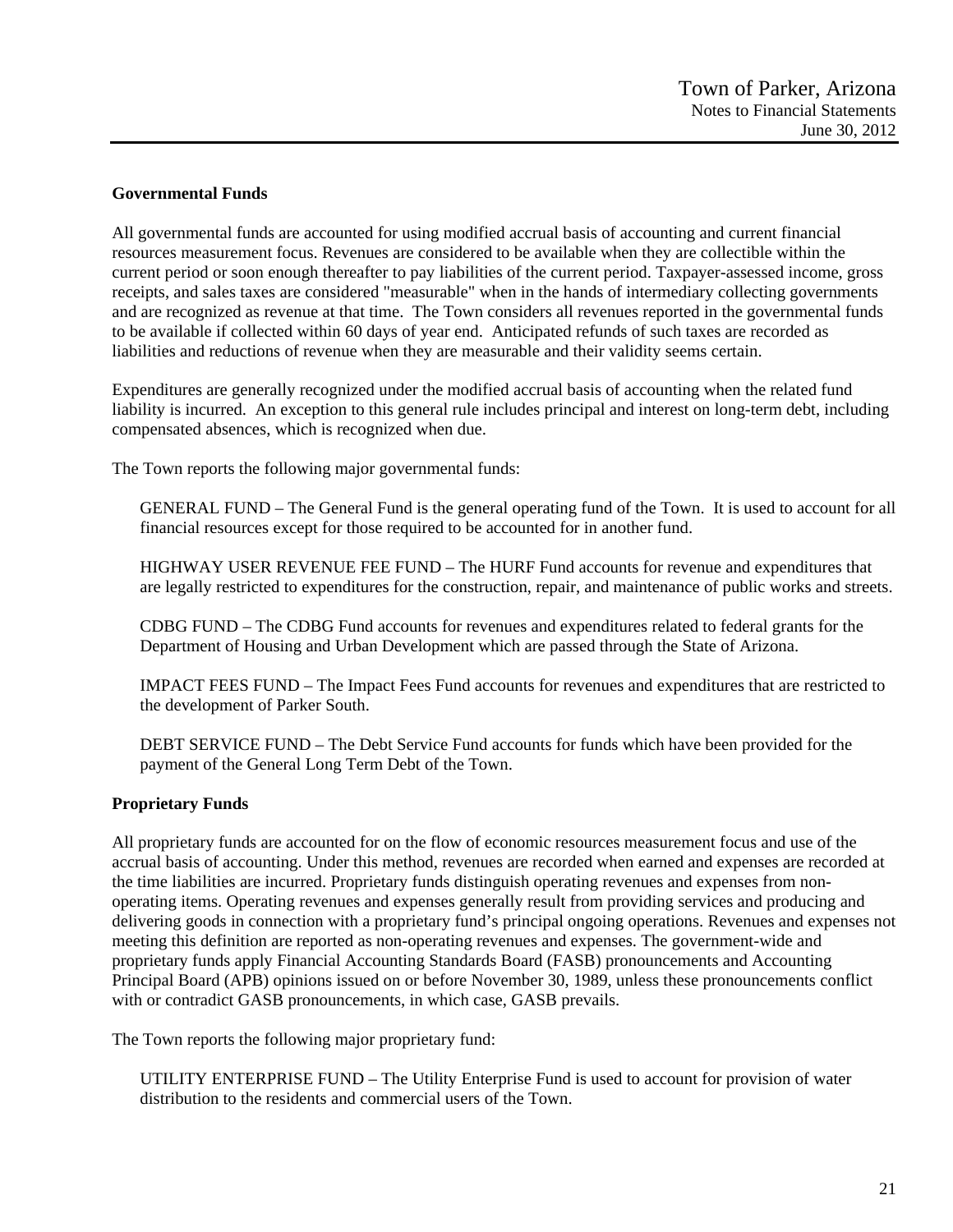In addition, the Town reports the following agency fund:

UTILITY BILLING AGENCY FUND – The Utility Billing Agency Fund (not included in the governmentwide statements) is used to account for assets held by the Town as an agent for individuals, private organizations, other governments, and/or other funds. Agency Funds are custodial in nature (assets equal liabilities) and do not involve measurements of results of operations.

When both restricted and unrestricted resources are available for use, it is the Town's policy to use restricted resources first, then unrestricted resources as they are needed.

### **Budgetary Data**

Budgets are adopted for the General, Special Revenue, Debt Service, Capital Projects and Utility Enterprise Fund. The following procedures are followed in establishing the budgetary information in these financial statements:

- 1. The Town Manager submits to the Town Council a proposed operating budget for the fiscal year to commence on July 1, of the year. The proposed budget includes proposed expenditures and the means of financing them.
- 2. Public hearings and council workshops on the budget are held each year to obtain citizen input.
- 3. Prior to, or on the third Monday of July of each fiscal year, the Town Council must adopt a tentative budget. Once adopted, the total expenditures may not be increased upon final adoption, but may be decreased. The tentative budget must be published once a week for two consecutive weeks prior to final adoption. Final adoption must occur on or before the second Monday in August.
- 4. The level of control for each adopted budget is the fund level. The Town Manager may, subject to Town Council approval, transfer encumbered appropriation balances within a fund. With Town Council approval, transfers of unencumbered appropriation balances may be transferred between funds. Amounts shown are as originally adopted, or as amended by Council as of June 30, 2012. Appropriations lapse at year-end.
- 5. Formal budgetary integration was employed in all the budgeted funds as a management control device. All the fund budgets have been adopted on a consistent basis with the basic financial statements.

### **C. Cash and Investments**

The Town's cash and cash equivalents are considered to be cash on hand, demand deposits and short-term investments with maturities of three months or less.

A pooled cash account and a pooled investment account are maintained for all Town funds. The pooling of funds provides the Town the ability to maximize earnings by investing larger amounts of idle cash for longer periods of time. The investments are invested primarily with the Arizona State Treasurer's Local Government Investment Pool.

Investments are stated at fair value. The fair value of each share in the Local Government Investment Pool is equal to \$1. Interest earnings, and correspondingly, interest expense for those funds with negative balances, are not allocated to the various funds.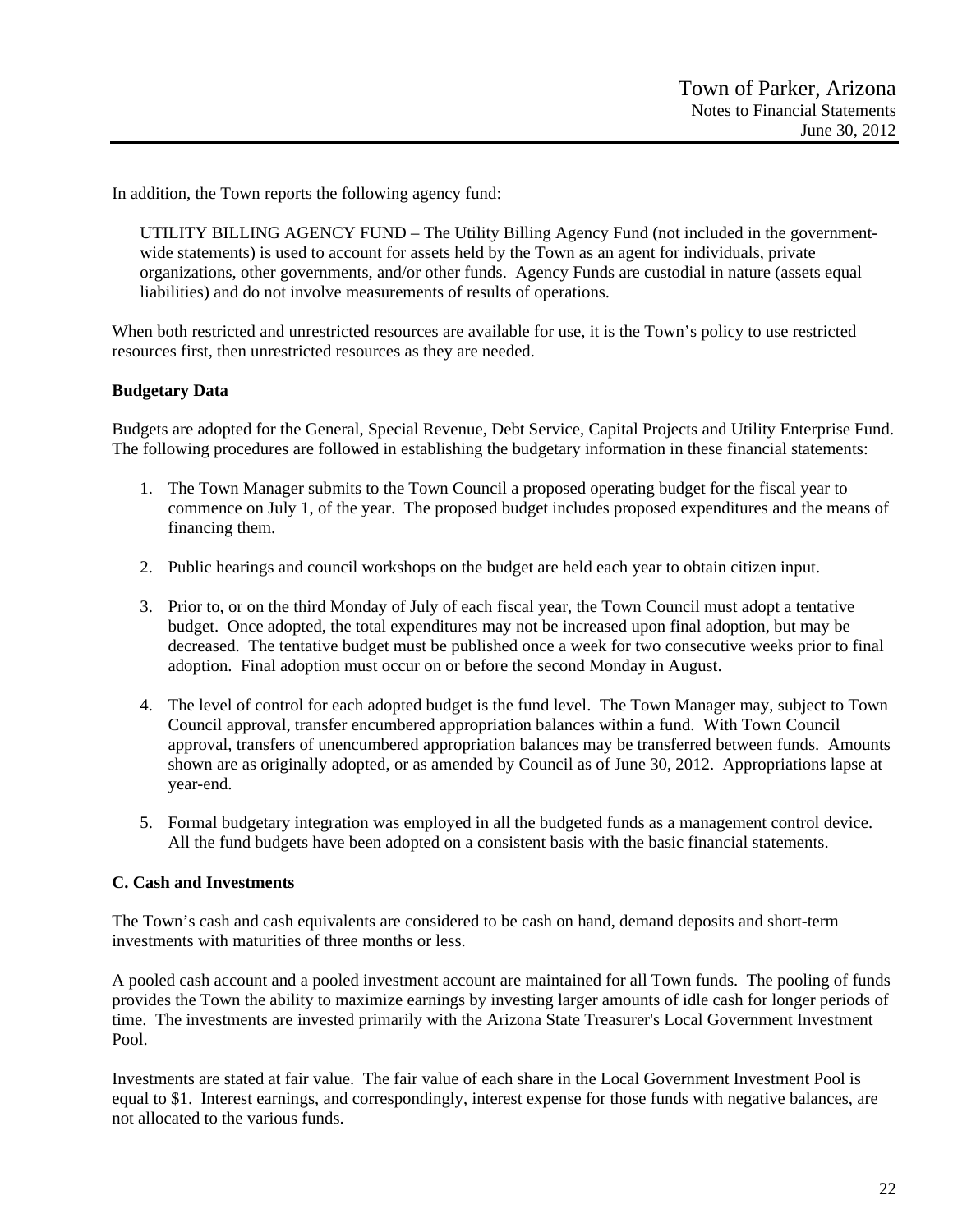## **D. Receivables**

Accounts receivable consists primarily of utility service charges for water and garbage services and miscellaneous receivables from various sources.

During the course of operations, individual funds within the Town's pooled cash accounts may borrow money from the other funds within the pool on a short-term basis. These receivables and payables are classified as "due from other funds" or "due to other funds" on the balance sheet of the fund financial statements and are eliminated in the preparation of the government-wide financial statements.

## **E. Transfers**

Legally authorized transfers from funds receiving revenues to funds through which the resources are to be expended and operating loss subsidies are recorded as transfers.

### **F. Inventories**

Inventories are valued at lower of cost (first-in, first-out method) or market, and consist of water works supplies in the Utility Enterprise Fund. Inventory items in other funds are not significant and are recorded as expenditures at the time of purchase. Therefore, the inventory items in the funds other than the Utility Enterprise Fund are not included in the balance sheets for those funds.

### **G. Restricted Assets**

Certain proceeds of the Town's bonds, as well as certain resources set aside for their repayment, are classified as restricted assets on the statement of net assets because their use is limited by applicable bond covenants.

Customer deposits are also classified as restricted assets because their use is limited.

### **H. Capital Assets**

Capital assets, which include property, plant, equipment, and infrastructure assets, are reported in the applicable governmental or business-type activities columns in the government-wide financial statements. The Town capitalizes all assets with an initial, individual cost greater than \$5,000 with an estimated useful life in excess of one year. The valuation basis for capital assets are historical costs, or where historical costs is not available, estimated historical costs based on replacement costs. Donated capital assets are capitalized at estimated fair value on date donated. The costs of normal maintenance and repairs that do not add to the value of the asset or materially extend assets lives are not capitalized.

Major outlays for capital assets and improvements are capitalized as projects are constructed. Interest incurred during the construction phase of capital assets of business-type activities is included as part of the capitalized value of the asset constructed.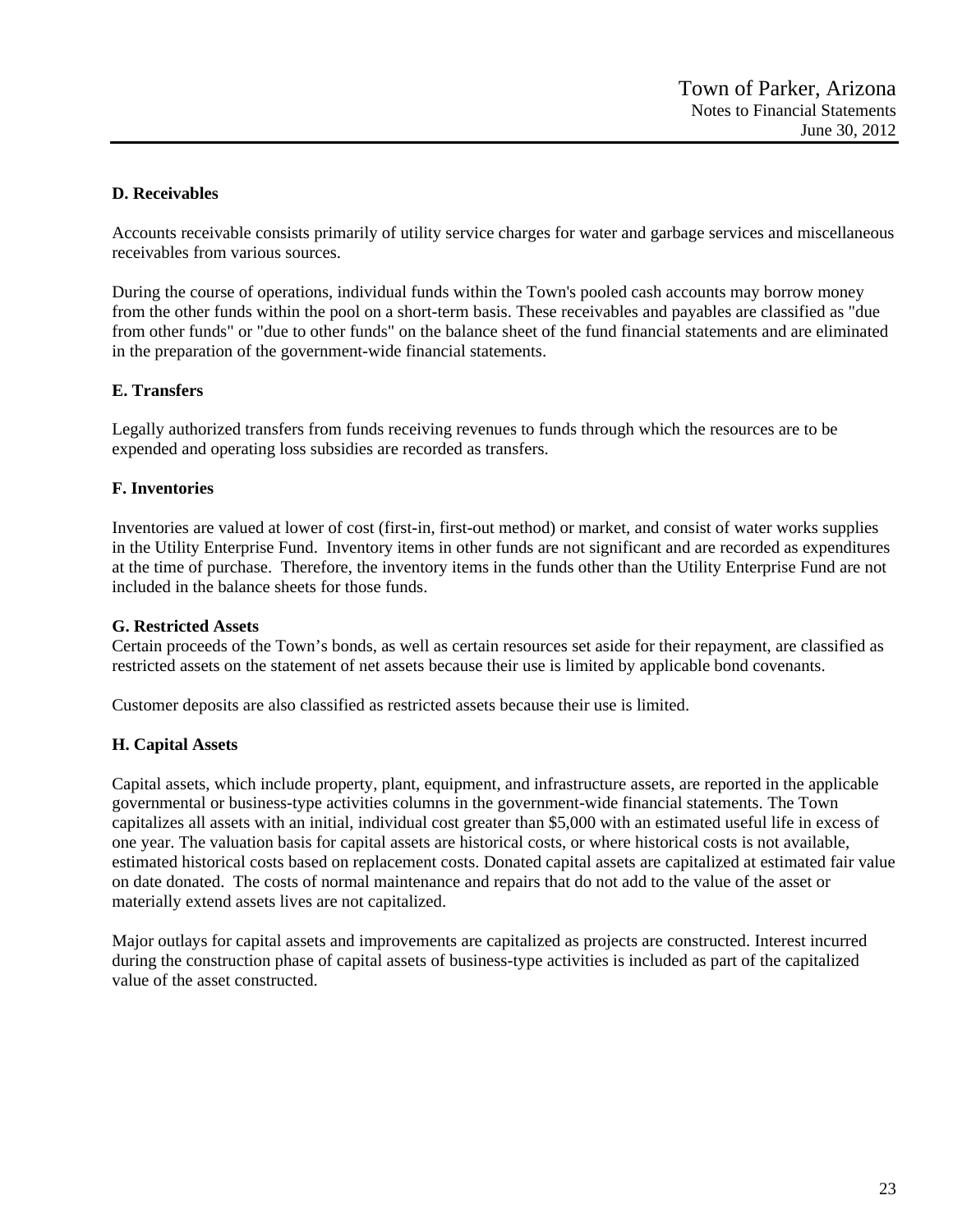Depreciation of governmental activities' capital assets is computed and recorded by the straight-line method using the following estimated useful lives:

| <b>Asset Classification</b> | <u>Years</u> |
|-----------------------------|--------------|
| <b>Buildings</b>            | 20-40        |
| Building improvements       | 20           |
| Equipment                   | $5-10$       |
| Vehicles                    | 5-10         |

Depreciation of business-type activities' capital assets is computed and recorded by the straight-line method using the following estimated useful lives:

| <b>Asset Classification</b> | <u>Years</u> |
|-----------------------------|--------------|
| <b>Buildings</b>            | 20-40        |
| Infrastructure              | $30 - 75$    |
| Equipment                   | $5-10$       |
| Vehicles                    | $5-10$       |

## **I. Compensated Absences**

Employees can earn vacation time at the rate of ten days per year for the first five years, 15 days per year after five years of service through nine years, and 20 days per year after ten years of service. The maximum permissible accumulation is 20 days of vacation for ten years of service or less, and 25 days for employees with more than ten years of service. At termination, employees are paid for any accumulated vacation up to the maximum accumulation. For governmental activities, compensated absences are liquidated by the general fund.

Employees earn health leave at the rate of 12 days per year. The maximum accumulation is 24 days. Health leave is not a form of additional vacation time and upon termination, the accumulated health leave is not paid out to the employee. No liability is recorded for non-vesting accumulating rights to receive sick pay benefits.

### **J. Long-Term Obligations**

In the government-wide financial statements and proprietary fund types in the fund financial statements, longterm debt and other long-term obligations are reported as liabilities in the governmental activities, business-type activities, or proprietary fund type statement of net assets. Bond premiums and discounts, as well as issuance costs, are deferred and amortized over the life of the bonds using the straight line method. Bonds payable are reported net of the applicable bond premium or discount. Bond issuance costs are reported as deferred charges and amortized over the term of the related debt.

In the fund financial statements, governmental fund types recognize bond premiums and discounts, as well as bond issuance costs, during the current period. The face amount of debt issued is reported as other financing sources. Premiums received on debt issuances are reported as other financing sources while discounts on debt issuances are reported as other financing uses. Issuance costs, whether or not withheld from the actual debt proceeds received, are reported as debt service expenditures.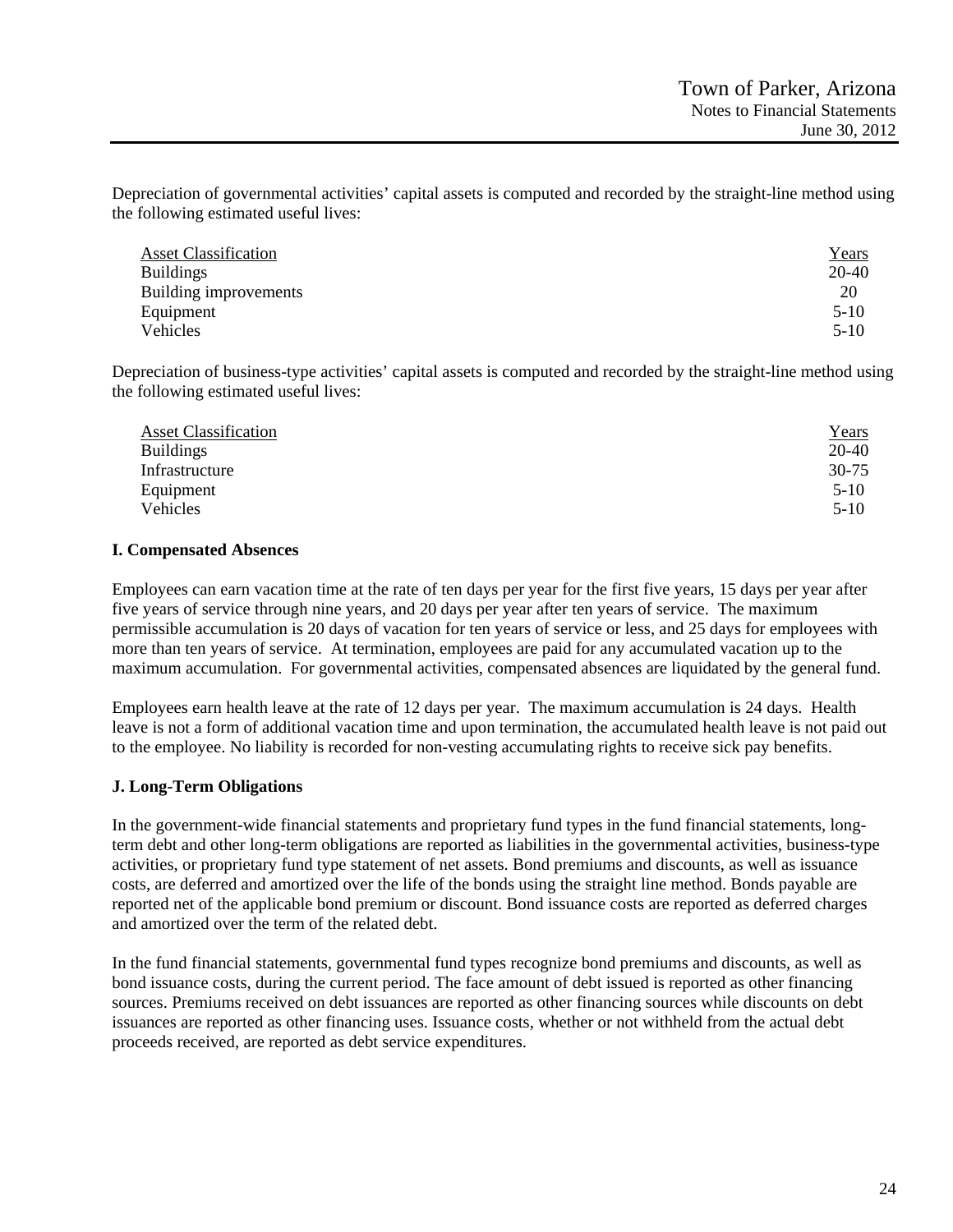## **K. Net Assets**

In the government-wide financial statements, net assets are reported in three categories: net assets invested in capital assets, net of related debt; restricted net assets; and unrestricted net assets. Net assets invested in capital assets, net of related debt is separately reported because capital assets make up a significant portion of total net assets. Restricted net assets account for the portion of net assets restricted by parties outside the Town. Unrestricted net assets are the remaining net assets not included in the previous two categories.

# **L. Fund Balance**

The Town has implemented GASB Statement No. 54, *Fund Balance Reporting and Governmental Fund Type Definitions*. This Statement provides more clearly defined fund balance categories to make the nature and extent of the constraints placed on a government's fund balances more transparent. The following classifications describe the relative strength of the spending constraints:

**Non spendable fund balance**—amounts that are not in non spendable form (such as inventory) or are required to be maintained intact.

**Restricted fund balance**—amounts constrained to specific purposes by their providers (such as grantors, bondholders, and higher levels of government), through constitutional provisions, or by enabling legislation.

**Committed fund balance**—amounts constrained to specific purposes by the Town itself, using its highest level of decision-making authority (i.e., Town Council). To be reported as committed, amounts cannot be used for any other purpose unless the Town takes the same highest level action to remove or change the constraint.

**Assigned fund balance**—amounts the Town intends to use for a specific purpose. Intent can be expressed by the Town Council or by an official or body to which the Town Council delegates the authority. In fiscal year 2012, the Town Council had authority to assign fund balances intended to be used for specific purposes.

**Unassigned fund balance**—amounts that are available for any purpose. Positive amounts are reported only in the general fund.

The Town's policy related to use of unrestricted funds is to first use committed funds if allowable, before assigned or unassigned is spent.

### **M. Funding of Retirement Plan Costs**

The Town funds retirement plan costs as accrued.

### **N. Use of Estimates**

The preparation of financial statements in accordance with accounting principles generally accepted in the United States of America requires management to make estimates and assumptions that affect certain reported amounts and disclosures. Accordingly, actual results could differ from those estimates.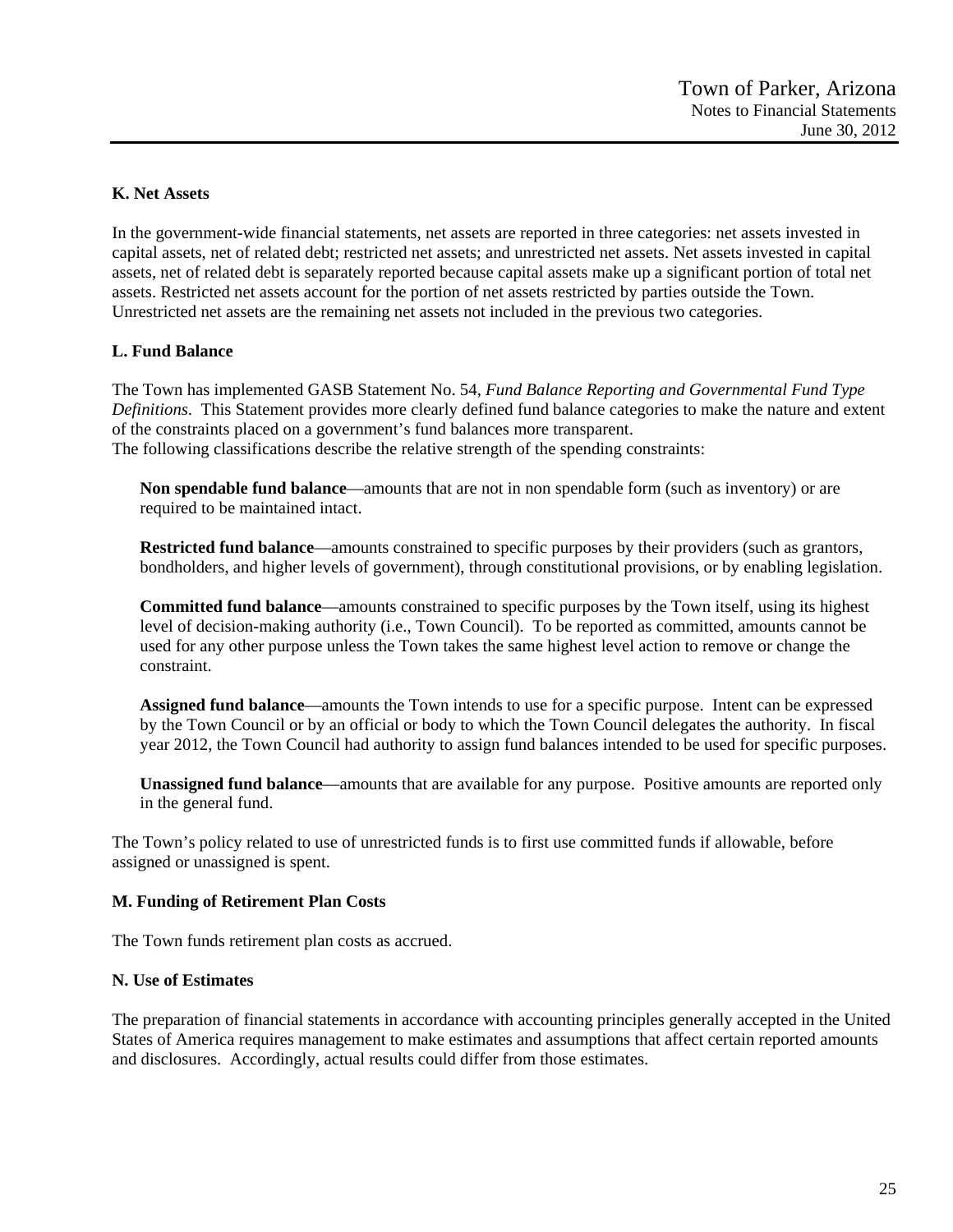## **Note 2 - Deposits and Investments**

### **Deposits**

At year-end, the carrying amount of the Town's deposits was \$2,018,942 and the bank balances were \$2,119,324. The difference represents outstanding checks and deposits which are held in the checking accounts at the financial institutions trust departments until the checks are presented for payment. The deposits include short term certificates of deposits of \$482,257. In addition, the cash and investments include cash balances of \$619.

### **Cash Held by Trustee**

As of June 30, 2011, the Town has provided funds of \$365,512 to a bond paying agent and \$38,709 to the Greater Arizona Development Authority. The total amount of \$404,221 represents amounts due for bonds and loans with July 1 maturity.

#### **Restricted Cash and Investments**

At year-end, the Town had restricted cash and investments in the amount of \$81,000 included in the above balances. Of the restricted balances, \$23,000 was restricted for customer deposits and \$58,000 was restricted for the purchase of capital items.

#### **Investments**

Arizona Revised Statutes authorize the Town to invest idle funds in obligations of the U.S. Treasury and U.S. agencies, certificates of deposit, repurchase agreements, and in the Local Government Investment Pool of the Arizona State Treasurer.

As of June 30, 2012, the Town's investments included \$3,029,321 which were invested in the Local Government Investment Pool. In this pool, the Town's monies are combined with those of the other investors in the pool. As such, the Town does not own specific securities within the pool; they are, therefore, not categorized. The Local Government Investment Pool, however, is managed by the Arizona State Treasurer in accordance with Arizona law. The majority of the investments in the Pool are rated AAA. Included in the Town's investments are \$24,964 of funds held by the courts.

### **Risk Disclosures**

Interest Rate Risk – As a means of limiting its exposure to fair value losses arising from rising interest rates, the Town's investment portfolio maturities do not exceed five years at time of purchase.

Credit Risk – State law limits investments in commercial paper and corporate bonds to the top two ratings issued by nationally recognized statistical rating organizations (NRSROs). The Town limits its investments in these investment types to the top rating issued by NRSROs, including raters Standard & Poor's, Fitch Ratings, and Moody's Investors Service.

Custodial Credit Risk – Custodial credit risk is the risk that in the event of a bank failure, the Town's deposits may not be returned. As of June 30, 2012 approximately \$1,778,000 of deposits held by the Town were not covered under the current FDIC Program.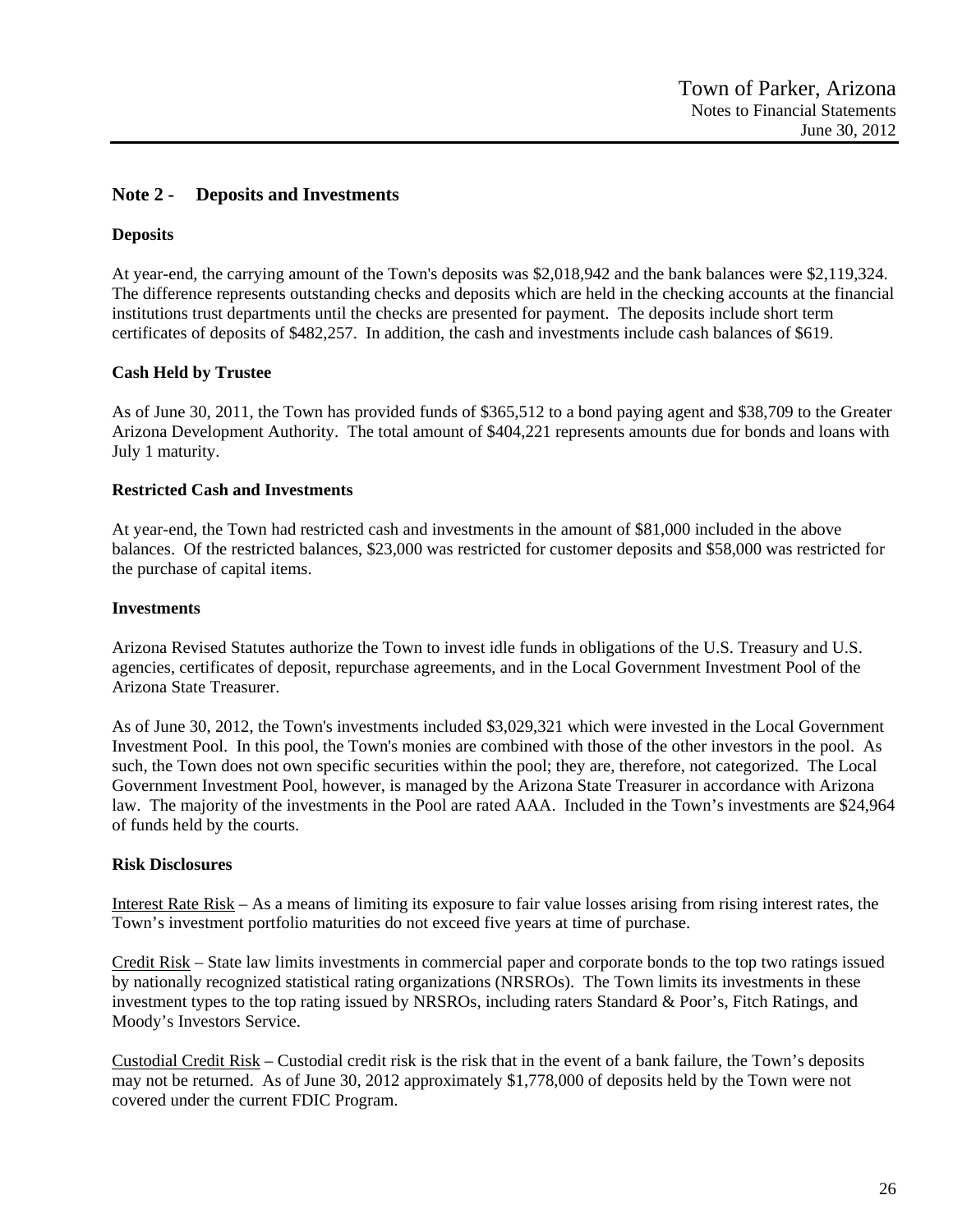# **Note 3 - Receivables**

Receivables as of year-end for the governmental individual major and nonmajor funds and agency funds in the aggregate, including the applicable allowances for the uncollectible accounts are as follows:

|                                                           | General<br>Fund                           | Highway Users<br>Revenue<br>Fund |   | <b>CDBG</b><br>Fund | Nonmajor<br>Governmental<br>Funds | Utility<br>Enterprise<br>Fund | Utility<br>Billing<br>Agency Fund | Total                       |
|-----------------------------------------------------------|-------------------------------------------|----------------------------------|---|---------------------|-----------------------------------|-------------------------------|-----------------------------------|-----------------------------|
| Receivables<br>Customers<br>Due from governments<br>Other | \$<br>$\overline{\phantom{a}}$<br>130,740 | \$<br>87,731                     | ъ | 146,781             | \$<br>80,701                      | \$<br>85,422<br>-             | \$<br>39,741                      | 85,422<br>445,953<br>39,741 |
| Gross receivables<br>Less allowance for<br>uncollectibles | 130.740                                   | 87,731                           |   | 146,781             | 80,701                            | 85.422<br>(10,617)            | 39,741                            | 571,116<br>(10,617)         |
| Net total receivables                                     | 130,740                                   | 87,731                           |   | 146,781             | 80,701                            | 74,805                        | 39,741                            | 560,499                     |

# **Note 4 - Interfund Receivables, Payables, and Transfers**

|                          | <b>Transfers</b><br>$(in)$ out |            | Due<br>(to) from |  |
|--------------------------|--------------------------------|------------|------------------|--|
| Governmental Funds       |                                |            |                  |  |
| Major governmental funds |                                |            |                  |  |
| General fund             | \$.                            | 169,021    | \$<br>306,386    |  |
| HURF fund                |                                | 380,625    |                  |  |
| CDBG fund                |                                | (112, 102) | (68,096)         |  |
| <b>Impact Fees</b>       |                                |            | (238,290)        |  |
| Debt service fund        |                                | (437,544)  |                  |  |

Amounts due from or due to other funds represent short-term obligations on open account, and arise primarily from the nature of the Town's treatment of bank accounts. The Town maintains an overall checking account with each fund's cash pooled for banking purposes. Excess cash is invested in the State of Arizona Local Government Investment Pool to properly manage cash.

Transfers are made primarily to cover debt service payments.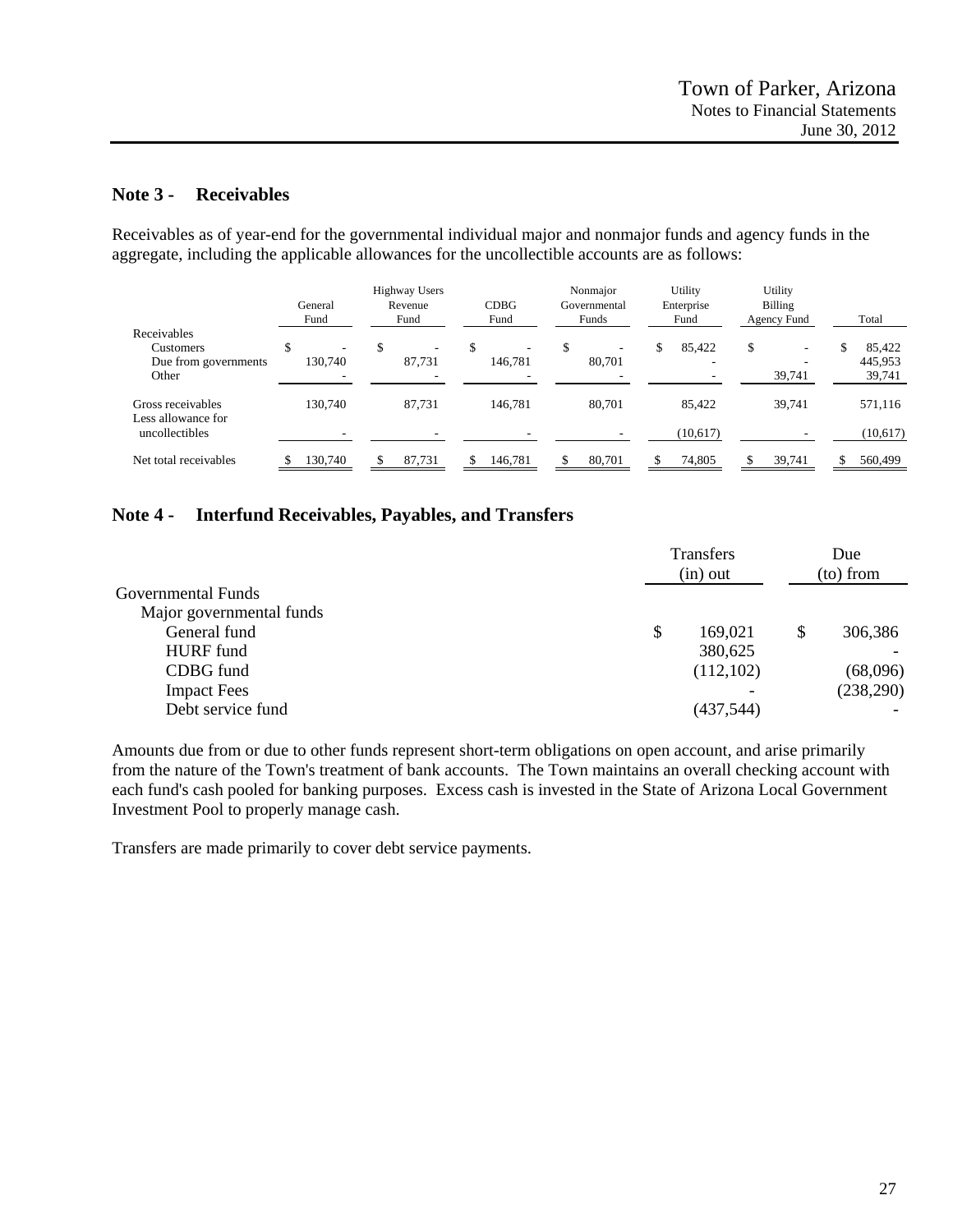# **Note 5 - Capital Assets**

Capital assets activity for the year ended June 30, 2012, was as follows:

|                                             | <b>Balance</b> |            |                  | Ending        |  |
|---------------------------------------------|----------------|------------|------------------|---------------|--|
|                                             | Beginning      | Increases  | <b>Deletions</b> | Balance       |  |
| Governmental Activities                     |                |            |                  |               |  |
| Not being depreciated                       |                |            |                  |               |  |
| Land                                        | \$<br>881,525  |            |                  | 881,525       |  |
| <b>Construction in Process</b>              |                | 309,632    |                  | 309,632       |  |
| Total capital assets not being depreciated  | 881,525        | 309,632    |                  | 1,191,157     |  |
| Other capital assets                        |                |            |                  |               |  |
| Infrastructure                              | 2,628,357      |            |                  | 2,628,357     |  |
| Buildings and improvements                  | 1,770,172      |            |                  | 1,770,172     |  |
| Equipment and vehicles                      | 1,641,769      | 180,457    |                  | 1,822,226     |  |
| Total capital assets being depreciated      | 6,040,298      | 180,457    |                  | 6,220,755     |  |
| Less: Accumulated depreciation              |                |            |                  |               |  |
| Infrastructure                              | (896, 941)     | (136, 468) |                  | (1,033,409)   |  |
| Buildings and improvements                  | (669,988)      | (52, 797)  |                  | (722, 785)    |  |
| Equipment and vehicles                      | (1,267,280)    | (110, 396) |                  | (1,377,676)   |  |
| Total accumulated depreciation              | (2,834,209)    | (299, 661) |                  | (3, 133, 870) |  |
| Total capital assets being depreciated, net | 3,206,089      | (119,204)  |                  | 3,086,885     |  |
| Governmental activities capital assets, net | 4,087,614      | 190,428    |                  | 4,278,042     |  |

|                                              | Beginning     |            |           | Ending                 |  |
|----------------------------------------------|---------------|------------|-----------|------------------------|--|
|                                              | Balance       | Increases  | Decreases | Balance                |  |
| <b>Business-Type Activities</b>              |               |            |           |                        |  |
| Not being depreciated                        |               |            |           |                        |  |
| Land                                         | 42,314        | \$.        |           | 42,314                 |  |
| Total capital assets not being depreciated   | 42,314        |            |           | 42,314                 |  |
| Other capital assets                         |               |            |           |                        |  |
| Infrastructure                               | 4,662,535     |            |           | 4,662,535              |  |
| Buildings and Improvements                   | 639,752       | 2,475      |           | 642,227                |  |
| Equipment and vehicles                       | 74,534        |            |           | 74,534                 |  |
| Total capital assets being depreciated       | 5,376,821     | 2,475      |           | $\overline{5,379,296}$ |  |
| Less: Accumulated depreciation               |               |            |           |                        |  |
| Infrastructure                               | (1,972,942)   | (137,578)  |           | (2,110,520)            |  |
| Buildings and Improvements                   | (205, 303)    | (24, 862)  |           | (230, 165)             |  |
| Equipment and vehicles                       | (66, 538)     |            |           | (66, 538)              |  |
| Total accumulated depreciation               | (2, 244, 783) | (162, 440) |           | (2,407,223)            |  |
| Total capital assets being depreciated, net  | 3,132,038     | (159, 965) |           | 2,972,073              |  |
| Business-type activities capital assets, net | 3,174,352     | (159,965)  |           | 3,014,387              |  |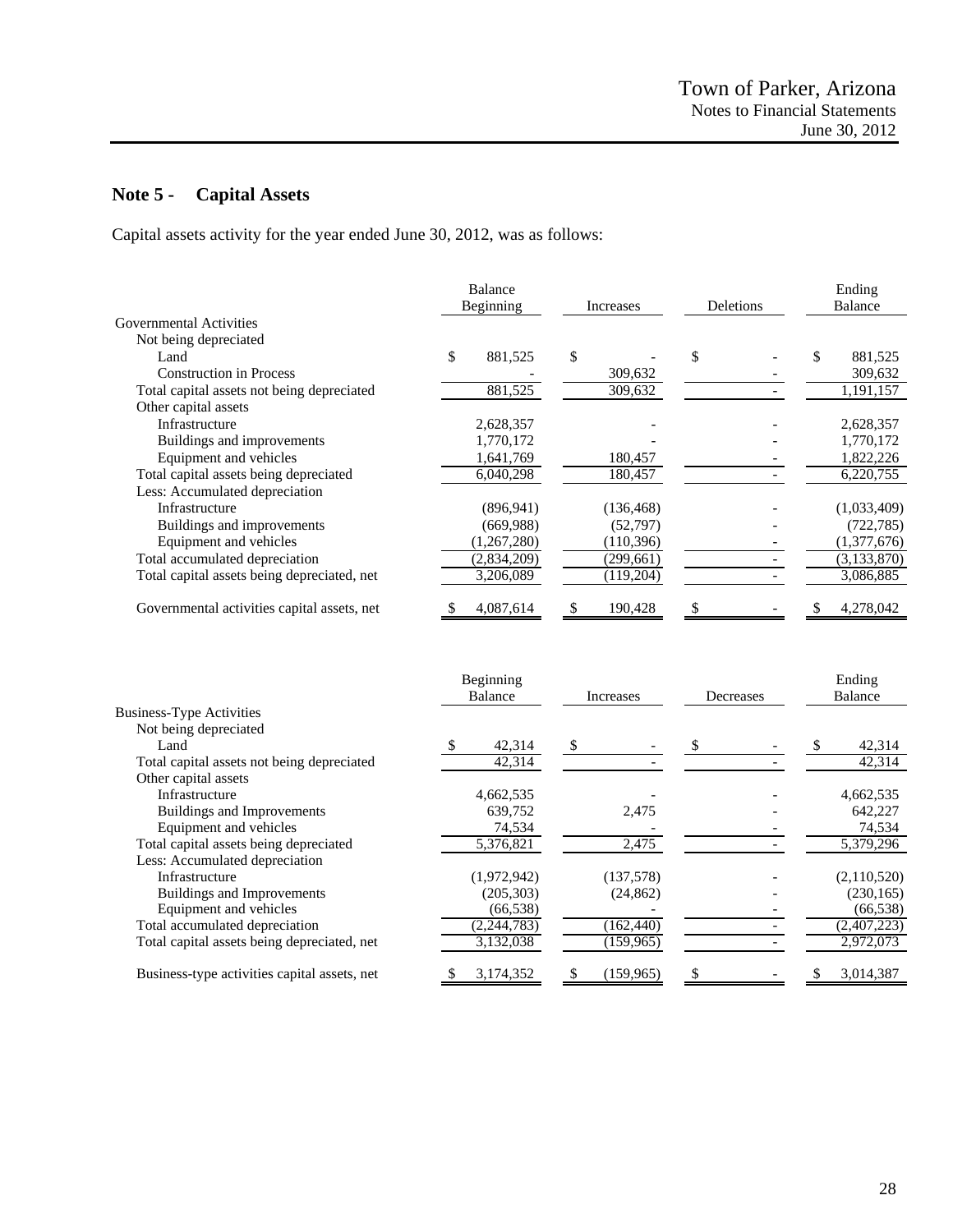Depreciation expense was charged by program/function as follows:

| <b>Government Activities</b>                        |              |
|-----------------------------------------------------|--------------|
| General government                                  | \$<br>31,321 |
| Public safety                                       | 52,412       |
| Public works                                        | 141,488      |
| Culture and recreation                              | 74,440       |
| Total governmental activities depreciation expense  | 299,661      |
| Business - type Activities                          |              |
| Utility enterprise fund                             | 162,440      |
| Total business-type activities depreciation expense | 162,440      |

# **Note 6 - Long-Term Debt**

The following is a summary of long-term debt for the year ended June 30, 2012:

| Governmental Activities                                                                      | Beginning<br>Balance                          | <b>Additions</b> | Reductions                                            | Ending<br>Balance                  | Amounts<br>Due Within<br>One Year |
|----------------------------------------------------------------------------------------------|-----------------------------------------------|------------------|-------------------------------------------------------|------------------------------------|-----------------------------------|
| Governmental obligation bonds<br>HURF revenue bonds<br>GADA loan payable<br>Premium on bonds | \$<br>375,000<br>565,000<br>12,169<br>952,169 | \$               | (375,000)<br>(30,000)<br>(820)<br>$\sqrt{(405, 820)}$ | \$<br>535,000<br>11,349<br>546,349 | \$<br>30,000<br>820<br>30,820     |
| Lease obligations                                                                            |                                               | 88,054           | (30,936)                                              | 57,118                             | 27,795                            |
| Compensated absences                                                                         | 70,635                                        | 94,090           | (84,720)                                              | 80,005                             | 80,005                            |
| Governmental activities<br>long-term liabilities                                             | 1,022,804                                     | 182,144          | (521, 476)                                            | 683,472                            | 138,620                           |
| <b>Business Activities</b><br>Notes payable<br>USDA loan payable                             | 394,351                                       | S                | (30,025)                                              | 364,326                            | 31,600                            |

| Year Ended |                          | Lease Obligation |                          |              | <b>USDA Loan</b> |          | <b>GADA Revenue Bonds</b> |              | Total<br>Principal |
|------------|--------------------------|------------------|--------------------------|--------------|------------------|----------|---------------------------|--------------|--------------------|
| June $30$  | Principal                |                  | Interest                 | Principal    |                  | Interest | Principal                 | Interest     | and Interest       |
| 2013       | \$<br>27.795             | \$               | 3.141                    | \$<br>31,600 | \$               | 17.936   | \$<br>30,000              | \$<br>25.219 | \$<br>135,691      |
| 2014       | 29.323                   |                  | 1,613                    | 33,258       |                  | 16.278   | 30,000                    | 23,944       | 134,416            |
| 2015       |                          |                  | $\overline{\phantom{a}}$ | 35,003       |                  | 14,533   | 30,000                    | 22,669       | 102,205            |
| 2016       |                          |                  | $\overline{\phantom{a}}$ | 36,840       |                  | 12,696   | 30,000                    | 21,394       | 100,930            |
| 2017       | $\overline{\phantom{0}}$ |                  | $\overline{\phantom{a}}$ | 38,773       |                  | 10.763   | 35,000                    | 20,119       | 104,655            |
| 2018-2022  | $\overline{\phantom{0}}$ |                  | $\overline{\phantom{a}}$ | 188,852      |                  | 21.717   | 190.000                   | 75,344       | 475,913            |
| 2022-2026  |                          |                  |                          |              |                  |          | 190,000                   | 23,969       | 213,969            |
| Total      | 57,118                   |                  | 4,754                    | 364,326      |                  | 93,923   | 535,000                   | 212,658      | 1,267,779          |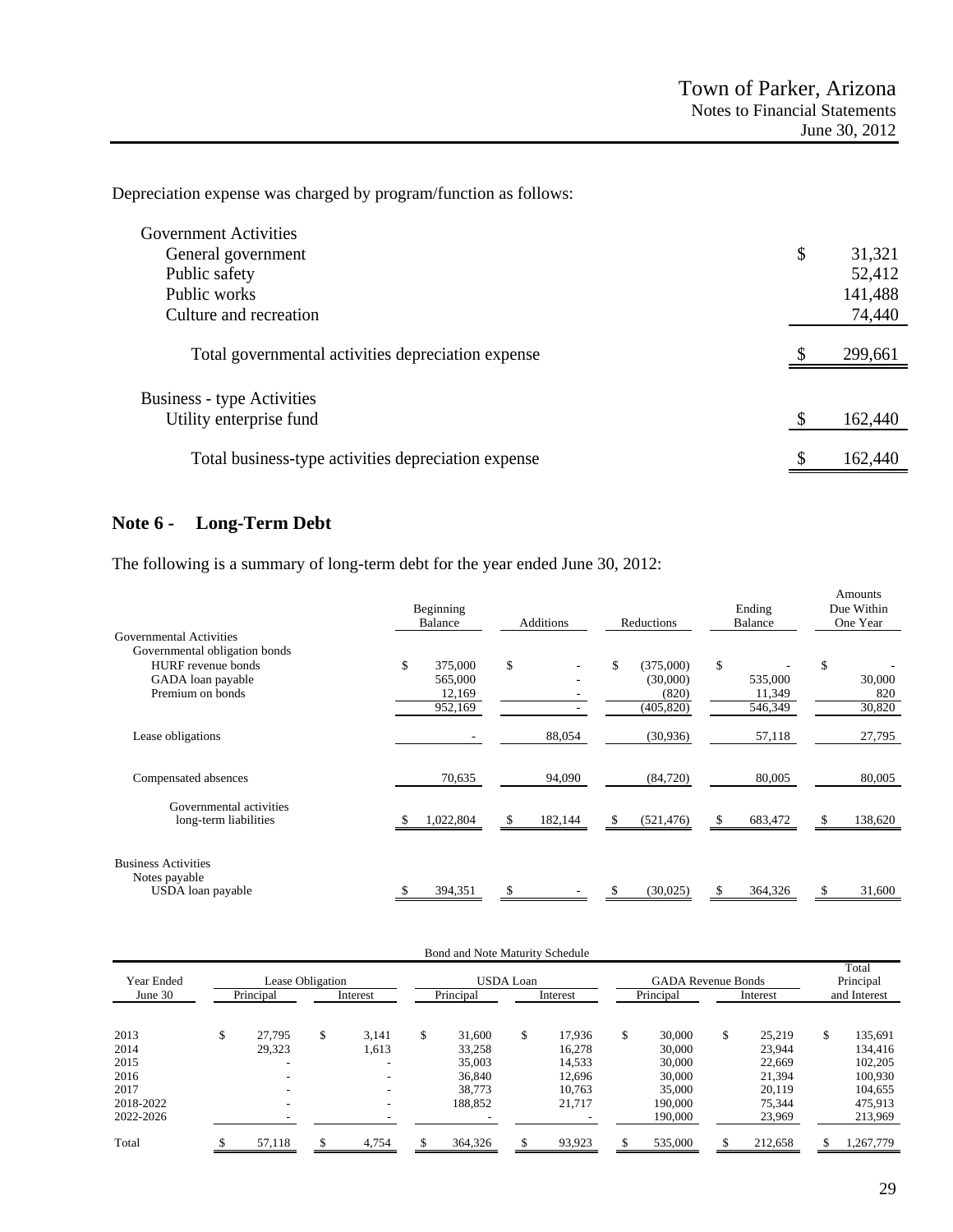Included in the long-term obligations of the governmental activities is an accrual for vacation time, recorded as compensated absences of \$80,005. Sick time amounts have been earned by employees as of June 30, 2012, but the payment thereof will not require available spendable resources.

### **HURF Revenue Bonds**

Highway User Revenue Fee (HURF) bonds are issued specifically for the purpose of constructing street and highway projects. These bonds are repaid out of the HURF Fund by gas tax revenues collected by the State of Arizona and distributed to cities and towns based on a formula of population and gas sales within each county.

1998 Highway User Revenue Bonds Projects of 1997, Series A (1998) is due in annual installments of \$100,000 to \$375,000 through July 1, 2012; average interest rate of 4.33 percent. The original issue amount was \$4,000,000.

There are a number of limitations and restrictions contained in the bond indentures. The Town is in compliance with all significant limitations and restrictions.

## **GADA Loan Payable**

Greater Arizona Development Authority (GADA) bonds are issued specifically for the purpose of providing resources through loans to local communities for capital projects.

The Town obtained funds from the Greater Arizona Development Authority through a loan agreement. The funds were used for the reconstruction of streets, construction of a water pipeline for the public works building and additions to a water treatment plant.

The loan agreement calls for annual principal payments of \$25,000 to \$50,000 due July 1, 2008 through July 1, 2026, with interest payments due on July 1 and January 1 of each year. The note carries an average interest rate of 4.49 percent. The original issuance included a principal balance of \$665,000 and a premium of \$25,401.

There are a number of limitations and restrictions contained in the bond indentures. The Town is in compliance with all significant limitations and restrictions.

### **Loan Payable – USDA**

In September 2002, the Town obtained a loan of \$600,000 from the United States Department of Agriculture for the construction of a water facility plant for Parker South. The loan requires monthly payments of \$4,128 including principal and interest through September 2022 and has a stated interest rate of 5.125 per annum.

### **Lease Obligation**

In April 2012, the Town entered into a lease purchase agreement for the acquisition of three vehicles. The agreement calls for three annual installments of \$30,936 beginning in April 2012. The payments include interest of \$4,754.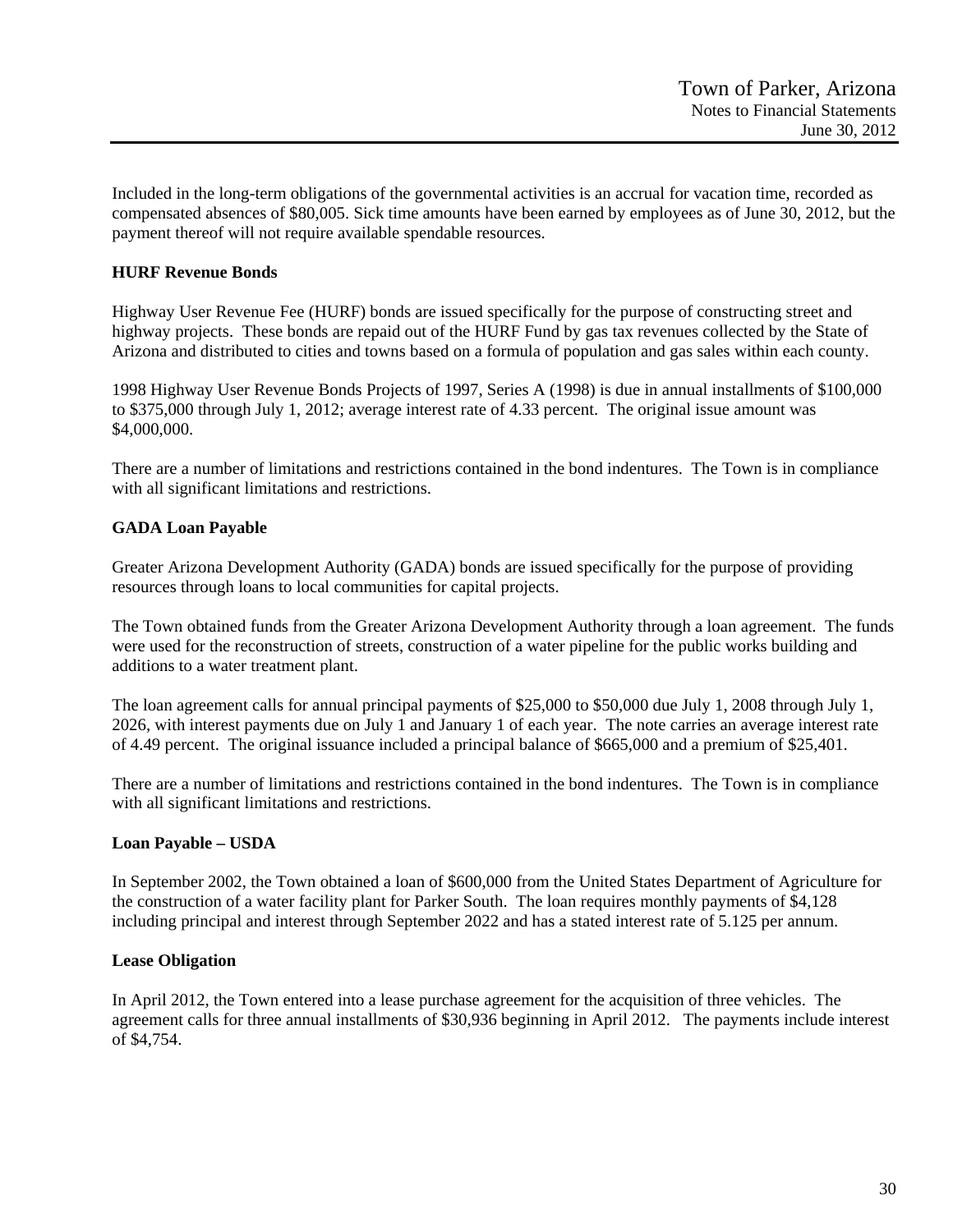# **Note 7 - Waste Billing Agreement**

The Town has entered into an agreement with a privately owned waste disposal company whereby the Town bills and collects disposal customers for services provided. These amounts are recorded in the Utility Billing Agency Fund. The Town receives ten percent of the collections and remits the balance to the disposal company. Revenues received by the Town under this agreement are recorded in the Utility Enterprise Fund.

## **Note 8 - Fund Balance Classifications**

The following is a summary of non-spendable, restricted, committed, and assigned fund balances of the Governmental funds:

|                           | General<br>Fund |           |    | <b>Highway Users</b><br>Revenue Fund |              | Impact<br>Fees | Other<br>Governmental |         |
|---------------------------|-----------------|-----------|----|--------------------------------------|--------------|----------------|-----------------------|---------|
| Fund balances:            |                 |           |    |                                      |              |                |                       |         |
| Restricted for:           |                 |           |    |                                      |              |                |                       |         |
| Debt service              | \$              |           | \$ |                                      | \$           |                | \$                    |         |
| Highways                  |                 |           |    | 1,536,306                            |              |                |                       | 13,432  |
| Public safety             |                 | 18,836    |    |                                      |              |                |                       | 435     |
| Tourism                   |                 |           |    |                                      |              |                |                       | 80,094  |
| Culture and recreation    |                 | 35,336    |    |                                      |              |                |                       |         |
| Capital projects          |                 |           |    |                                      |              |                |                       | 292,002 |
| Assigned for:             |                 |           |    |                                      |              |                |                       |         |
| Aging services            |                 |           |    |                                      |              |                |                       | 309,526 |
| Public safety             |                 |           |    |                                      |              |                |                       | 37,755  |
| Library services          |                 |           |    |                                      |              |                |                       | 54,170  |
| Budget policy reservation |                 | 654,670   |    |                                      |              |                |                       |         |
| Unassigned                |                 | 1,371,962 |    |                                      |              | (234, 887)     |                       |         |
| Total fund balances       |                 | 2,080,804 | S  | 1,536,306                            | <sup>8</sup> | (234, 887)     | S                     | 787,414 |

The Impact Fee Funds has a deficit fund equity balances of \$234,887 as of June 30, 2012 as a result of revenues which were inadequate to cover expenses. Future revenue collected is expected to fund the deficit fund equity balances.

### **Note 9 - Risk management**

The Town is exposed to various risks of loss relating to torts; theft of, damage to and destruction of asset; errors and omissions; and natural disasters. Thus, the Town participates in the Arizona Municipal Risk Retention Pool (AMRRP), which provides a comprehensive municipal coverage program including property, general liability, public official's liability, automobile liability, and physical damage, bonds, and crime. The basic coverage program is standard for all participants and deemed to be appropriate by the governing board of the AMRRP. Individual limits are determined by the Council and staff members.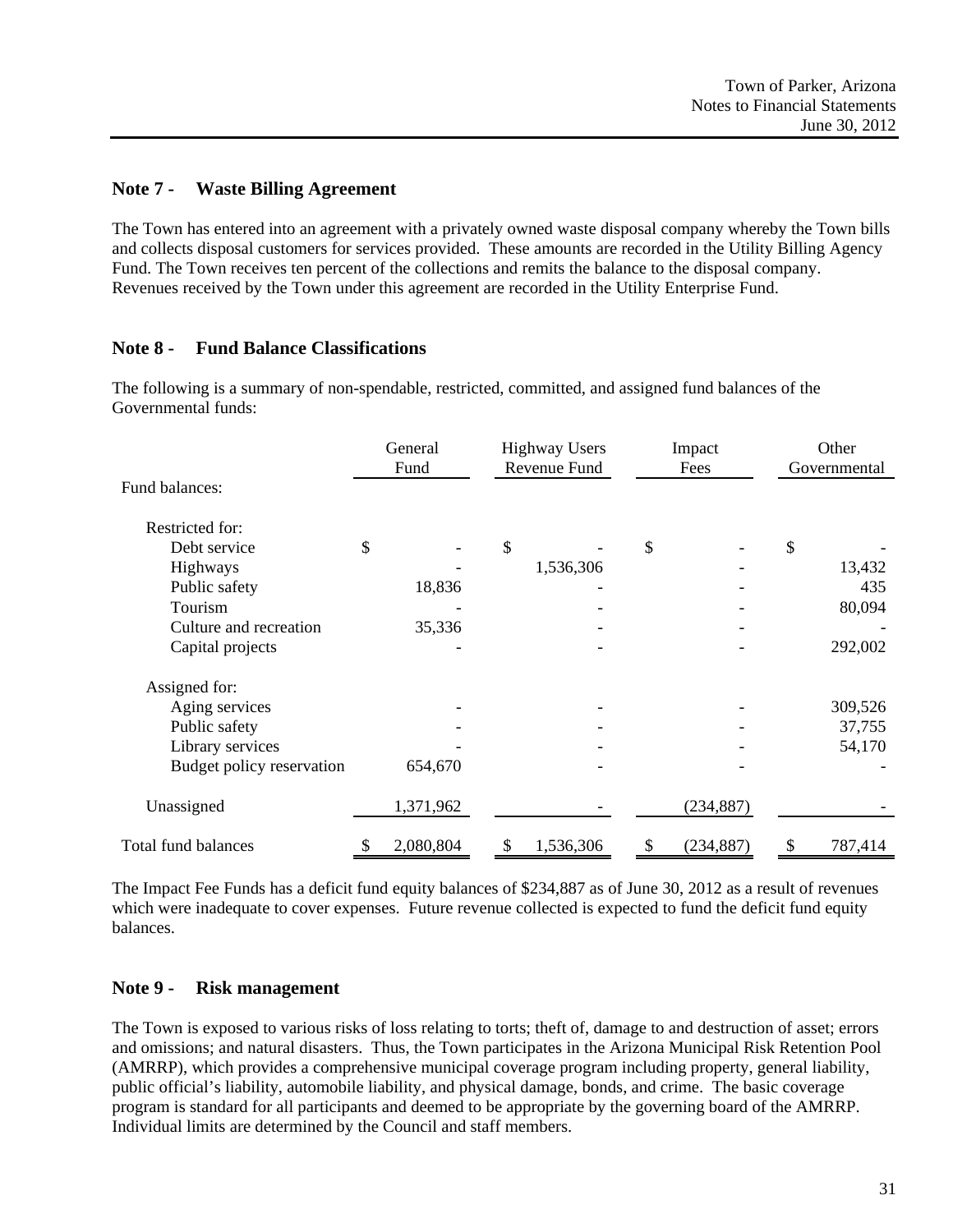The limit for the basic coverage is \$13 million per occurrence on a claim made basis. The AMRRP is structured such that member premiums are based on the actuarial review that will provide adequate reserves to allow the pool to meet its expected financial obligation. The pool has the authority to assess its members' additional premiums should reserves and annual premiums be insufficient to meet the pools obligations. The Town can be assessed up to the amount of the current year's contribution. The Town's obligation is to file claims timely. The AMRRP is responsible for investigating claims and billing the Town for any deductible portion. The Town's loss has not exceeded its coverage in any of the last three years, and the deductible portion has not been material to the Town's financial position. Investment in Joint Venture

The Town's investment in the Colorado River Sewage System Joint Venture is based upon the ratio of gallonage of sewage contributed to the System to the total gallonage of sewage processed through the plant by each joint venture member. As of June 30, 2012, the percentage of net profits or losses allocable to each joint venture member is not available to adequately record the Town's proportionate share of the joint venture operations. Below are balances as of June 30, 2012:

| Assets                                          |               |            |
|-------------------------------------------------|---------------|------------|
| Current assets                                  | \$            | 442,986    |
| Non Current Investments                         |               | 663,933    |
| Capital assets, non-depreciable                 |               | 94,927     |
| Capital assets, depreciable, net                |               | 758,106    |
| <b>Total Assets</b>                             |               | 1,959,952  |
| Liabilities and Net Assets                      |               |            |
| <b>Current liabilities</b>                      | \$            | 60,674     |
| Net assets                                      |               |            |
| Invested in capital assets, net of related debt |               | 853,033    |
| Unrestricted                                    |               | 1,046,245  |
| <b>Total Net Assets</b>                         |               | 1,899,278  |
| <b>Total Liabilities and Net Assets</b>         |               | 1,959,952  |
| <b>Operating Revenue and Expenses</b>           |               |            |
| Operating revenue                               | <sup>\$</sup> | 1,306,121  |
| Operating expense, less depreciation            |               | 1,325,854  |
| Depreciation expense                            |               | 195,489    |
| Total expense                                   |               | 1,521,343  |
| <b>Operating loss</b>                           |               | (215, 222) |
| Non-operating income - net                      |               | 20,465     |
| Change in net assets                            | S             | (194, 757) |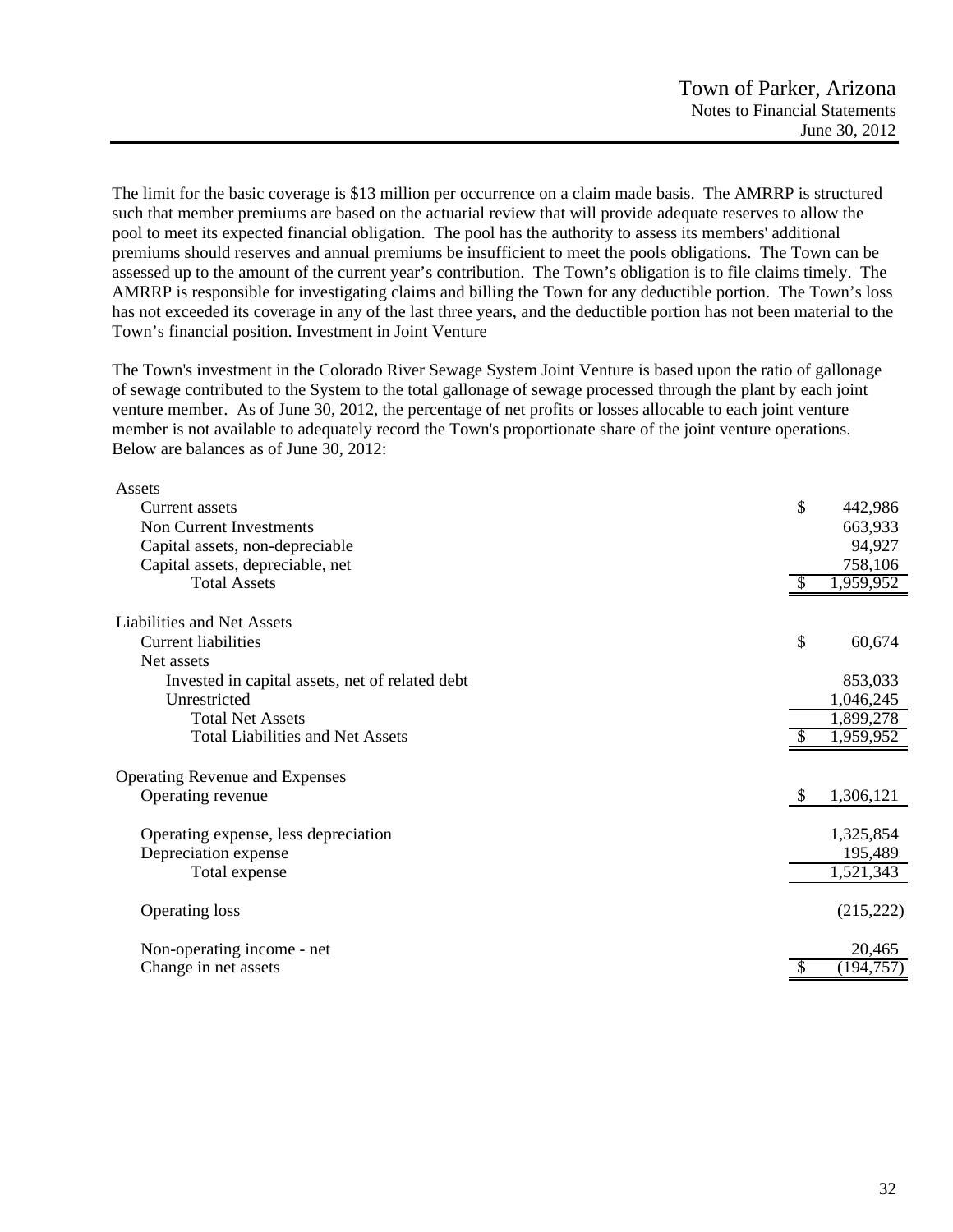## **Note 10 - Employee Retirement Plans**

#### **Retirement Systems**

The Town's permanent full-time employees belong to statewide government retirement systems. Sworn police officers belong to the Arizona Public Safety Personnel Retirement System. Other Town employees belong to the Arizona State Retirement Plan.

#### **Arizona State Retirement Plan**

#### A. Plan Description

All full-time Town employees, except public safety personnel, participate in the Arizona State Retirement System (the System), a multiple-employer cost sharing defined benefit plan pension plan. The System was established by the State of Arizona to provide pension benefits for employees of the state and employees of participating political subdivisions and school districts. The System is administered in accordance with Title 38, Chapter 5, of the Arizona Revised Statutes. The System provides for retirement, disability, health insurance benefits, and death and survivor benefits. The Arizona State Retirement System issues a publicly available financial report that includes financial statements and required supplementary information for the System. That report may be obtained by writing to Arizona State Retirement System, P.O. Box 33910, Phoenix, AZ 85067 or by calling 1- 800-621-33778.

### B. Funding Policy

The Arizona Revised Statues (ARS) provide statutory authority for determining the employees' and employers' contributions amounts as a percentage of covered payroll. Employers are required to contribute at the same rate as employees. Although the statutes prescribe the basis of making the actuarial calculations, the Arizona legislature is able to legislate a contribution rate other than the actuarially determined rate. The actuarially determined contribution rate for the years ended June 30, 2012, 2011 and 2010 were 10.74, (10.50% retirement and .24% long-term disability) 9.60% and 9.40% retirement and .25% long-term disability respectively, for both employers and employees. The total contributions made by the Town for the years ended June 30, 2012, 2011, and 2010 were \$103,722, \$112,081, and \$115,094, respectively, equal to the required contributions for each year.

### **Retirement Plan for Public Safety Employees**

### A. Plan Description

All of the Town's public safety personnel (police officers) participate in the Public Safety Personnel Retirement System (PSPRS), an agent multiple-employer defined benefit pension plan. PSPRS was established by Title 38, Chapter 5, article 4 of the Arizona Revised Statutes to provide pension benefits for public safety employees of certain state and local governments. The PSPRS is jointly administered by the fund manager and 229 local boards. PSPRS provides retirement benefits, as well as death and disability benefits. The Public Safety Personnel retirement System of the State of Arizona issues a publicly available financial report that includes financial and required supplementary information. The report may be obtained by writing to Public Safety Personnel Retirement System, 3010 E. Camelback Rd, Suite 200, Phoenix AZ 85016 or by calling (602) 255-5575.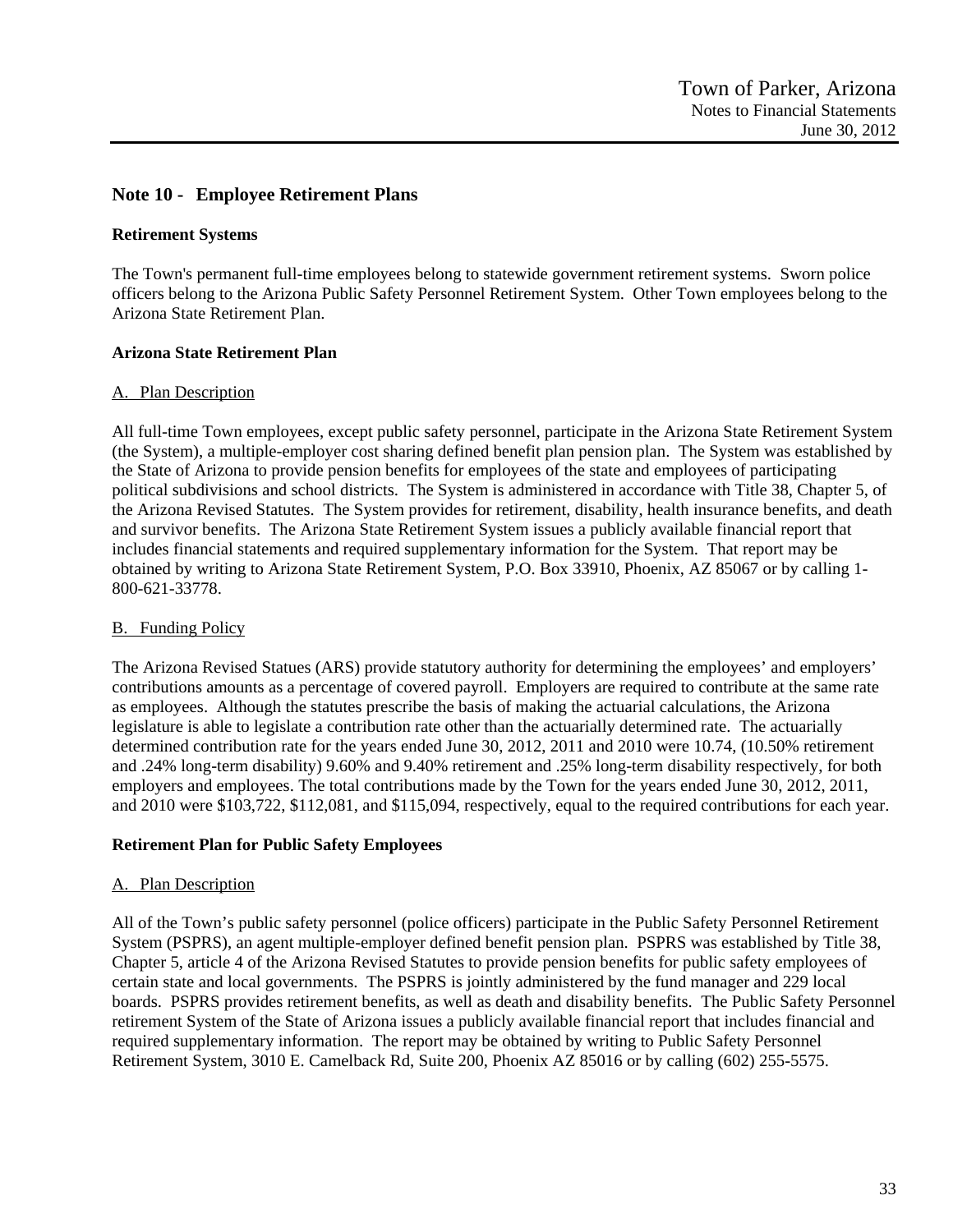# B. Funding Policy

The System is funded through member contributions of 8.65% of gross payroll, an employer contribution set by an actuarial valuation expressed as a percent of gross payroll, and a distribution of net earnings of the Fund. The Town's contribution rate for police for the fiscal year ended June 30, 2012 was 14.89% of annual covered payroll. Contribution rates for police were 13.94% and 9.91% in 2011 and 2010, respectively.

### C. Annual Pension Cost

For 2012, the Town's annual pension costs of \$85,926 were equal to the Town's required and actual contributions. The required contribution was determined as part of the June 30, 2010 actuarial valuation using the individual entry age normal cost method. Significant actuarial assumptions used in determining the pension benefit obligation include (a) a rate of return on the investment of present and future assets of 8.5% per year compounded annually, (b) projected salary increases of 5.5% per year compounded annually attributable to inflation, and (c) additional projected salary increases ranging from 1.0% to 3.0% per year, depending on age, attributable to seniority/merit. The actuarial value of APSPRS assets are determined on a smoothed market basis which spreads differences between actual and assumed investment return over a seven-year period.

| Three-Year Trend Information for APSPRS |    |                                     |                                         |                           |  |  |  |  |
|-----------------------------------------|----|-------------------------------------|-----------------------------------------|---------------------------|--|--|--|--|
| <b>Fiscal Year</b><br>Ended             |    | <b>Annual Pension</b><br>Cost (APC) | Percentage of<br><b>APC</b> Contributed | Net Pension<br>Obligation |  |  |  |  |
| 6/30/2012                               | \$ | 85,926                              | 100%                                    | S                         |  |  |  |  |
| 6/30/2011                               | \$ | 71.749                              | 100\%                                   | S                         |  |  |  |  |
| 6/30/2010                               | \$ | 53,747                              | 100%                                    | S                         |  |  |  |  |

The following schedule of funding progress, presented here and as required supplemental information (RSI) presents multi-year trend information about whether the actuarial values of plan assets are increasing or decreasing over time relative to the actuarial accrued liabilities for benefits.

|                                |                                     |                                                                  | Schedule of Funding Progress for APSPRS |                          |                           |                                                                           |
|--------------------------------|-------------------------------------|------------------------------------------------------------------|-----------------------------------------|--------------------------|---------------------------|---------------------------------------------------------------------------|
| Actuarial<br>Valuation<br>Date | Actuarial<br>Value of<br>Assets (a) | Actuarial<br>Accrued<br>Liability<br>(AAL)<br>Entry<br>Age $(b)$ | Unfunded<br>AAL<br>$(b-a)$              | Funded<br>Ratio<br>(a/b) | Covered<br>Payroll<br>(c) | <b>UAAL</b><br>as a<br>Percentage<br>of Covered<br>Payroll<br>$((b-a)/c)$ |
| 6/30/2012                      | 2,050,926<br>\$                     | 2,774,298<br>S.                                                  | \$<br>723,372                           | 73.9%                    | \$<br>634.948             | 113.9%                                                                    |
| 6/30/2011                      | 1.904.646                           | 2,341,822                                                        | 437,176                                 | 81.3%                    | 514,700                   | 84.9%                                                                     |
| 6/30/2010                      | 1.780.402                           | 2.037.968                                                        | 257,566                                 | 87.4%                    | 495,200                   | 52.0%                                                                     |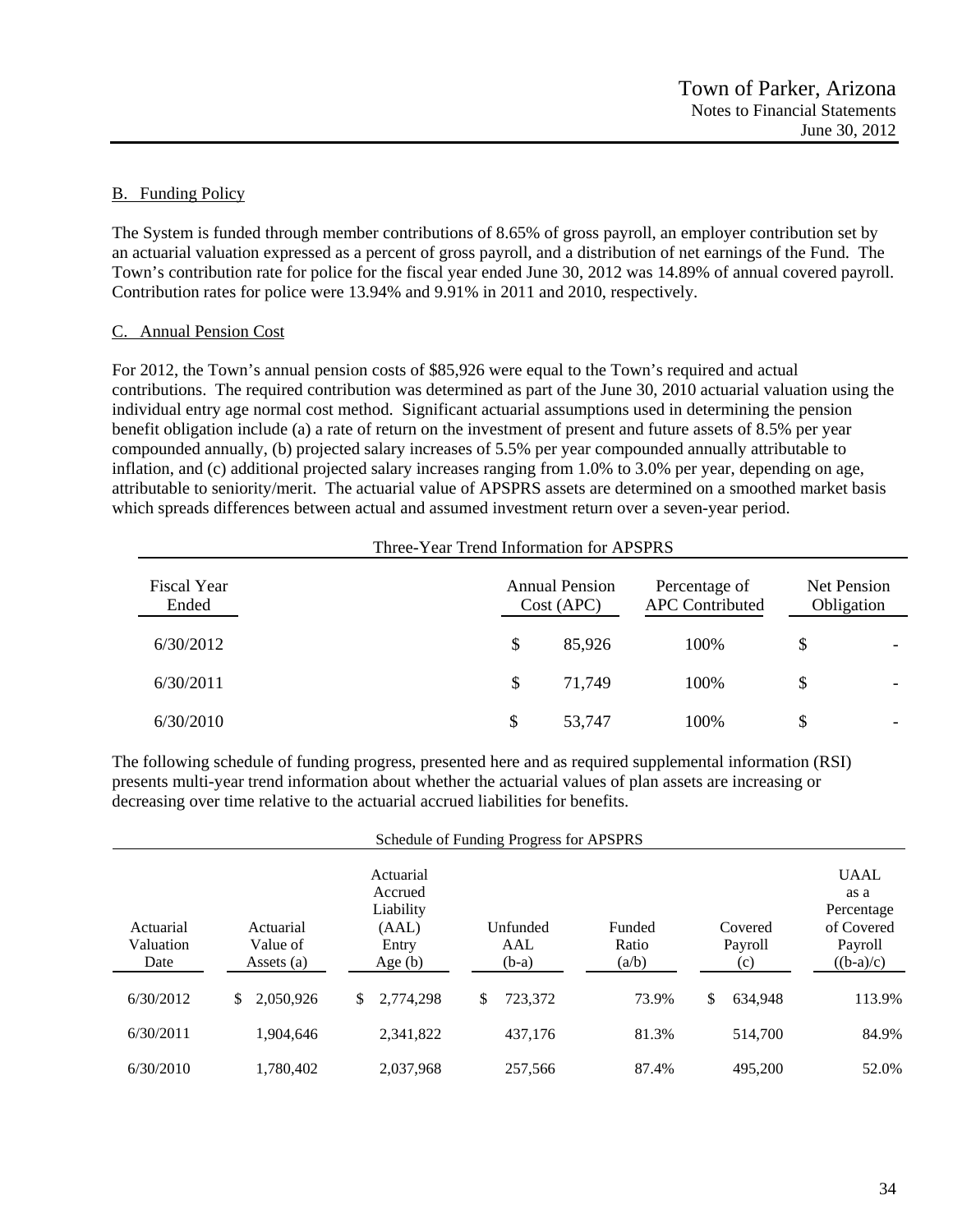# **Note 11 - Contingent Liability**

The Town is a party to a number of legal actions arising in the ordinary course of its business. In management's opinion, the Town has adequate legal defenses regarding each of these actions and does not believe that they will materially affect the Town's operations or financial position.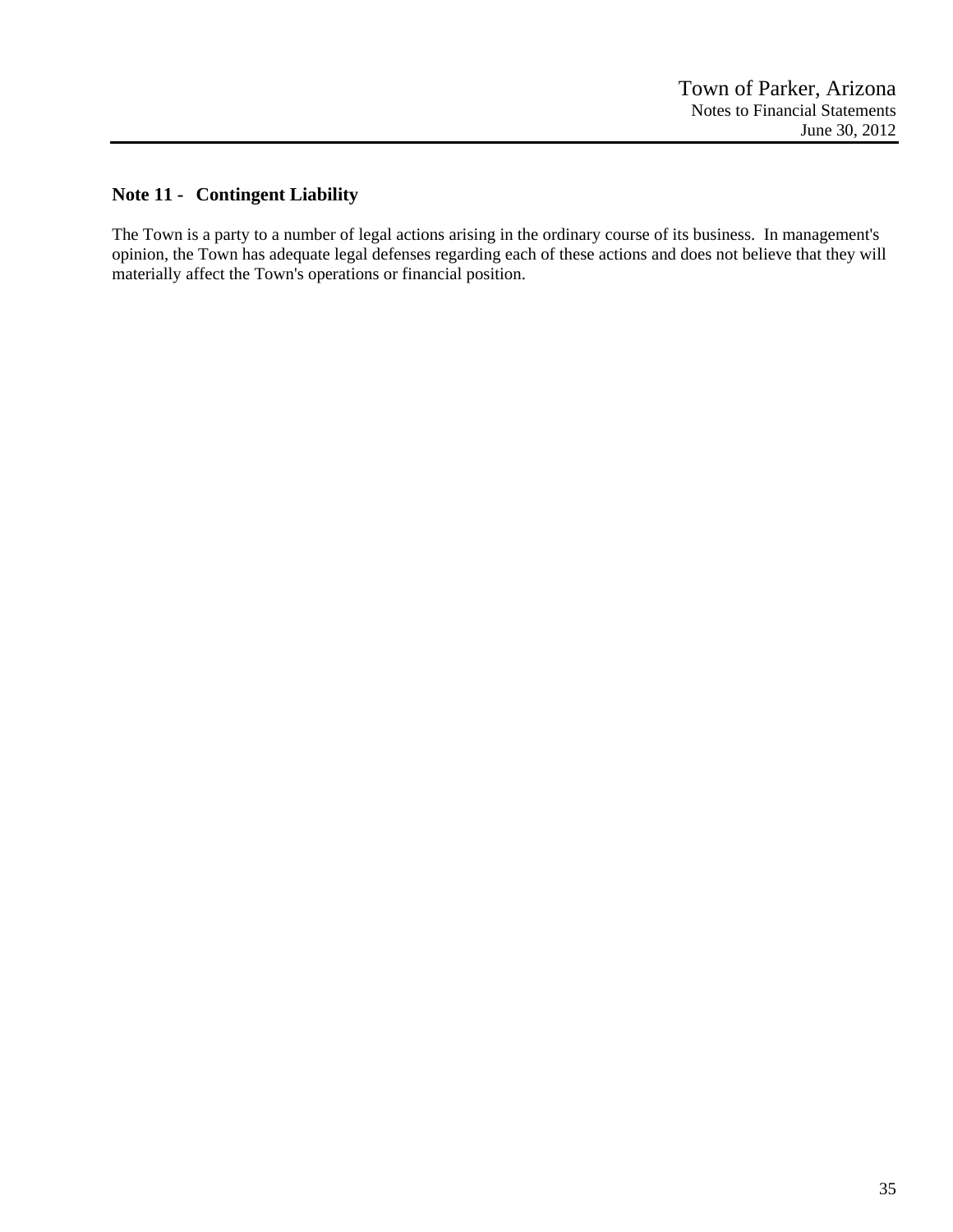

Required Supplementary Information June 30, 2012 Town of Parker, Arizona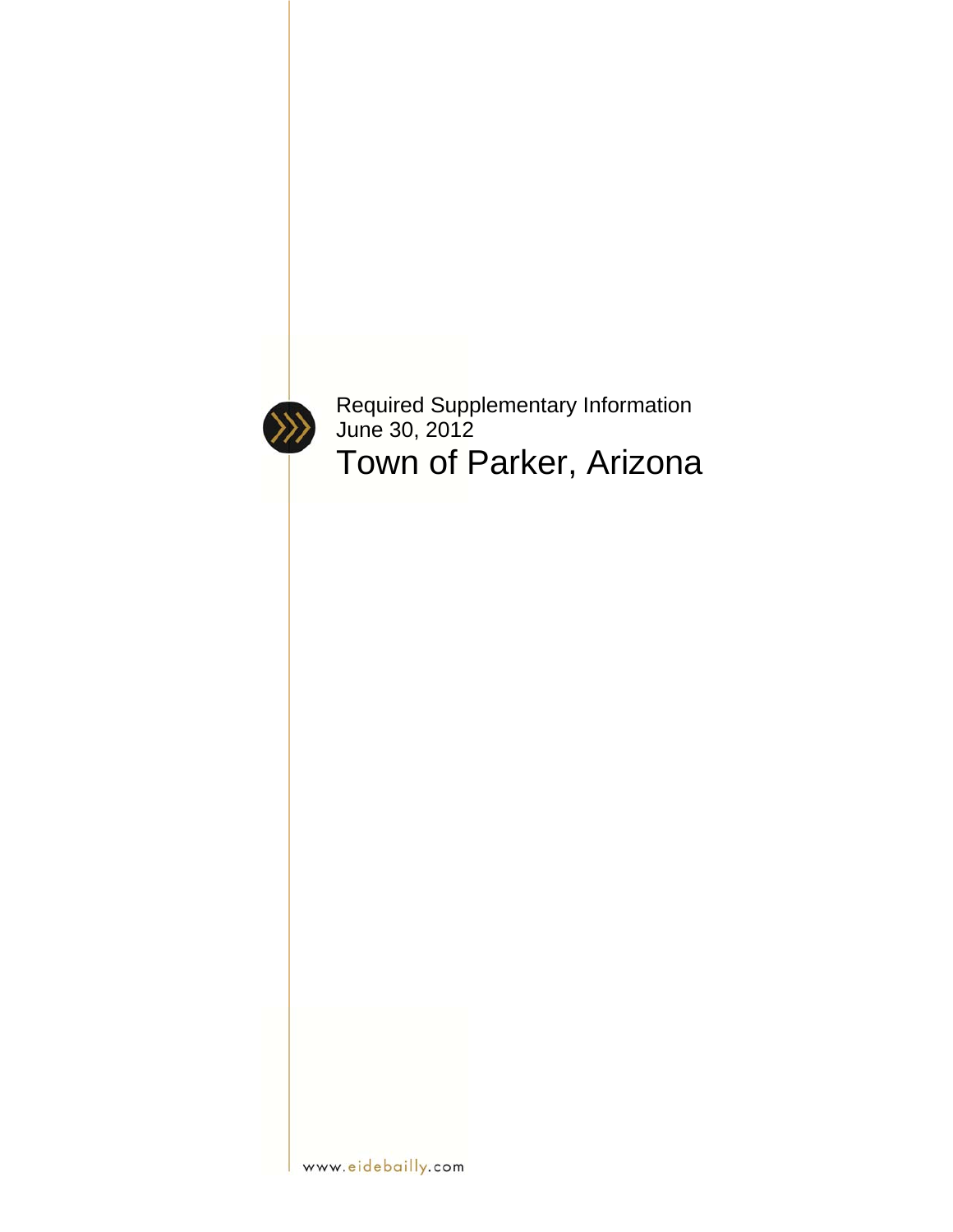|                                |                                     |                                                                  | Schedule of Funding Progress for APSPRS |                          |                           |                                                                           |
|--------------------------------|-------------------------------------|------------------------------------------------------------------|-----------------------------------------|--------------------------|---------------------------|---------------------------------------------------------------------------|
| Actuarial<br>Valuation<br>Date | Actuarial<br>Value of<br>Assets (a) | Actuarial<br>Accrued<br>Liability<br>(AAL)<br>Entry<br>Age $(b)$ | Unfunded<br>AAL<br>$(b-a)$              | Funded<br>Ratio<br>(a/b) | Covered<br>Payroll<br>(c) | <b>UAAL</b><br>as a<br>Percentage<br>of Covered<br>Payroll<br>$((b-a)/c)$ |
| 6/30/2012                      | 2.050.926<br>\$                     | 2,774,298<br>\$                                                  | \$<br>723,372                           | 73.9%                    | \$<br>634.948             | 113.9%                                                                    |
| 6/30/2011                      | 1.904.646                           | 2.341.822                                                        | 437,176                                 | 81.3%                    | 514,700                   | 84.9%                                                                     |
| 6/30/2010                      | 1.780.402                           | 2.037.968                                                        | 257,566                                 | 87.4%                    | 495.200                   | 52.0%                                                                     |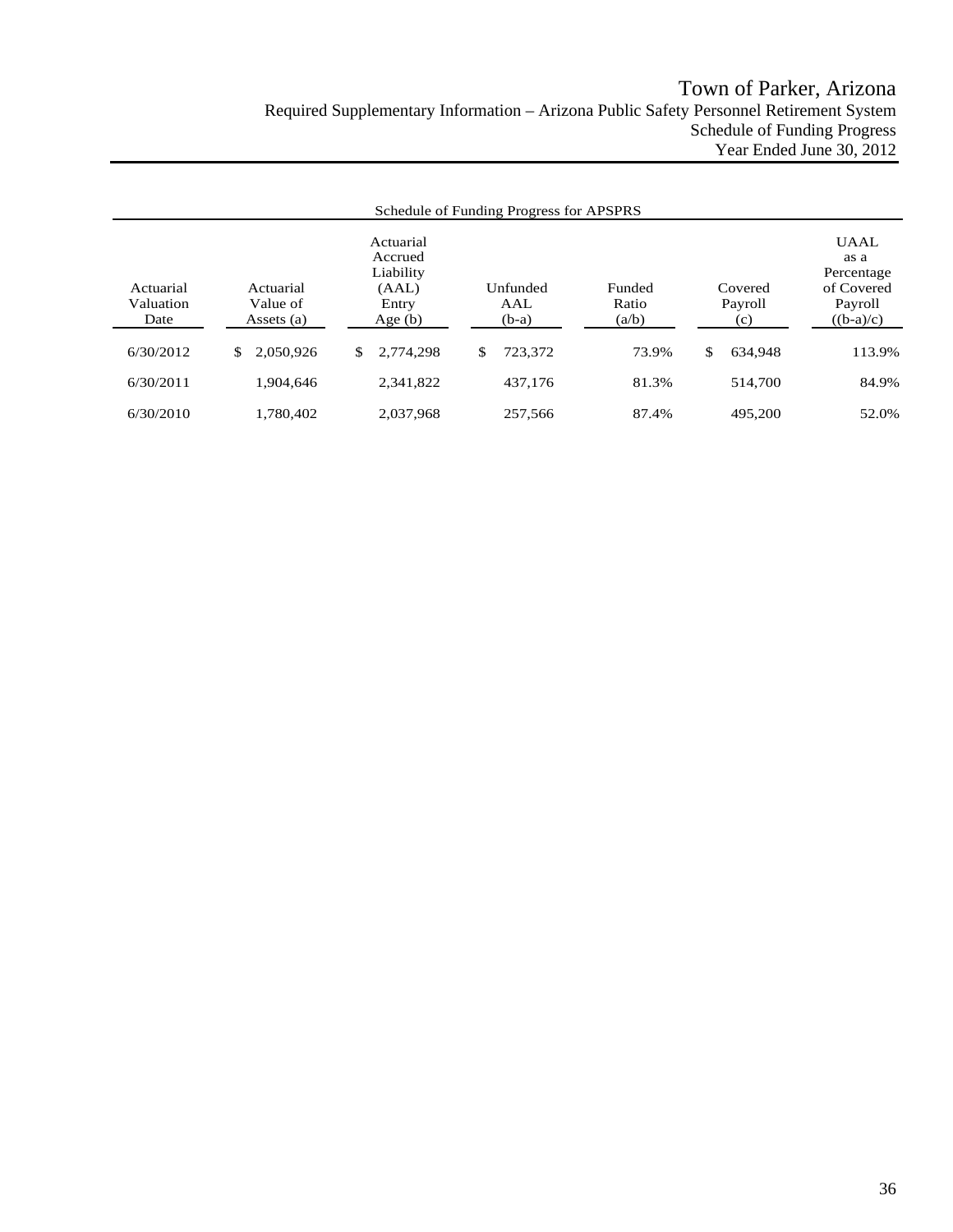Town of Parker, Arizona Required Supplementary Information Schedule of Revenues, Expenditures, and Changes in Fund Balances - Budget and Actual – General Fund Year Ended June 30, 2012

|                                    | Original<br>and Final<br><b>Budget</b> | Actual            | Variance<br>with<br>Budget-<br>Positive<br>(Negative) |  |  |
|------------------------------------|----------------------------------------|-------------------|-------------------------------------------------------|--|--|
| Revenues<br>Taxes                  | \$<br>1,209,000                        | \$<br>1,198,948   | \$<br>(10,052)                                        |  |  |
| Licenses and permits               | 58,200                                 | 60,164            | 1,964                                                 |  |  |
| Intergovernmental revenues         | 696,379                                | 811,329           | 114,950                                               |  |  |
| Charges for services               | 74,600                                 | 66,293            | (8,307)                                               |  |  |
| Fines and forfeits                 | 96,800                                 | 89,993            | (6,807)                                               |  |  |
| Investment earnings                | 10,000                                 | 8,281             | (1,719)                                               |  |  |
| Miscellaneous earnings             | 23,200                                 | 48,342            | 25,142                                                |  |  |
| Total revenues                     | 2,168,179                              | 2,283,350         | 115,171                                               |  |  |
| Expenditures                       |                                        |                   |                                                       |  |  |
| Current                            |                                        |                   |                                                       |  |  |
| General government                 | 760,488                                | 722,157           | 38,331                                                |  |  |
| Public safety<br>Public works      | 1,126,875                              | 1,105,244         | 21,631                                                |  |  |
| Culture and recreation             | 82,583<br>432,452                      | 64,857<br>392,871 | 17,726<br>39,581                                      |  |  |
| Debt service                       |                                        |                   |                                                       |  |  |
| Principal                          |                                        | 30,936            | (30, 936)                                             |  |  |
| Contingencies                      | 219,181                                | 29,977            | 189,204                                               |  |  |
| Capital outlay                     | 107,600                                | 117,091           | (9,491)                                               |  |  |
|                                    |                                        |                   |                                                       |  |  |
| Total expenditures                 | 2,729,179                              | 2,463,133         | 266,046                                               |  |  |
| Revenues Over (Under) Expenditures | (561,000)                              | (179, 783)        | 381,217                                               |  |  |
| Other Financing Sources (Uses)     |                                        |                   |                                                       |  |  |
| <b>Lease Proceeds</b>              |                                        | 88,054            | 88,054                                                |  |  |
| Transfers in (out)                 | (55,000)                               | (169, 021)        | (114, 021)                                            |  |  |
| Net Change in Fund Balance         | (616,000)                              | (260,750)         | 355,250                                               |  |  |
| Fund Balances, Beginning of Year   | 2,341,554                              | 2,341,554         |                                                       |  |  |
| Fund Balances, End of Year         | $\boldsymbol{\mathsf{S}}$<br>1,725,554 | 2,080,804<br>\$   | \$<br>355,250                                         |  |  |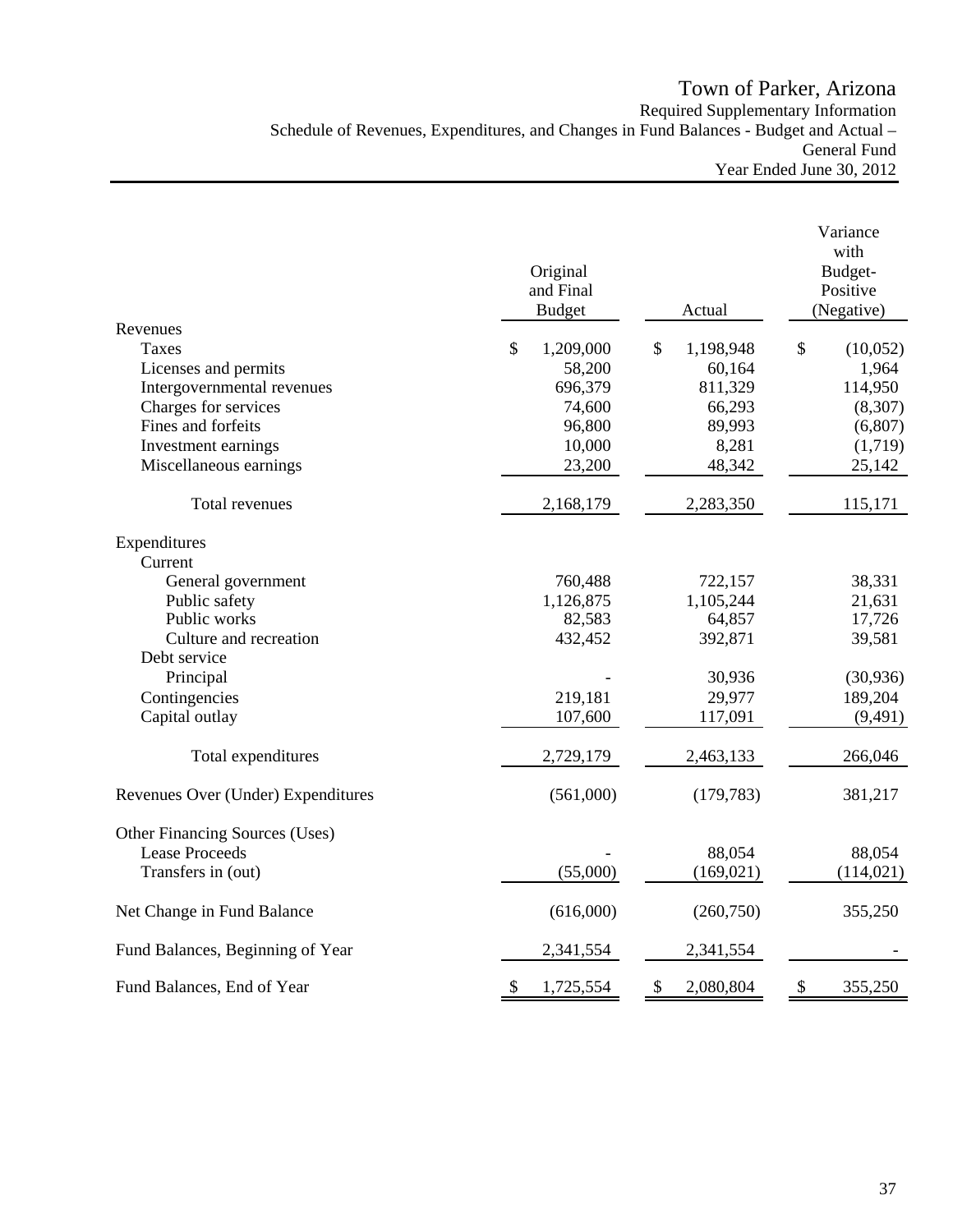# Town of Parker, Arizona Required Supplementary Information Schedule of Revenues, Expenditures, and Changes in Fund Balances – Budget and Actual - Highway Users Revenue Fund Year Ended June 30, 2012

|                                                   | Original<br>and Final<br><b>Budget</b> | Variance<br>with<br>Budget-<br>Positive<br>(Negative) |                         |
|---------------------------------------------------|----------------------------------------|-------------------------------------------------------|-------------------------|
| Revenues<br>Taxes                                 | \$<br>933,711                          | \$<br>886,513                                         | \$<br>(47, 198)         |
| Intergovernmental                                 | 1,225,000                              | 250                                                   | (1,224,750)             |
| Total revenues                                    | 2,158,711                              | 886,763                                               | (1,271,948)             |
| Expenditures                                      |                                        |                                                       |                         |
| Current<br>Public works                           | 561,978                                | 420,026                                               | 141,952                 |
| Contingencies                                     | 541,680                                |                                                       | 541,680                 |
| Capital outlay                                    | 1,281,200                              | 80,910                                                | 1,200,290               |
| Total expenditures                                | 2,384,858                              | 500,936                                               | 1,883,922               |
| Revenues over (Under) Expenditures                | (226, 147)                             | 385,827                                               | 611,974                 |
| <b>Other Financing Uses</b><br>Transfers in (out) | (380, 625)                             | (380, 625)                                            |                         |
| Net Change in Fund Balance                        | (606,772)                              | 5,202                                                 | 611,974                 |
| Fund Balances, Beginning of Year                  | 1,531,104                              | 1,531,104                                             |                         |
| Fund Balances, End of Year                        | 924,332                                | 1,536,306                                             | 611,974<br><sup>8</sup> |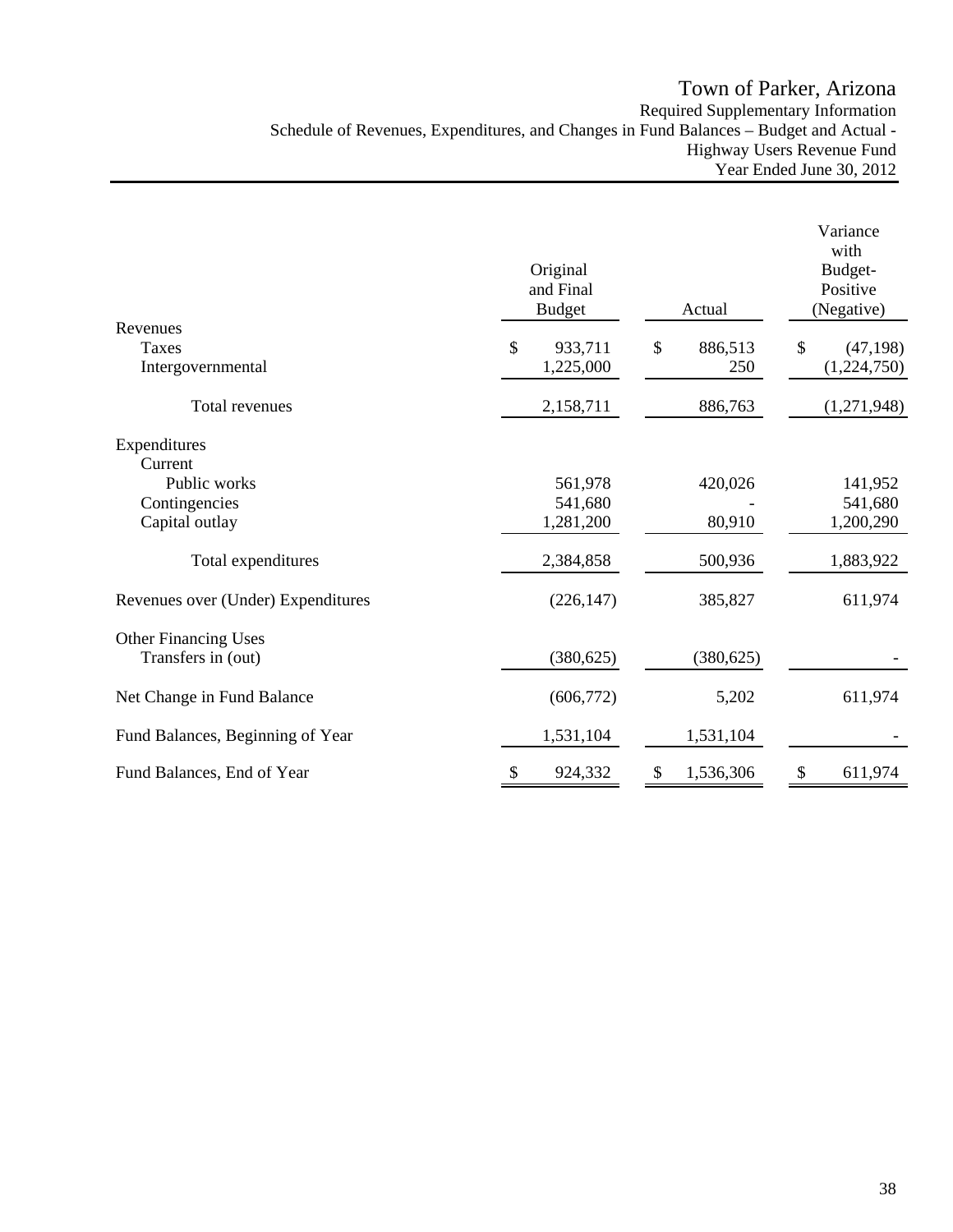# Town of Parker, Arizona Required Supplementary Information Schedule of Revenues, Expenditures, and Changes in Fund Balances – Budget and Actual - CDBG Fund Year Ended June 30, 2012

|                                    | Original<br>and Final<br><b>Budget</b><br>Actual |         |    |            |    | Variance<br>with<br>Budget-<br>Positive<br>(Negative) |  |  |
|------------------------------------|--------------------------------------------------|---------|----|------------|----|-------------------------------------------------------|--|--|
| Revenues<br>Intergovernmental      | \$                                               | 480,465 |    | 153,298    | \$ | (327, 167)                                            |  |  |
|                                    |                                                  |         |    |            |    |                                                       |  |  |
| Expenditures<br>Capital outlay     |                                                  | 480,465 |    | 280,170    |    | 200,295                                               |  |  |
|                                    |                                                  |         |    |            |    |                                                       |  |  |
| Revenues Over (Under) Expenditures |                                                  |         |    | (126, 872) |    | (126, 872)                                            |  |  |
| <b>Other Financing Sources</b>     |                                                  |         |    |            |    |                                                       |  |  |
| Transfers in                       |                                                  |         |    | 112,102    |    | 112,102                                               |  |  |
| Net Change in Fund Balance         |                                                  |         |    | (14,770)   |    | (14,770)                                              |  |  |
| Fund Balances, Beginning of Year   |                                                  | 14,770  |    | 14,770     |    |                                                       |  |  |
| Fund Balances, End of Year         | \$                                               | 14,770  | \$ |            | \$ | (14,770)                                              |  |  |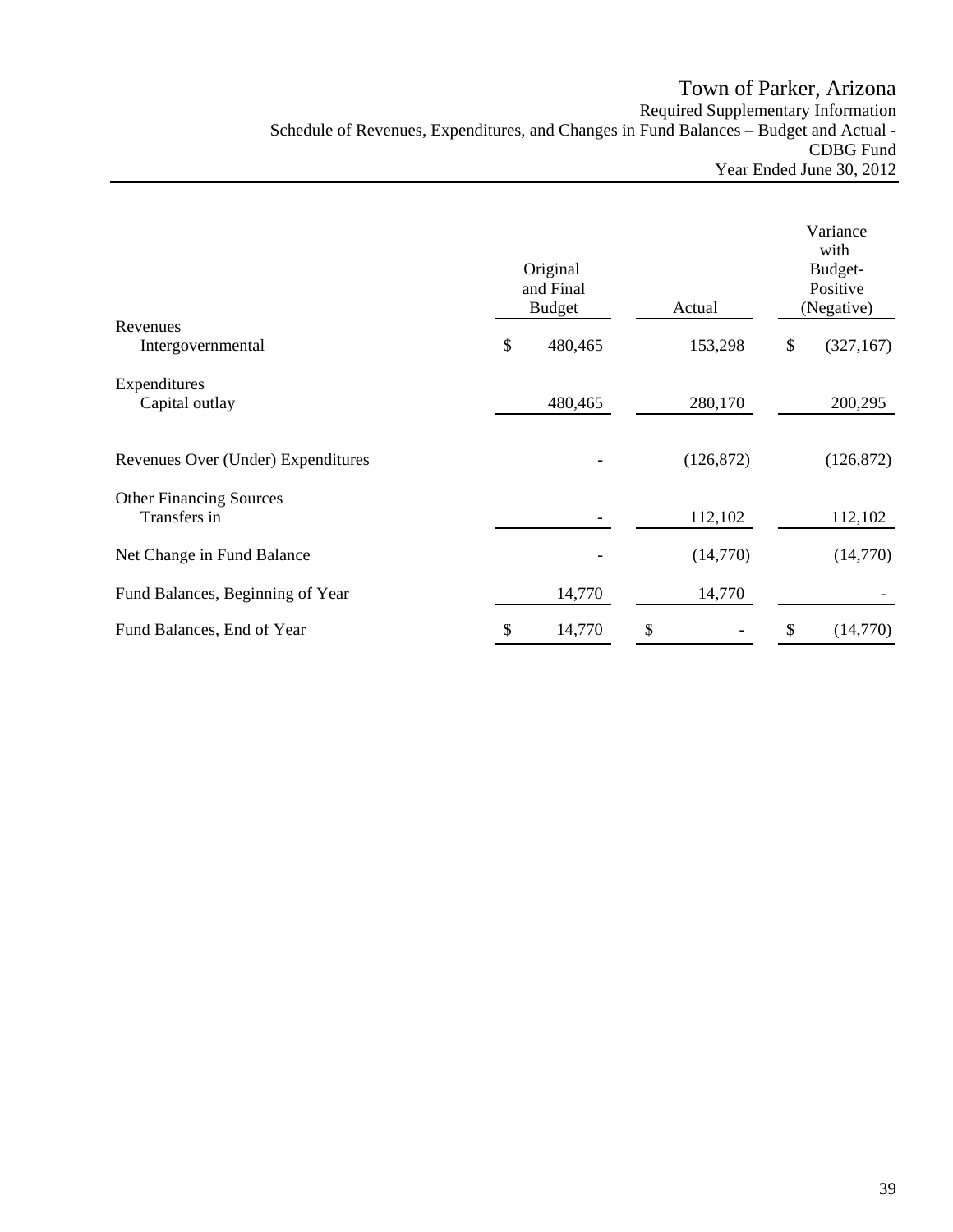# Town of Parker, Arizona Required Supplementary Information Schedule of Revenues, Expenditures, and Changes in Fund Balances – Budget and Actual - Impact Fees Fund Year Ended June 30, 2012

|                                                 | Original<br>and Final<br><b>Budget</b><br>Actual |            |    |            |    | Variance<br>with<br>Budget-<br>Positive<br>(Negative) |  |
|-------------------------------------------------|--------------------------------------------------|------------|----|------------|----|-------------------------------------------------------|--|
| Revenues<br>Miscellaneous earnings              | <sup>\$</sup>                                    |            | \$ |            | \$ |                                                       |  |
| Total revenues                                  |                                                  |            |    |            |    |                                                       |  |
| Expenditures<br>Public works                    |                                                  |            |    |            |    |                                                       |  |
| Total expenditures                              |                                                  |            |    |            |    |                                                       |  |
| Revenues Over (Under) Expenditures              |                                                  |            |    |            |    |                                                       |  |
| Other Financing Sources (Uses)<br>Transfers out |                                                  |            |    |            |    |                                                       |  |
| Net Change in Fund Balance                      |                                                  |            |    |            |    |                                                       |  |
| Fund Balances, Beginning of Year                |                                                  | (234, 887) |    | (234, 887) |    |                                                       |  |
| Fund Balances, End of Year                      |                                                  | (234, 887) | S  | (234, 887) | S  |                                                       |  |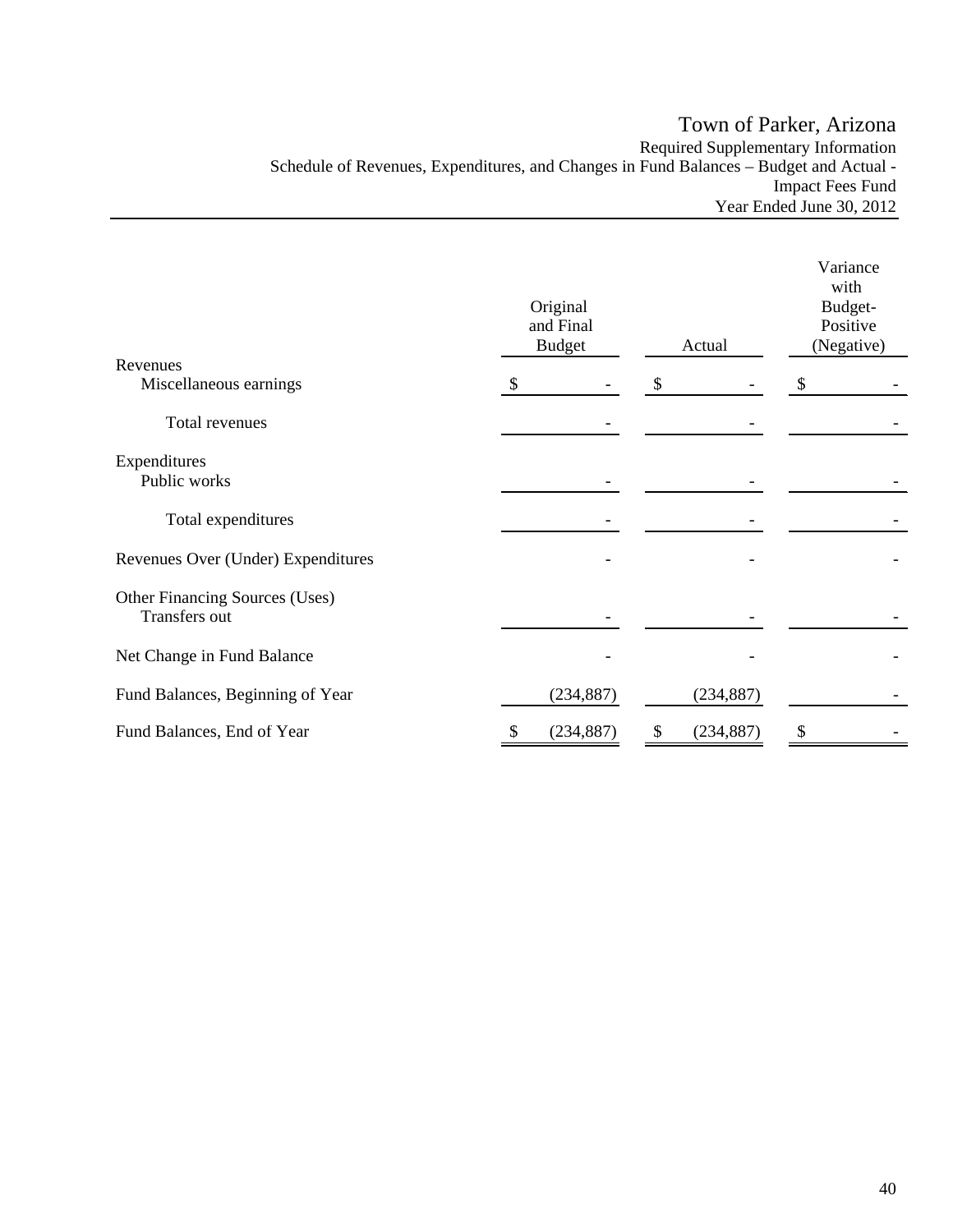### **Note RSI -1 Budgetary Information**

Budgets for major governmental funds are adopted on the modified accrual basis where capital outlays are treated as expenditures and depreciation is not budgeted. Exceptions to the modified accrual basis include certain GAAP requirements such as those related to accounting for capital lease proceeds as well as gains or losses from sale of general fixed assets. The operation budget includes proposed expenditures and the means of financing them. The Town Council must approve transfers between funds, or increases to the fund's budget. (See Note 1B for additional budgetary information).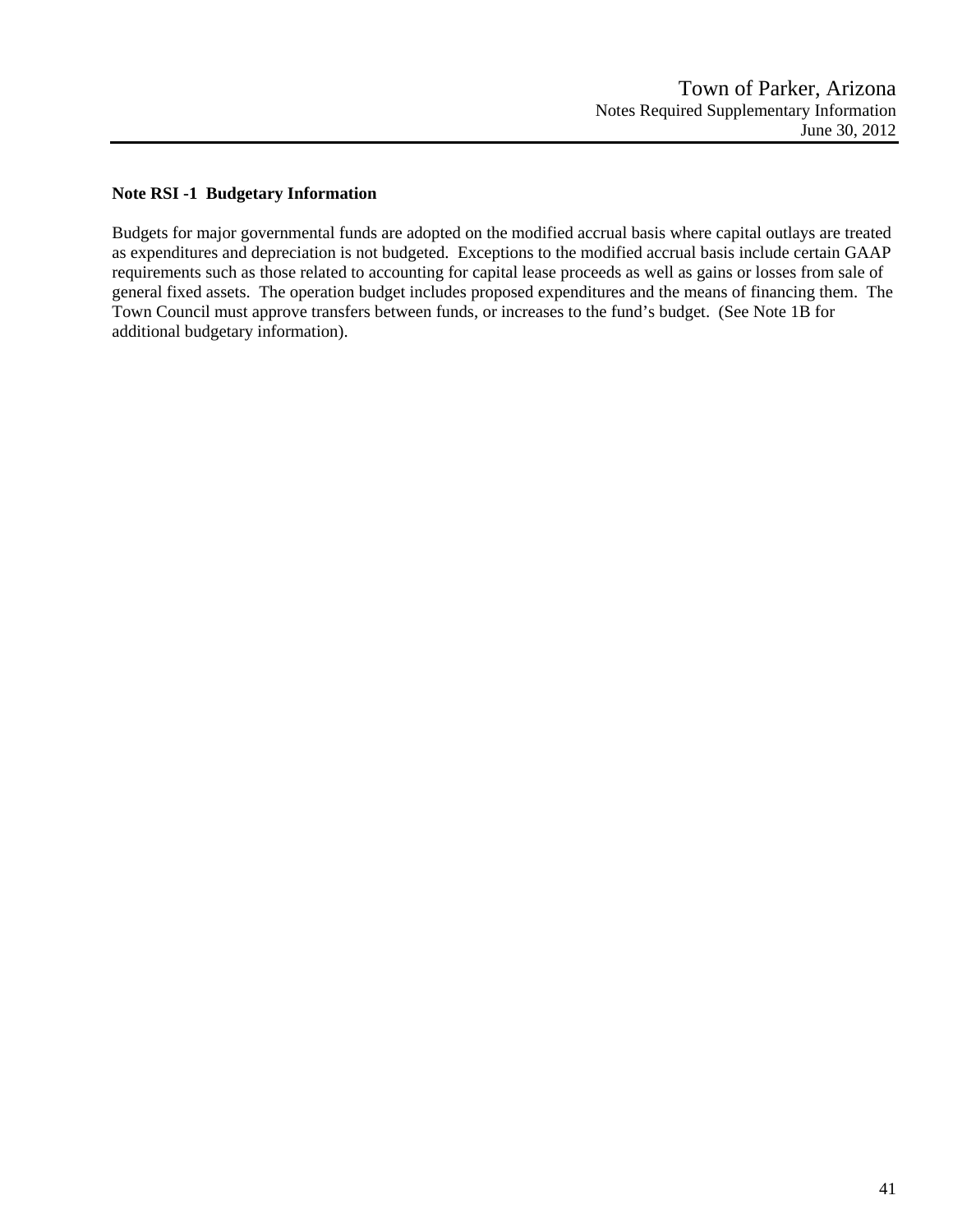

Other Supplementary Information June 30, 2012 Town of Parker, Arizona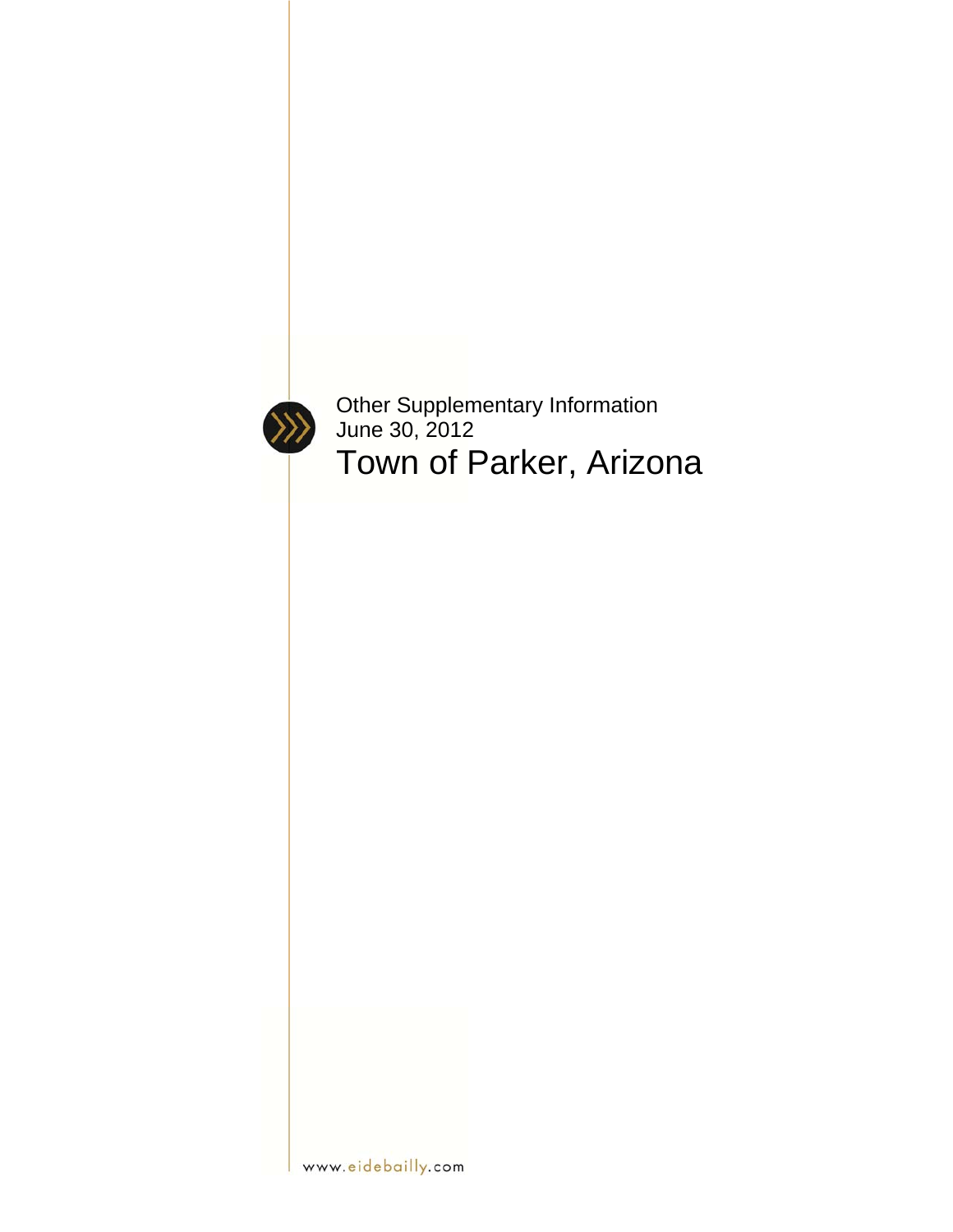|                                    | Original<br>and Final<br><b>Budget</b> | Variance<br>with<br>Budget-<br>Positive<br>(Negative) |                     |
|------------------------------------|----------------------------------------|-------------------------------------------------------|---------------------|
| <b>General Government</b>          |                                        |                                                       |                     |
| Mayor and Town Council             | \$<br>34,260                           | \$<br>39,236                                          | \$<br>(4,976)       |
| Magistrate                         | 99,210                                 | 94,550                                                | 4,660               |
| Town office                        | 239,210<br>105,000                     | 231,027                                               | 8,183               |
| Attorney                           |                                        | 78,039                                                | 26,961              |
| Building maintenance<br>Finance    | 88,943<br>181,815                      | 141,788<br>135,542                                    | (52, 845)<br>46,273 |
| Elections                          | 10,050                                 |                                                       | 10,050              |
| Outside agencies                   | 2,000                                  | 1,975                                                 | 25                  |
|                                    |                                        |                                                       |                     |
| Total general government           | 760,488                                | 722,157                                               | 38,331              |
| <b>Public Safety</b>               |                                        |                                                       |                     |
| Police                             | 983,650                                | 984,879                                               | (1,229)             |
| Building regulation and inspection | 96,625                                 | 90,971                                                | 5,654               |
| Animal control                     | 46,600                                 | 29,394                                                | 17,206              |
| Total public safety                | 1,126,875                              | 1,105,244                                             | 21,631              |
| <b>Public Works</b>                |                                        |                                                       |                     |
| Waste collection and disposal      | 2,600                                  | 3,167                                                 | (567)               |
| Cemetery                           | 79,983                                 | 61,690                                                | 18,293              |
| Total public works                 | 82,583                                 | 64,857                                                | 17,726              |
| <b>Culture and Recreation</b>      |                                        |                                                       |                     |
| Parks                              | 183,897                                | 152,863                                               | 31,034              |
| Swimming pool                      | 7,950                                  | 4,210                                                 | 3,740               |
| Library                            | 169,955                                | 168,736                                               | 1,219               |
| Other recreation                   | 9,200                                  | 669                                                   | 8,531               |
| Senior citizens                    | 61,450                                 | 66,393                                                | (4,943)             |
| Total culture and recreation       | 432,452                                | 392,871                                               | 39,581              |
| Contingencies                      | 219,181                                | 29,977                                                | 189,204             |
| Capital Outlays                    | 107,600                                | 117,091                                               | (9,491)             |
| Debt Service                       |                                        | 30,936                                                | (30, 936)           |
| <b>Total Expenditures</b>          | 2,729,179<br>P.                        | 2,463,133<br>$\mathcal{L}$                            | 266,046<br>\$       |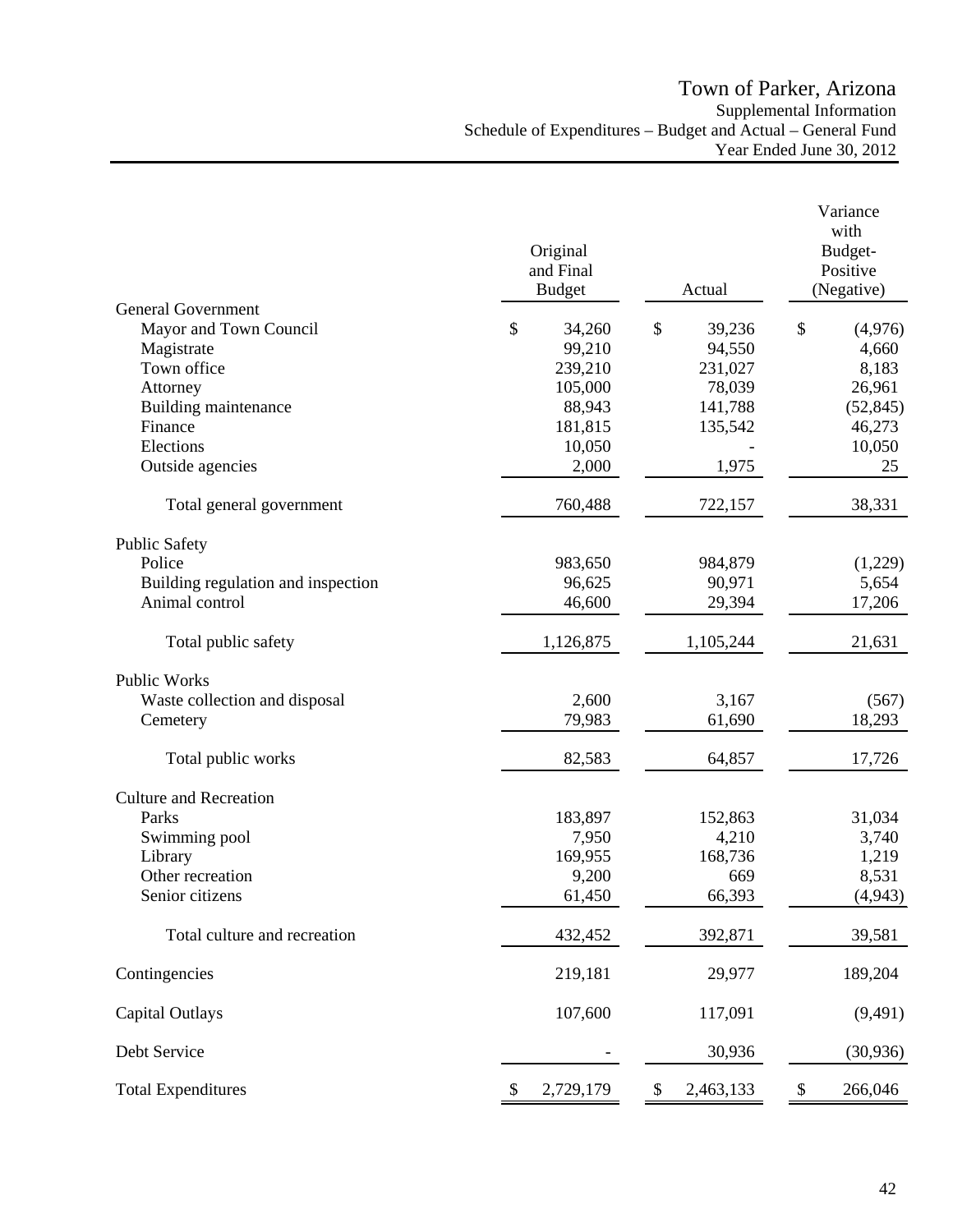|                                                                                            |     | <b>Bed Tax</b><br>Fund | Congregate<br>Meals Fund | Home<br>Delivered<br>Meals |                  | Local<br>Transportation<br>Assistance<br>Fund |        | School<br>Resource<br>Officer |        |
|--------------------------------------------------------------------------------------------|-----|------------------------|--------------------------|----------------------------|------------------|-----------------------------------------------|--------|-------------------------------|--------|
| Assets                                                                                     |     |                        |                          |                            |                  |                                               |        |                               |        |
| Cash and investments<br>Due from other governments                                         | \$. | 80,094                 | \$<br>168,486<br>45,879  | \$                         | 85,693<br>15,447 | $\mathbb{S}$                                  | 14,002 | \$                            | 29,330 |
| Total assets                                                                               |     | 80,094                 | \$<br>214,365            | \$                         | 101,140          | \$                                            | 14,002 | \$                            | 29,330 |
| Liabilities and Fund Balances                                                              |     |                        |                          |                            |                  |                                               |        |                               |        |
| Liabilities<br>Accounts payable<br>Accrued payroll and related taxes<br>Due to other funds | \$  |                        | \$<br>1,494<br>1,124     | \$                         | 2,180<br>1,181   | $\mathbb{S}$                                  | 570    | \$                            | 764    |
| <b>Total liabilities</b>                                                                   |     |                        | 2,618                    |                            | 3,361            |                                               | 570    |                               | 764    |
| Fund Balances (Deficit)<br>Restricted<br>Assigned<br>Unassigned                            |     | 80,094                 | 211,747                  |                            | 97,779           |                                               | 13,432 |                               | 28,566 |
| Total fund balance                                                                         |     | 80,094                 | 211,747                  |                            | 97,779           |                                               | 13,432 |                               | 28,566 |
| Total liabilities and fund balances                                                        | -\$ | 80,094                 | \$<br>214,365            | S                          | 101,140          | \$                                            | 14,002 | \$                            | 29,330 |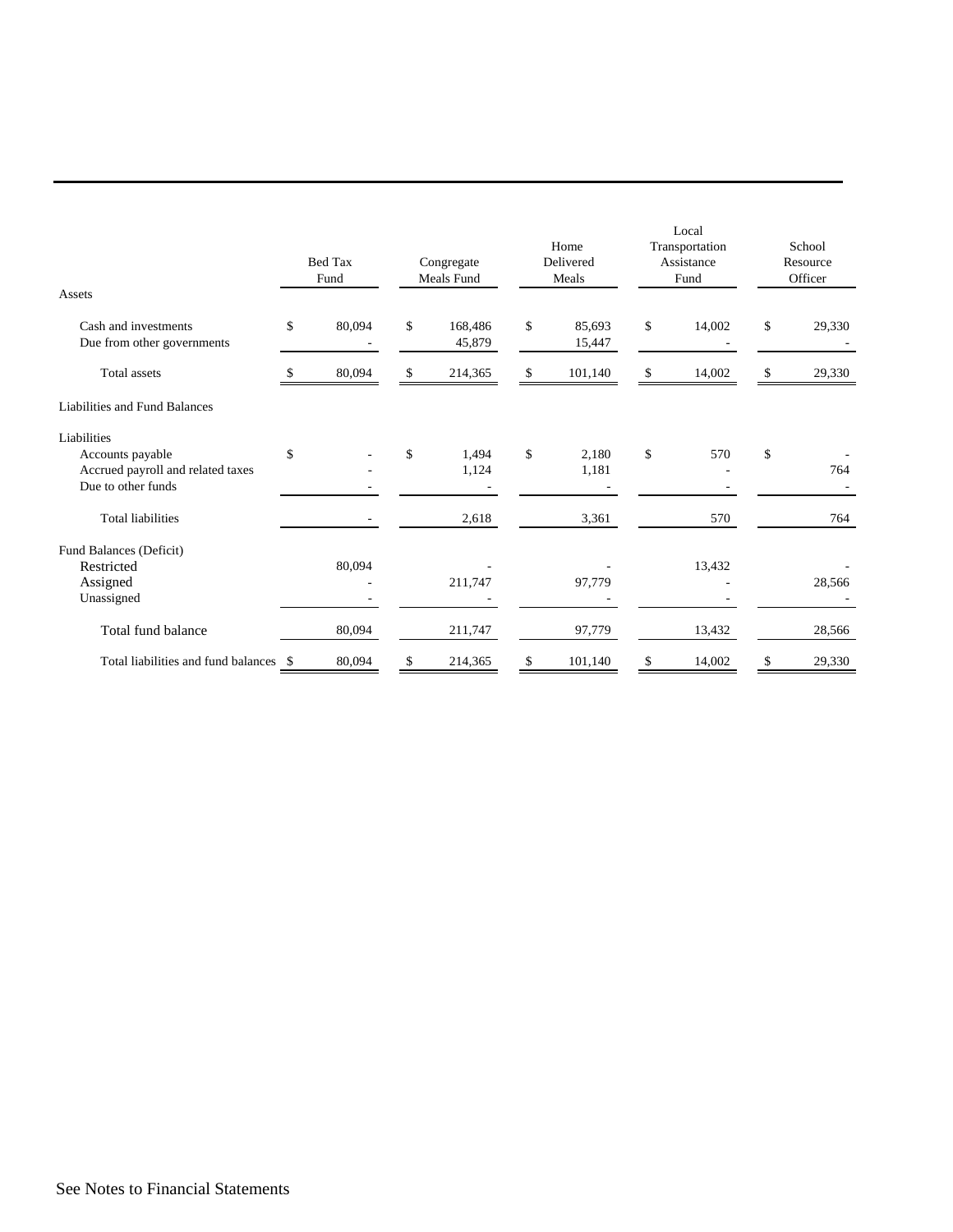# Town of Parker, Arizona Supplemental Information Combining Balance Sheet - Nonmajor Special Revenue Funds Year Ended June 30, 2012

| County Library<br><b>Grant Fund</b> |        | Library<br>Grant C-070 |    | Police Grant<br>Fund            |    | Drug<br>Seizure |              | Total<br>Special Revenue<br>Funds |              | <b>GADA</b><br>Fund |              | Totals             |  |
|-------------------------------------|--------|------------------------|----|---------------------------------|----|-----------------|--------------|-----------------------------------|--------------|---------------------|--------------|--------------------|--|
| \$                                  | 24,458 | \$<br>27,382<br>12,626 | \$ | 435<br>$\overline{\phantom{a}}$ | \$ | 6,965<br>6,749  | $\mathbb{S}$ | 436,845<br>80,701                 | \$           | 292,002             | $\mathbb{S}$ | 728,847<br>80,701  |  |
| \$                                  | 24,458 | \$<br>40,008           | \$ | 435                             | \$ | 13,714          | \$           | 517,546                           | \$           | 292,002             | \$           | 809,548            |  |
| \$                                  |        | \$<br>9,815<br>481     | \$ |                                 |    | 606<br>3,919    | \$           | 14,665<br>7,469                   | $\mathbb{S}$ |                     | \$           | 14,665<br>7,469    |  |
|                                     |        | 10,296                 |    |                                 |    | 4,525           |              | 22,134                            |              |                     |              | 22,134             |  |
|                                     | 24,458 | 29,712                 |    | 435                             |    | 9,189           |              | 93,961<br>401,451                 |              | 292,002             |              | 385,963<br>401,451 |  |
|                                     | 24,458 | 29,712                 |    | 435                             |    | 9,189           |              | 495,412                           |              | 292,002             |              | 787,414            |  |
| \$                                  | 24,458 | \$<br>40,008           | \$ | 435                             | \$ | 13,714          | \$           | 517,546                           | \$           | 292,002             | \$           | 809,548            |  |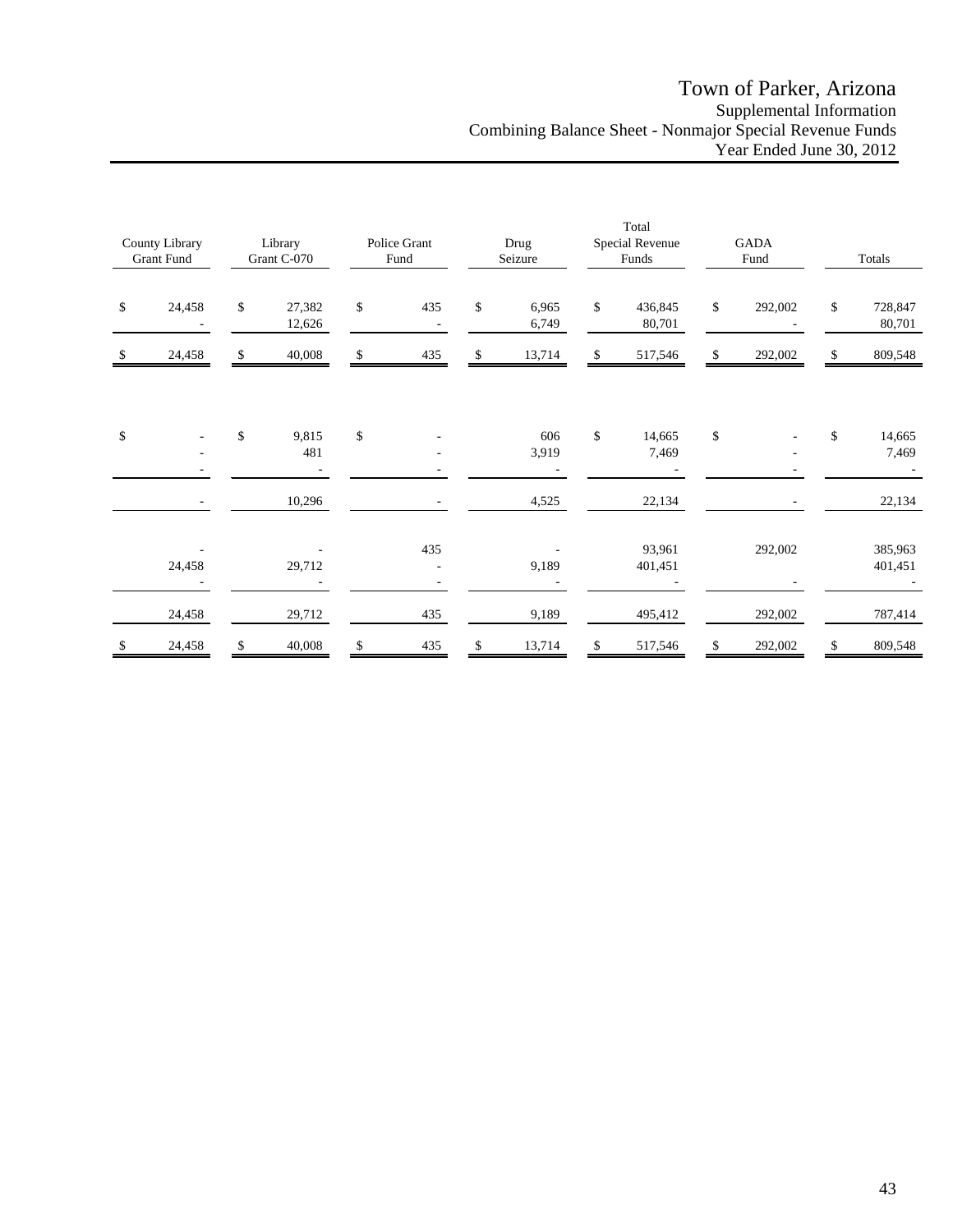|                                                      | Bed Tax<br>Fund | Congregate<br>Meals Fund |         |    | Home<br>Delivered<br>Meals |    | Local<br>Transportation<br>Assistance<br>Fund |    | School<br>Resource<br>Officer |  |
|------------------------------------------------------|-----------------|--------------------------|---------|----|----------------------------|----|-----------------------------------------------|----|-------------------------------|--|
| Revenues                                             |                 |                          |         |    |                            |    |                                               |    |                               |  |
| Intergovernmental                                    | \$              | \$                       | 151,208 | \$ | 130,512                    | \$ |                                               | \$ | 42,443                        |  |
| <b>Taxes</b>                                         | 72,681          |                          |         |    |                            |    |                                               |    |                               |  |
| Miscellaneous earnings                               |                 |                          | 31,700  |    | 47,645                     |    |                                               |    |                               |  |
| <b>Total revenues</b>                                | 72,681          |                          | 182,908 |    | 178,157                    |    |                                               |    | 42,443                        |  |
| Expenditures                                         |                 |                          |         |    |                            |    |                                               |    |                               |  |
| Current                                              |                 |                          |         |    |                            |    |                                               |    |                               |  |
| General government                                   | 64,498          |                          |         |    |                            |    |                                               |    |                               |  |
| Public safety                                        |                 |                          |         |    |                            |    |                                               |    | 36,474                        |  |
| Public works                                         |                 |                          |         |    |                            |    | 13,004                                        |    |                               |  |
| Culture and recreation                               |                 |                          | 142,507 |    | 159,019                    |    |                                               |    |                               |  |
| Capital Outlay                                       |                 |                          |         |    |                            |    |                                               |    |                               |  |
| Total expenditures                                   | 64,498          |                          | 142,507 |    | 159,019                    |    | 13,004                                        |    | 36,474                        |  |
| <b>Revenues Over</b>                                 |                 |                          |         |    |                            |    |                                               |    |                               |  |
| (Under) Expenditures                                 | 8,183           |                          | 40,401  |    | 19,138                     |    | (13,004)                                      |    | 5,969                         |  |
| Other Financing Sources (Uses)<br>Transfers in (out) |                 |                          |         |    |                            |    |                                               |    |                               |  |
| Total other financing<br>sources (uses)              |                 |                          |         |    |                            |    |                                               |    |                               |  |
| Net Change in Fund Balance                           | 8,183           |                          | 40,401  |    | 19,138                     |    | (13,004)                                      |    | 5,969                         |  |
| <b>Fund Balances</b><br>Beginning of Year            | 71,911          |                          | 171,346 |    | 78,641                     |    | 26,436                                        |    | 22,597                        |  |
|                                                      |                 |                          |         |    |                            |    |                                               |    |                               |  |
| <b>Fund Balances</b><br>End of Year                  | 80,094          |                          |         |    | 97,779                     |    |                                               |    |                               |  |
|                                                      | \$              | \$                       | 211,747 | \$ |                            | \$ | 13,432                                        | \$ | 28,566                        |  |